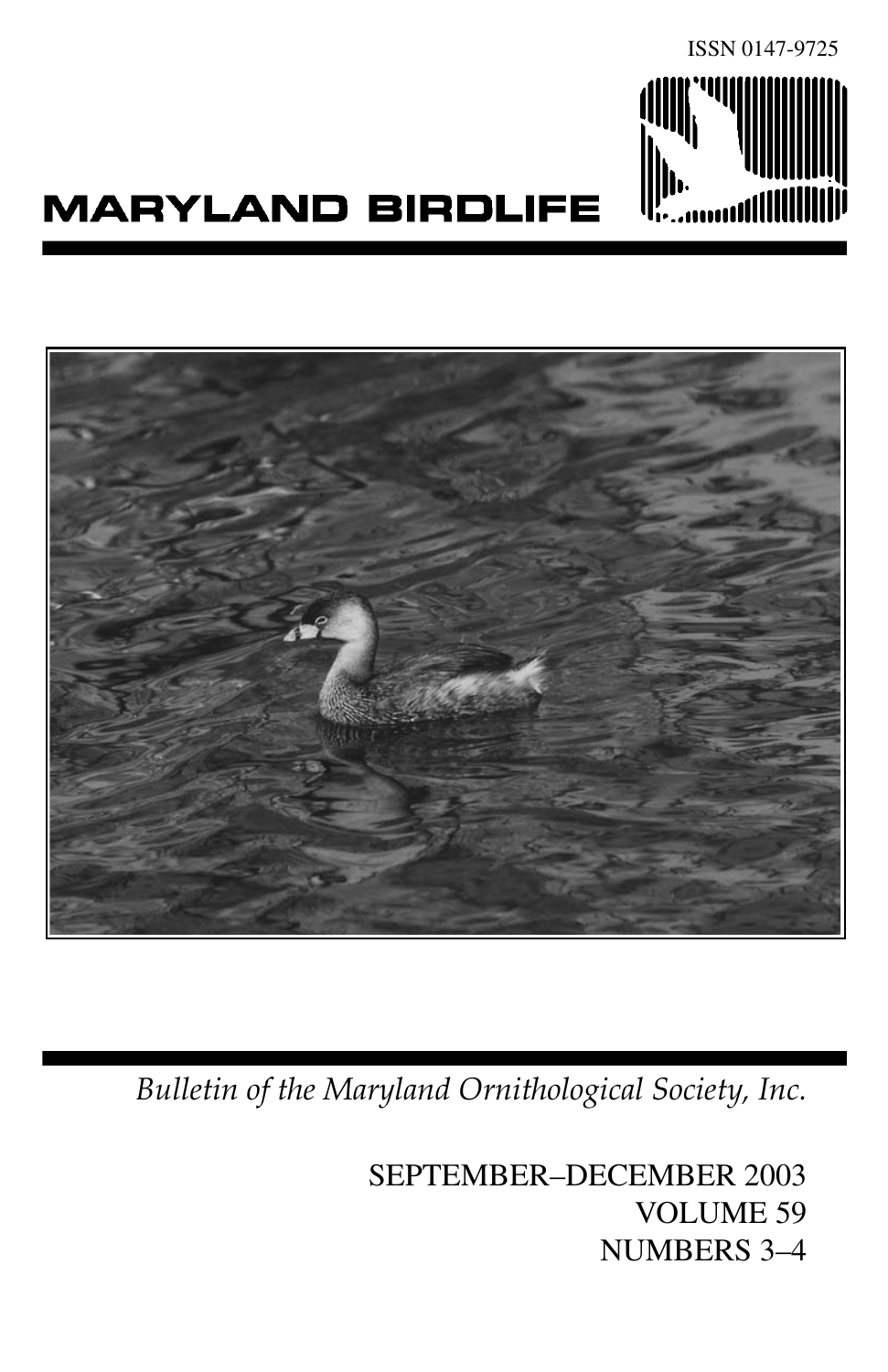# **MARYLAND ORNITHOLOGICAL SOCIETY, INC.**

Cylburn Mansion, 4915 Greenspring Ave., Baltimore, Maryland 21209 **STATE OFFICERS FOR JUNE 2003 TO JUNE 2004** 

#### **EXECUTIVE COUNCIL**

| President: Paul Zucker, 12813 Huntsman Way, Potomac, MD 20854        | $(301-279-7896)$ |
|----------------------------------------------------------------------|------------------|
| Vice President: Janet Millenson, 10500 Falls Road, Potomac, MD 20854 | $(301-983-9337)$ |
| Treasurer: Shiras Guion.8007 Martown Road, Laurel, MD 20723          | $(301-490-0444)$ |
| Secretary: Janet Shields, 13105 Fountain Head Rd, Hagerstown 21742   | $(301-416-7109)$ |
| Past Pres.: Karen Morley, 2719 N. Calvert St., Baltimore, MD 21218   | $(410-235-4001)$ |

| Allegany:         | *Barbara Gaffney       | Howard:         | * Kurt Schwarz<br>Mary-Jo Betts |
|-------------------|------------------------|-----------------|---------------------------------|
| Anne Arundel:     | *Paul Speyser          |                 | <b>Karen Darcy</b>              |
|                   | Linda Baker            |                 | Darius Ecker                    |
|                   | Al Haury               |                 |                                 |
|                   |                        | Kent:           | * Peter Mann                    |
| <b>Baltimore:</b> | *Peter Webb            |                 | Walter Ellison                  |
|                   | Jeanne Bowman          |                 |                                 |
|                   | Mary Chetelat          | Montgomery:     | * Sam Freiberg                  |
|                   | Helene Gardel          |                 | Don Messersmith                 |
|                   | John Landers           |                 | Don Simonson                    |
|                   |                        |                 | <b>Rick Sussman</b>             |
| Caroline:         | *Bill Scudder          |                 | Ann Weeks                       |
|                   | Danny Poet             |                 |                                 |
|                   |                        | Patuxent:       | * Frederick Fallon              |
| Carroll:          | *Amy Hoffman           |                 | <b>Chandler Robbins</b>         |
|                   | Roxann Yeager          |                 |                                 |
|                   |                        | Talbot:         | * Mark Scallion                 |
| Cecil:            | *Rick Lee              |                 | <b>Shirley Bailey</b>           |
|                   | Marcia Watson-Whitmyre |                 | William Novak                   |
|                   |                        |                 |                                 |
| Frederick:        | *David Smith           | Tri-County:     | * Samuel Dyke                   |
|                   | Michael Welch          |                 | Elizabeth Pitney                |
| Harford:          | *Jean Wheeler          | Washington Co.: | * Judy Lilga                    |
|                   | Thomas Congersky       |                 | Ann Mitchell                    |
|                   | <b>Randy Robertson</b> |                 |                                 |
|                   |                        |                 |                                 |
|                   |                        |                 | *Chapter President              |
|                   |                        |                 |                                 |

**STATE DIRECTORS**

Active Membership: \$10.00 plus chapter dues Life: \$400.00 (4 annual installments)<br>Household: \$15.00 plus chapter dues Junior (under 18): \$5.00 plus chapter Household:  $$15.00$  plus chapter dues Sustaining: \$25.00 plus chapter dues

 $\overline{a}$ 

*Cover: Pied-billed Grebe, March 1989. Photo by Luther C. Goldman.*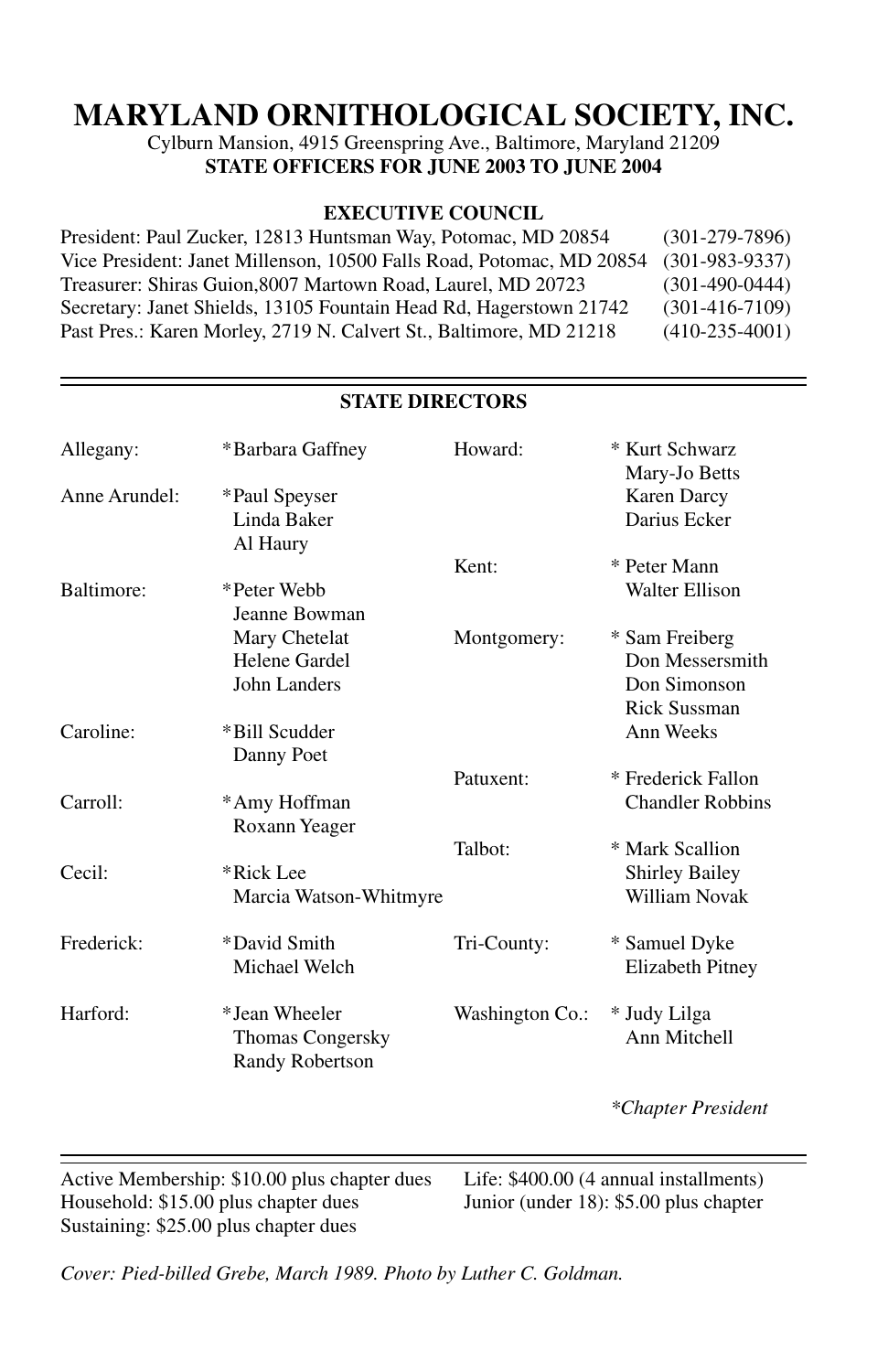## **MARYLAND BIRDLIFE**

VOLUME 59 SEPTEMBER–DECEMBER 2003 NUMBERS 3-4

## **Late Nesting Dates in Maryland: Pine Warbler, Northern Parula and Blue-Gray Gnatcatcher**

### **Jay M. Sheppard**

The 2002–2006 Maryland Breeding Bird Atlas will undoubtedly generate a number of early and late breeding records around the State. Egg dates for many avian species are difficult to determine, since their nests are often inaccessible to most observers. However, nestling or recently fledged young may offer indirect evidence of their hatching date and therefore, the last egg date for that brood. Careful observation of the young of many species can give an estimate of their age, and observers working on the Atlas project are encouraged to take careful note of such young birds. Based upon Iliff, et al. (1996), I report new State late nesting dates for Pine Warbler (*Dendroica pinus*), Northern Parula (*Parula americana*), and Bluegray Gnatcatcher (*Polioptila caerulea*) found in 2002.

On July 3, 2002, shortly before noon (EDT), I found an adult male Pine Warbler attempting to move a fledgling through some small trees in an industrial park located to the east of US Route 1 and south of Whiskey Bottom Road, North Laurel, Howard County. The fledgling had no really discernible tail and could barely fly, although the nearest potential nesting habitat (*Pinus* spp. >15 m) was at least 250 m away. Based upon the tail length (<3 mm) and flying ability, I would estimate that the fledgling had left the nest earlier that morning or late the previous evening. The duration of the nestling phase for this species is given as 10 days (Rodewald, et al., 1999:15). Assuming an age of 10 days for this fledgling would yield a late egg date of June 25. Iliff, et al. (1996:40) indicate a late egg date for Maryland of May 20 for this species. I would attribute the previous late egg date being so early to the fact that most other warblers in Maryland only begin nesting in late May and much attention would be diverted from the Pine Warblers in their habitats to those that normally nest after mid-May in other habitats.

It would also seem logical to assume that this was also at least the second nesting attempt for this pair of warblers, as most Pine Warblers in this part of Maryland are on territory by the middle of April (pers. obs.). Rodewald, et al. (1999:15) suggest the high likelihood of second and even third nesting attempts for this early nesting species, particularly in more southerly portions of its range, but no confirmation of this has been made from banded adults.

Also on July 3, 2002, shortly after noon (EDT), I found a similarly aged fledgling Northern Parula being fed by its female parent. This fledgling also had no readily visible tail. It was found about 1 km due south of the Rt. 198 crossing of the Patuxent River, Laurel, Prince George's County, sitting in a cluster of *Acer negundo* leaves about 2–3 m off the ground in typical flood plain forest. Moldenhauer and Regelski (1996:14) report fledging for this spe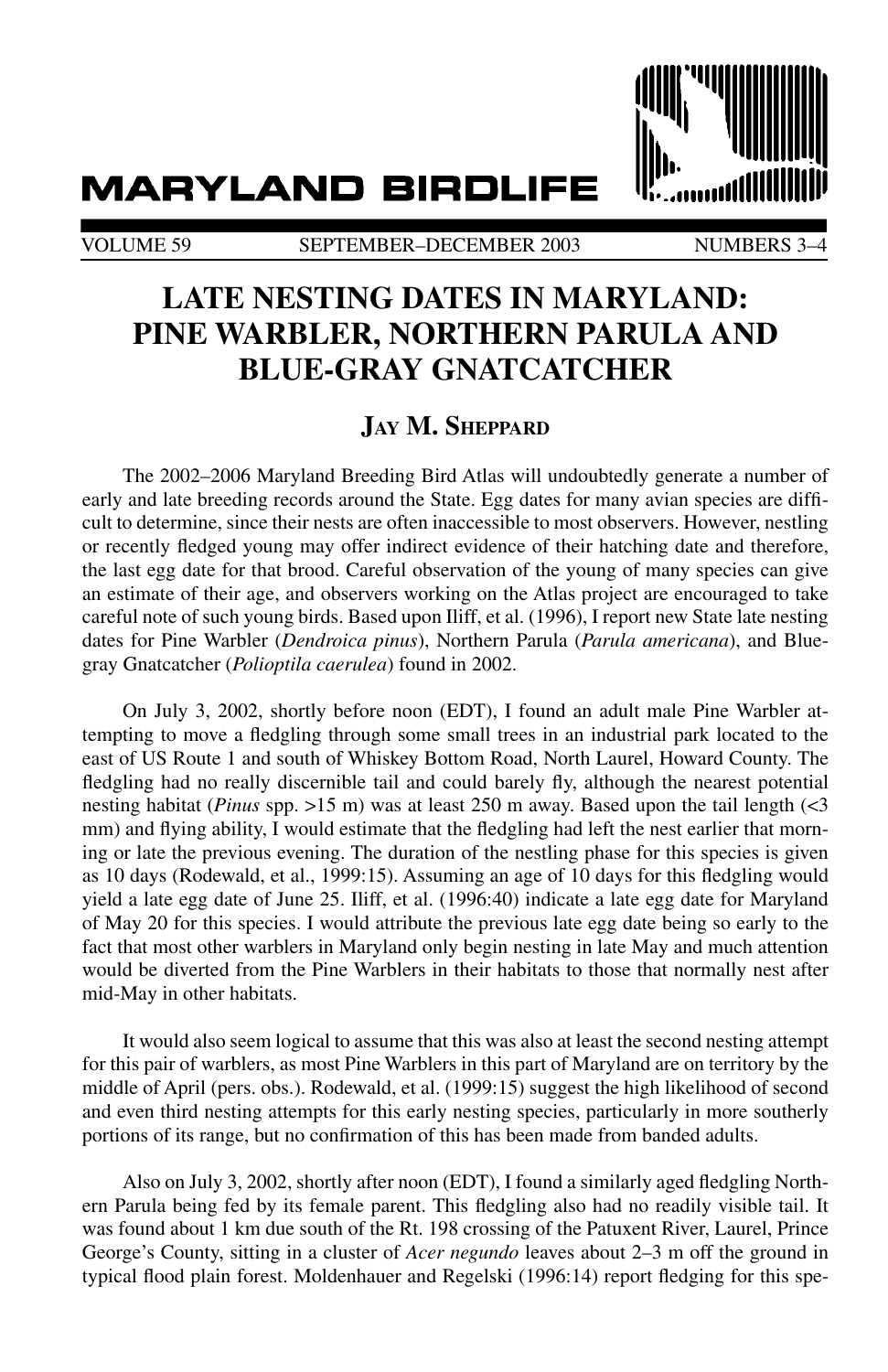cies at about 10 or 11 days of age. Based upon the above, I would estimate a late egg date of June 25. Iliff, et al. (1996:38) indicate the previous known late egg date for the Northern Parula to be June 14. The Northern Parula is one of the earliest Neotropical migrant warblers to return to Maryland (Iliff, et al., op. cit.). I strongly suspect that this was at least a second nest attempt for this pair. Moldenhauer and Regelski (1996:11) report second nesting attempts from South Carolina and Maine, and suspected in Florida, but they make no mention of possible third attempts.

On July 15, 2002, I found a recently fledged brood of three Blue-gray Gnatcatchers being attended by at least the adult male. The family was in some mixed scrub pines (*Pinus virginianus*) and hardwoods in Crofton, Anne Arundel County. Ellison (1992:12) reports that gnatcatchers in Vermont fledge at 10–15 d of age, mean of 13 d. The fledglings had halfgrown tails such that I would estimate an approximate age of 16–18 d of age and a late egg date of June 28. Iliff, et al., (1996:34) report the latest egg date for this species to be June 8 in Maryland.

On July 3, at the same Laurel location where the above Northern Parula fledgling was found, another brood of gnatcatchers was found. These young birds had fully mature tails as viewed with 10X binoculars at about 12–15 m distance. Any close estimate of age of this brood is subject to considerable error, but I would guess this Laurel brood was no more than 23–25 d of age and possibly less than 20 d of age due to their apparent total dependence upon the adult. This Laurel brood likely hatched after the previous late date of June 8, too. Both of these gnatcatcher broods clearly show the high probability of multiple nest attempts for this species in central Maryland. Ellison (1992:10) indicates second broods are to be expected but makes no mention of third attempts. Re-nestings are reported to occur within a week or less of the previous brood's departure or loss of the nest, so this could possibly be a third attempt.

I hope that other early and late egg dates for these and all other Maryland nesting birds will come from this Atlas project and be reported accordingly.

#### **Literature Cited**

Ellison, W.G. 1992. Blue-gray Gnatcatcher. The Birds of North America, No. 23 (A. Poole, P. Stettenheim, and F. Gill, Eds.). The Academy of Natural Sciences, Philadelphia, and The American Ornithologists' Union, Washington, DC.

Iliff, M.J., R.F. Ringler, and J.L. Stasz. 1996. Field list of the birds of Maryland, 3rd Ed. Maryland Avifauna No. 2, Maryland Ornithological Society.

Moldenhauer, R.R., and D.J. Regelski. 1996. Northern Parula (*Parula americana*). The Birds of North America, No. 215 (A. Poole and F. Gill, Eds.). The Academy of Natural Sciences, Philadelphia, and The American Ornithologists' Union, Washington, DC.

Rodewald, P.G., J.H. Withgott, and K.G. Smith. 1999. Pine Warbler (*Dendroica pinus*). The Birds of North America, No. 438 (A. Poole and F. Gill, Eds.). The Academy of Natural Sciences, Philadelphia, and The American Ornithologists' Union, Washington, DC.

*3359 Cranberry South, Laurel, MD 20724-2419*; jmsheppar@aol.com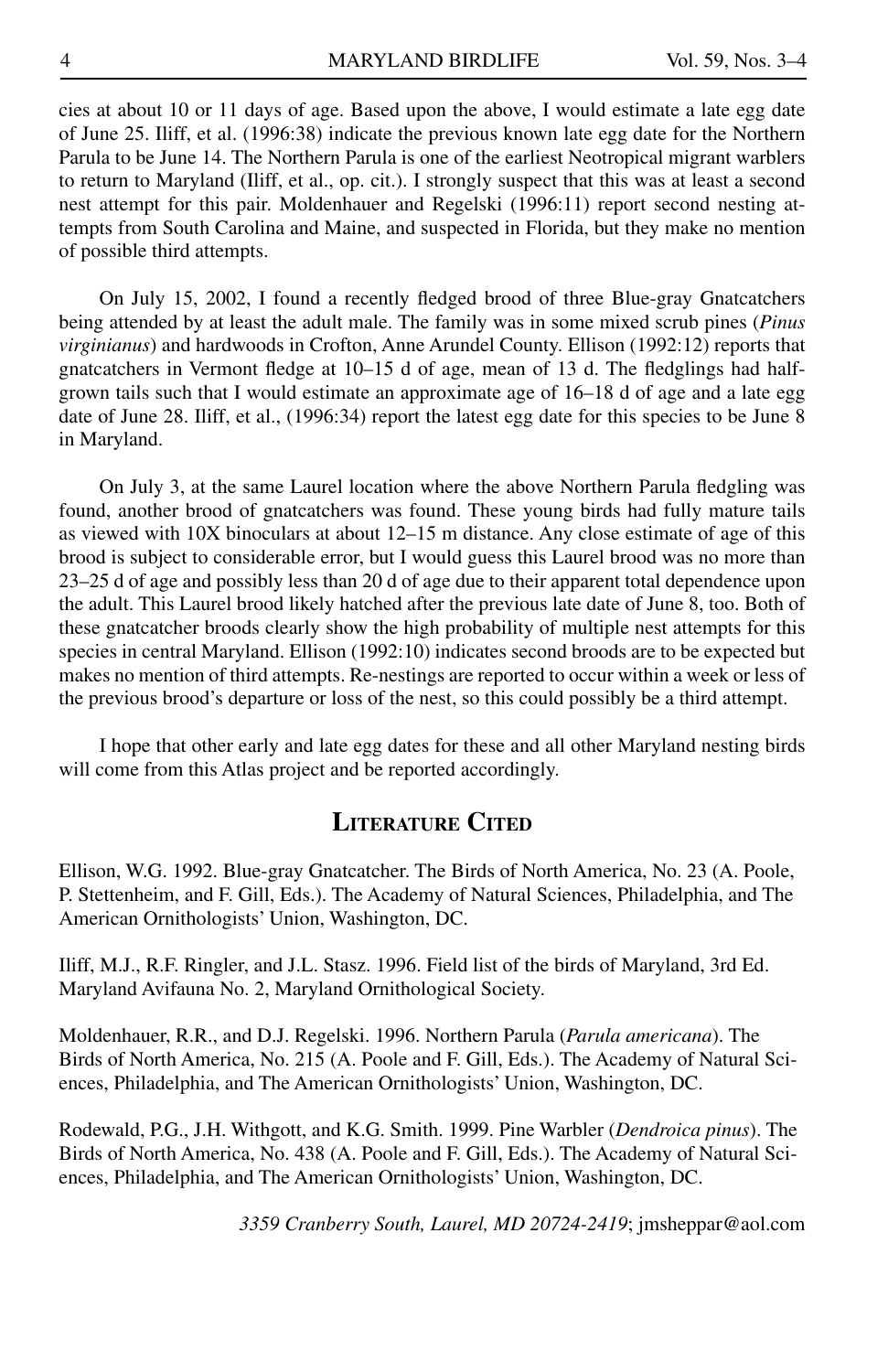## **LATE NESTING OF AMERICAN ROBIN IN MARYLAND**

#### **Robert L. Garner**

On August 1 and 2, 2002, my wife Barbara and I observed an American Robin (*Turdus migratorius*) building a nest in an artificial wire basket secured onto a nearly horizontal section of downspout at the corner of our house in Catonsville, Maryland. Earlier the previous spring I had made the basket because in previous years robins and Mourning Doves (*Zenaida macroura*) had tried to build nests there, but the nests had slid off. In April and May, a Mourning Dove and later a robin built nests and laid eggs, but predators destroyed both nests. I think the first predator was a cat and the second a crow.

Because of the lateness of the season, we paid little attention to the robin's nest, but numerous times every day we walked by it as we entered or left the house. If the bird was there, he would complain loudly as he flew away. Eventually, he became more used to us in our frequent trips. I say "he" because of the plumage. Although we never saw two birds at once, obviously a pair was involved. For whatever reason, we never saw a bird that looked like a female.

It was not until the middle of August, when my wife announced that she heard young in the nest, that we started paying any attention. The next day on a stepladder I looked into the nest and observed two partially feathered young. These two young successfully fledged on September 5, a new late date for fledging. The latest date previously recorded for nestling robins in Maryland was August 24, 1951, in Caroline County by Jerry and Roberta Fletcher (Stewart and Robbins 1958).



*608 Northurst Way, Catonsville, MD 21228*

Two robins fledge on September 5, 2002.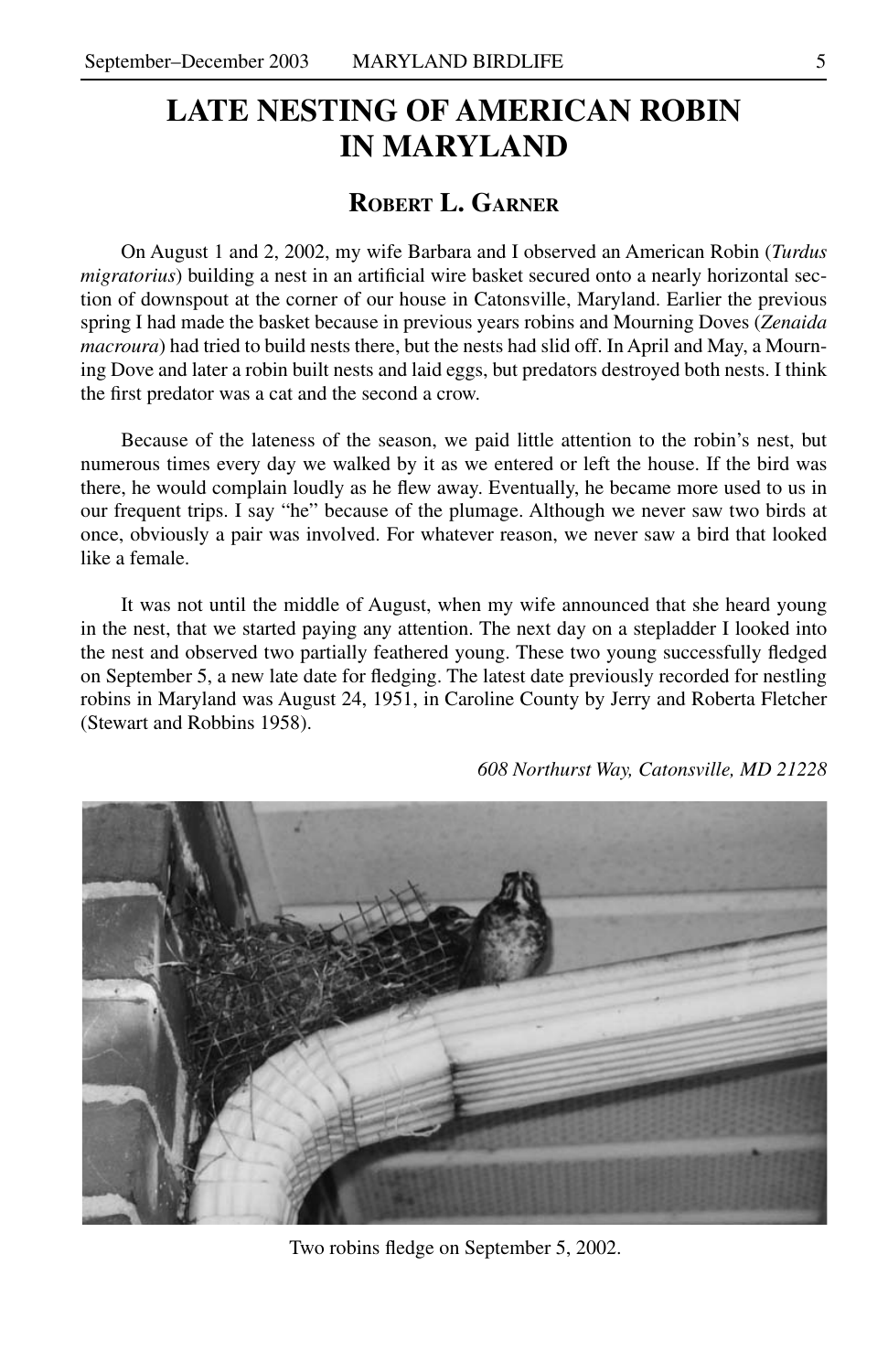

#### **Reports by Robert F. Ringler**

#### **OBSERVERS, ABBREVIATIONS & LOCATIONS IN THIS ISSUE**

**Observers:** Terry Allen, Harry Armistead, Stan Arnold, Fred Atwood, Zach Baer, Marcia Balestri, Tom Beal, Tyler Bell, Wayne Bell, Debby Bennett (reporting for Caroline Co.), Anne Bishop, Rick Blom, Amy Bourque, Mike Bowen, Ed Boyd, Gwen Brewer, Jim Brighton, Dave Brinker, Carol Broderick, Don Broderick, Danny Bystrak, Paul Bystrak, Mike Callahan, Tim Carney, Rick Cheicante, J. B. Churchill, Barry Cooper, Jane Coskren, Keith Costley, Scott Crabtree, Patty Craig (reporting for St. Mary's Co.), Marty Cribb, Ralph Cullison, Dave Czaplak, Lynn Davidson, Joan DeCarli, Marian Dodson, Sam Dyke, Les Eastman, Ward Ebert, Bill Ellis, Walter Ellison, Fred Fallon, Jim Felley, Jean Fry (reporting for Harford Co.), Larry Fry, Barbara Gearhart, Carol Ghebelian, Kevin Graff, Paul Guris, Mary Gustafson, Matt Hafner, Sue Hamilton, Clive Harris, Tom Harten, Robert Hilton, Mark Hoffman, Hans Holbrook, Robert Holbrook, Emmalyn Holdridge, John Hubbell, Steve Huy, Marshall Iliff, Kye Jenkins, George Jett, Ray Kiddy, Elliot Kirschbaum, Nancy Kirschbaum, Philip Kline, Jane Kostenko, Dave Larkin, Ellen Lawler, Peter Lev, Glenn Lovelace, Gail Mackiernan, John Maloney, Peter Mann, Tom Marko, Joel Martin, Nancy Martin, Sean McCandless, Dave Mozurkewich, Sue Neri, Steve Noyes, Bonnie Ott, Sherry Peruzzi, Jim Peters, Paul Pisano, Betty Pitney (reporting for Tri-County Bird Club), Danny Poet, Fran Pope, Dave Powell, Kyle Rambo, Jan Reese, Sue Ricciardi, Bob Ringler, Arlene Ripley, Chandler Robbins, Les Roslund, Denise Ryan, Steve Sanford, Fran Saunders, Norm Saunders, Gene Scarpulla, Kurt Schwarz, Fred Shaffer, Lisa Shannon, Jay Sheppard, Don Simonson, Susan Sires, Jo Solem (reporting for Howard Co.), Chris Starling, Jim Stasz, Roger Stone, Eva Sunell, Rick Sussman, Debbie Terry, Mary Ann Todd, June Tveekrem, Jason Waanders, Mark Wallace, Marcia Watson-Whitmyre, Dave Webb, Pete Webb, Dave Weesner, Hal Wierenga, Jordan Wilkerson, Jim Wilkinson, Levin Willey, Paul Woodward, Michele Wright, Helen Zeichner.

**Abbreviations:** AA – Anne Arundel Co., AL – Allegany Co.; APL – Johns Hopkins Applied Physics Lab, HO; BA – Baltimore Co.; BC – Baltimore City; CE – Cecil Co.; CH – Charles Co.; CL – Carroll Co.; CN – Caroline Co.; CT – Calvert Co.; DC – District of Columbia; DO – Dorchester Co.; EEC – Environmental Education Center; FR – Frederick Co.; GA – Garrett Co.; HA – Harford Co.; HO – Howard Co.; JEDS – Jean Ellen DuPont Shehan Audubon Sanctuary, TA; KE – Kent Co.; MO – Montgomery Co.; MPEA – Middle Patuxent Environmental Area, HO; NA – Natural Area; NEA – Natural Environment Area; NRMA – Natural Resources Management Area; NWR – National Wildlife Refuge; PG – Prince George's Co.; PRNAS – Patuxent River Naval Air Station, SM; PRR – Patuxent Research Refuge, PG; PVSP – Patapsco Valley State Park; QA – Queen Anne's Co.; RP – Regional Park; SM – St. Mary's Co.; SO – Somerset Co.; SP – State Park; TA – Talbot Co.; UMCF – University of Maryland Central Farm, HO; WA – Washington Co.; WI – Wicomico Co.; WO – Worcester Co.; WMA – Wildlife Management Area; WWTP – Wastewater Treatment Plant.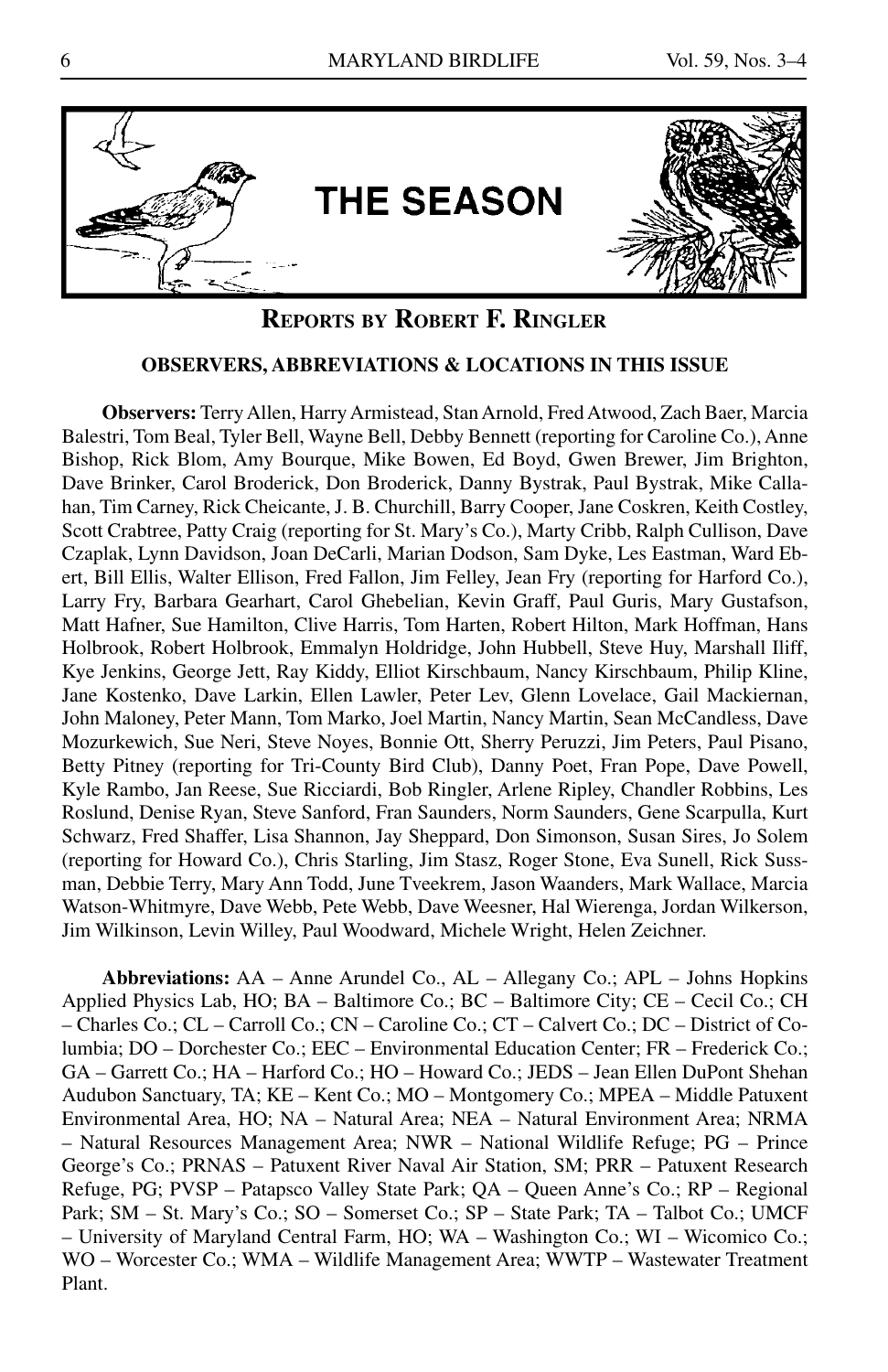**Locations (followed by abbreviation of county):** Adkins Arboretum, CN; Allens Fresh, CH; Alpha Ridge, HO; American Chestnut Land Trust, CT; Anacostia Park, DC; Ashton, MO; Assateague Island, WO; Barren Island, DO; Beauvue, SM; Beltsville, PG; Berlin, WO; Bethesda, MO; Beulah, DO; Big Pool, WA; Bivalve, WI; Black Hill RP, MO; Blackwalnut Point, TA; Blackwater NWR, DO; Bladensburg, PG; Bloodsworth Island, DO; Bodkin Island, QA; Bowie, PG; Bozman, TA; Breeze Point Farm WWTP, CH; Bridge Creek, WI; Brighton Dam, HO/MO; Broadford Lake, GA; Brookview, DO; Browns Station Landfill, PG; California, SM; Cambridge, DO; Catoctin Mountain, FR; Centennial Park, HO; Central Sod Farms, QA; Centreville, QA; Chesapeake Farms, KE; Chesapeake Landing, KE; Chestertown, KE; Chino Farms, QA; Choptank, CN; Cobb Island, CH; Conowingo Dam & Lake, HA/CE; Cornfield Harbor, SM; Cromwell Valley Park, BA; Cumberland, AL; Dameron, SM; Dans Mountain, AL; Darnestown, MO; Deal Island WMA, SO; Deep Creek Lake, GA; Dunkirk, CT; Eagles Nest Campground, WO; Eastern Neck Island NWR, KE; Easton, TA; Eden Mill Park, HA; Ellicott City, HO; Elliott Island, DO; Elms Beach Park, SM; Fairmount WMA, SO; Federalsburg, CN; Finzel Swamp, GA; Flag Ponds Park, CT; Fort McHenry, BC; Fran Uhler NA, PG; Frostburg, AL; Funkstown, WA; Gateway Commerce Center, HO; Great Oak Pond, KE; Greenbrier SP, WA; Greensboro, CN; Hains Point, DC; Hallmark, HO; Harford Glen EEC, HA; Hart-Miller Dredged Material Containment Facility, BA; Havre de Grace, HA; Herrington Manor SP, GA; Holland Island, DO; Hooper Island, DO; Horsehead Wetlands Center, QA; Hughes Hollow, MO; Hurlock, DO; Indian Creek WMA, CH; Indian Head, CH; Ingleside, QA; Jefferson Patterson Park, CT; Jug Bay Wetlands Sanctuary, AA; Kenilworth Aquatic Gardens, DC; Kenilworth Park, DC; Kent Island, QA; Keysville, CL; Kingman Lake, DC; Lake Artemesia, PG; Lake Elkhorn, HO; Lake Kittamaqundi, HO; Lake Roland, BA; Lakeside Business Park, HA; Lambs Knoll, WA; Lapidum, HA; Layhill Park, MO; Leonardtown, SM; Liberty Lake & Watershed, CL/BA; Lilypons, FR; Little Bennett RP, MO; Little Falls, MO; Little Meadows Lake, GA; Little Seneca Lake, MO; Loch Raven Reservoir & Watershed, BA; Lowes Wharf, TA; Mason Dixon Farm, FR; Mattawoman NEA, CH; McHenry, GA; McKeldin Area PVSP, CL; Meadowbrook Park, HO; Mears Farm, BA; Milford Mill Park, BA; Millington, KE; Milltown Landing, PG; Morgan Run NEA, CL; Morgantown, CH; Mount Pleasant, HO; Mt. Nebo WMA, GA; Myrtle Grove WMA, CH; Nanjemoy Creek, CH; Nanticoke, WI; New Windsor, CL; North Beach, CT; North Branch, AL; North Tract PRR, AA; Oak Grove, CN; Ocean City, WO; Ocean Pines, WO; Parsonsburg, WI; Perry Point, CE; Perryman, HA; Perryville, CE; Pickell Hill, GA; Pickering Creek Audubon Center, TA; Piney Reservoir, GA; Piney Run Park, CL; Pinto & Pinto Marsh, AL; Piscataway Creek, PG; Pleasant Valley, GA; Point Lookout SP, SM; Pone Island, DO; Poplar Island, TA; Pylesville, HA; Queenstown, QA; Ridge, SM; Ridgely, CN; Rigby's Folly, TA; Rileys Lock, MO; Roaring Point, WI; Rock Creek Park, DC; Rock Hall, KE; Rockburn Branch Park, HO; Rocky Gap SP, AL; Rocky Gorge Reservoir, HO/PG/MO; Roosevelt Island, DC; Rum Pointe Golf Course, WO; Salisbury, WI; Sandy Point SP, AA; Sassafras River NRMA, KE; Schooley Mill Park, HO; Scotland, SM; Selby Bay, PG; Seneca, MO; Seneca Creek SP, MO; Silver Spring, MO; Smith Island, SO; Soldiers Delight, BA; South Marsh Island, SO; South Point, WO; Spring Island, DO; St. Mary's City, SM; St. Michaels, TA; Sugarloaf Mountain, FR; Susquehanna SP, HA; Swallow Falls SP, GA; Swan Harbor Farm, HA; Sycamore Landing, MO; Tanyard, CN; Taylors Island, DO; Terrapin Nature Area, QA; Tidal Basin, DC; Tilghman Island, TA; Town Hill, AL; Triadelphia Reservoir, HO/MO; Trout Run WWTP, GA; Truitts Landing, WO; Turkey Point, CE; Upper Marlboro, PG; Violettes Lock, MO; Wades Point, TA; Waldorf, CH; Washington Monument SP, WA; West Ocean City, WO; Western RP, HO; Westminster, CL; Wilde Lake, HO; Wootons Landing, AA; Worton, KE; Wye Island, QA; Youghiogheny River Reservoir, GA.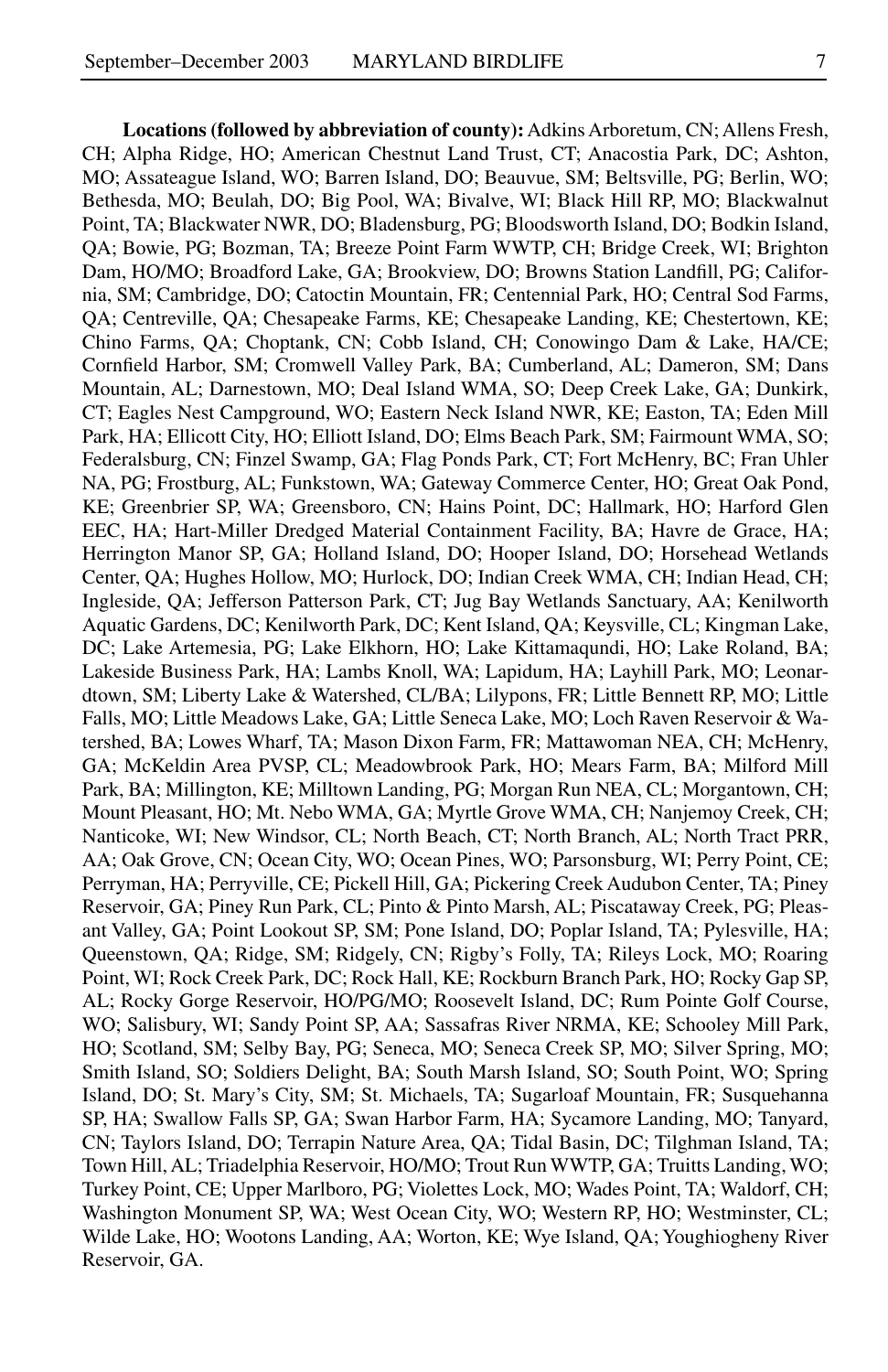## **Breeding Season: JUNE 1, 2002–JULY 31, 2002**

One of the severest droughts ever seen struck the region this summer. There was almost no rainfall, and temperatures soared throughout the season.

*Loons, Grebes, Shearwaters.* Rarely seen in Maryland, a **Pacific Loon** was discovered by Powell on Clopper Lake at Seneca Creek SP on May 29 and it remained into the fall to be enjoyed by many local birders. It was joined by two **Common Loons** through June 8 with one remaining into the fall (Powell +). Sightings of **Pied-billed Grebes** suggestive of breeding, though no other evidence was found, were one near Centennial on June 7 (Wallace), one at Lake Elkhorn on June 20 (Elaine Pardoe), and one at Havre de Grace on July 10 (Hafner, Carney). Three **Greater Shearwaters** were seen from a boat off Ocean City on June 4 (Kevin Fehskens).

*Pelicans, Cormorants.* An **American White Pelican** was photographed at Poplar Island on June 20 (B. Fruh) and an adult was seen off Cedar Point, PRNAS on June 26 (Rambo). **Brown Pelicans** continued nesting in large numbers in Dorchester Co. On May 28 there were 230 nests and many young birds at Spring Island and 17 nests with eggs at Whitewood Cove, Barren Island (Brinker). Other sightings of Brown Pelicans were one flying down the Patuxent River at Benedict, CH on June 10 (Harten), three on the Potomac River off Cedar Point Neck, CH on June 11 (Callahan), 10 off Popes Creek, CH on June 12 (Brewer, Jett), two at Cobb Island on June 18 (Stasz), three off Flag Ponds on July 16 (Ripley), one at Morgantown on July 16 (Stasz, Hafner), and 130 at PRNAS on July 24 (Rambo). Nesting **Double-crested Cormorants** were seen at Bodkin Island on May 24 (Ellison +), 800 birds were at Poplar Island on May 31 (Reese), 150 nests were at Spring Island on June 1 (Armistead), and a new site with 34 nests was found on the Patuxent River off Chalk Point, PG & CT on July 16 (Stasz, Hafner). The latter nests were on the bases of the large electrical towers in mid river. Other cormorant sightings representing non-breeding birds were at least eight on the Bush River, HA on June 19 (Tom Congersky), one at Wilde Lake on July 3 (Zeichner), one at Lake Elkhorn on July 8 (Coskren), and one at Lakeside on July 27 (Larkin). Surprising here in summer, an immature **Great Cormorant** was at Hart-Miller on June 8 (Scarpulla).

*Herons, Ibises.* An **American Bittern** seen at The Glades, GA on June 9 (Ellison +) was suggestive of breeding there. A **Least Bittern** was seen at Hart-Miller on June 8 (Scarpulla) and a fledgling was at Hughes Hollow on June 29 (Sussman). Reese estimated 250 **Great Blue Herons** at Poplar Island on May 31 and there were 70 nests at Bloodsworth Island on June 1 (Armistead). There appeared to be two nesting pairs of **Great Egrets** at Bodkin Island on May 24 (Ellison +) and 30 birds were at Poplar Island on May 31 (Reese). A Great Egret at UMCF on June 1 (Ott, Holdridge) and one at Harford Glen on June 9 (Betsy Reeder, Ty Lubin) were late spring wanderers; birds dispersing from breeding grounds were three at Harford Glen on July 10 (Hafner, Carney), 10 at Kenilworth Park on July 28 (Pisano), and seven at St. Michaels on July 31 (Reese). Two nesting pairs of **Snowy Egrets** were at Bodkin Island on May 24 (Ellison +) and post-breeding dispersal brought 19 to North Beach on July 24 (Stasz). Sightings of **Little Blue Herons** away from nesting areas were an adult at Lake Elkhorn on June 1 (Neri +), 23 at Courthouse Point WMA, CE on July 24 (Leslie Fisher), and four at St. Michaels on July 31 (Reese). A **Tricolored Heron** at Rigby's Folly on July 13 (Armistead) was unusual there. A nesting pair of **Cattle Egrets** was at Bodkin Island on May 24 (Ellison +); sightings of non-breeding birds included six at St. Michaels on June 6 and 26 (Reese), seven at Bozman on July 14 (Reese), and 16 near St. Mary's City on July 14 (Craig). Reports of **Yellow-crowned Night-Herons** included one at Fran Uhler NA on June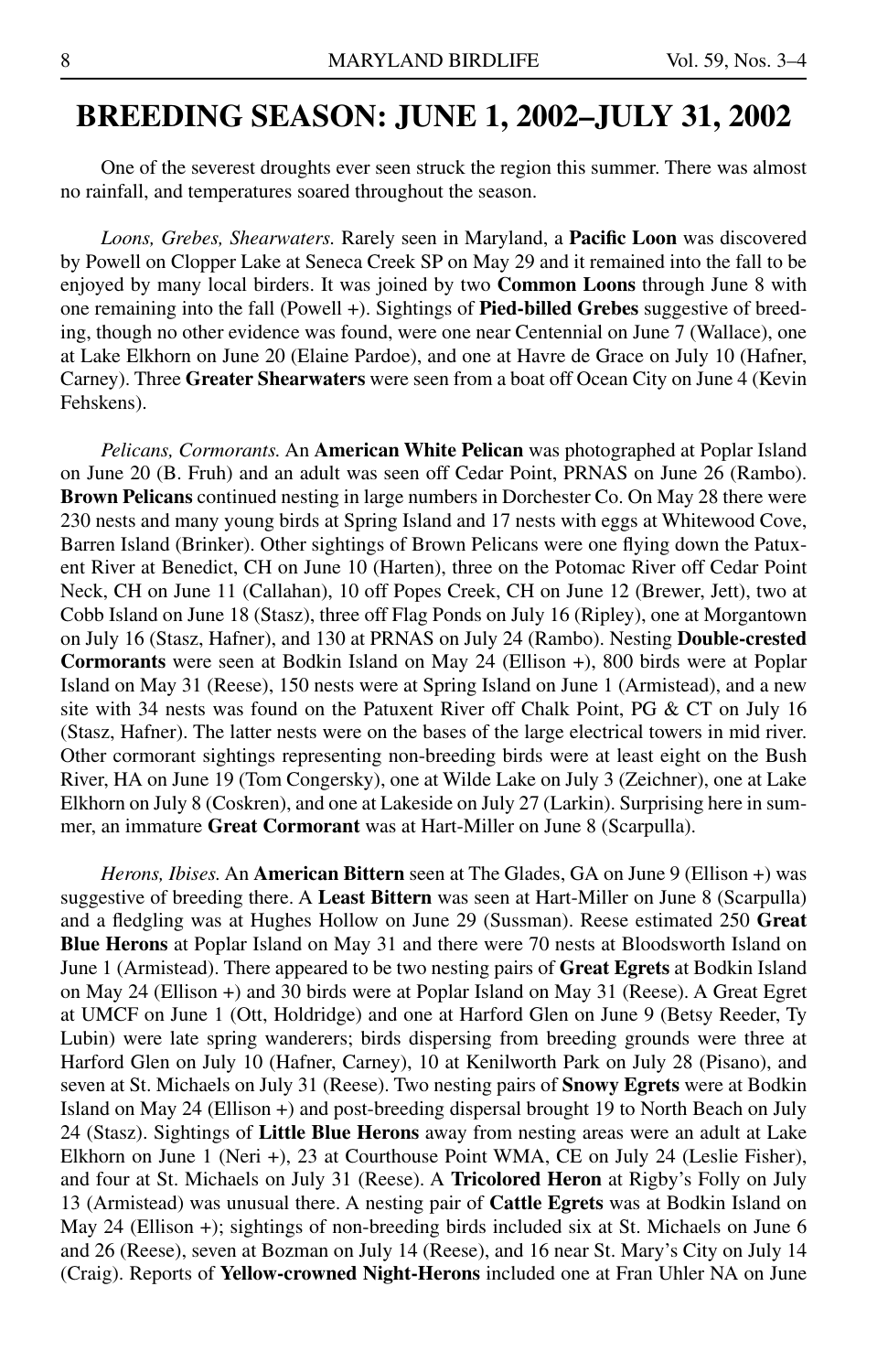9

28 (Shaffer) and one at Lilypons on July 14 (Waanders, Kline). Single immature **White Ibis** were at Rileys Lock on June 26 (David Young), Little Seneca Lake on July 6-28 (Tom Dunne +), Kenilworth Aquatic Gardens on Aug. 6 (Mackiernan, Cooper), and Jug Bay on Aug. 7 (D. Bystrak). At Hart-Miller two **Glossy Ibis** were present on June 8 (Scarpulla) and one was there on July 6 (D. Bystrak).

*Geese, Swans, Ducks.* Summering **Snow Geese** included two at Ocean Pines through Aug. 12 (Ellison, N. Martin) and two at Hurlock through September (Hafner +). On June 1 Harry Armistead saw a pair of **Canada Geese** with three downy young at Bloodsworth Island. Also on June 1 he estimated 425 **Mute Swans** at Pone Island. A free-flying Mute Swan was at Lake Elkhorn from June 2 through July 2 (Neri +). A **Tundra Swan** first seen in late May remained near Roosevelt Island through the summer (Pisano +). A female **Mallard** with three downy young was at Big Pool on Aug. 9 (Stasz). A **Green-winged Teal** at Hart-Miller on July 6 (D. Bystrak) was unusual. The **Canvasback** previously reported on Rocky Gorge Reservoir remained at least through Sept. 21 (Sheppard). An immature male **Ring-necked Duck** was at Point Lookout from June 29 through Aug. 8 (Craig +) and a female that summered at Piney Run was still present on Sept. 21 (Ringler +). Two **Lesser Scaup** were seen at Hart-Miller on July 6-20 with one through Aug. 10 (D. Bystrak +). Summering **Surf Scoters** included one on Leadenham Creek, TA on July 3 (Bourque) and two at Point Lookout on July 8 (Craig). A male **Hooded Merganser** was on the Patapsco River near Henryton, HO/CL on July 7 (Joe Byrnes) and another male was at Piney Run on July 21 (Stasz, Hafner). During a canoe trip on the Potomac River in Allegany Co. Jim McCann and Dan Feller saw male and female **Common Mergansers** near Oldtown on June 22 and a female with five downy young near Paw Paw, West Virginia the next day. Though we do not know on which side of the river the birds nested this could be a first breeding record for the state. Summering **Ruddy Ducks** included one at the mouth of Nanjemoy Creek on June 11 (Callahan), two females at Gateway on June 25-26 (Sunell, Ralph Stokes), a male at Centennial on June 29 (fide Peruzzi), a male at Wilde Lake from July 8 through August 6 (Doug Odermatt +), two at Great Oak Pond on July 22 (Ellison), one at Horsehead on Aug. 16 (H. Holbrook), one male at Easton WWTP on Aug. 17-20 (Reese +), six at Hurlock from Aug. 18 through Sept. 14 (H. Holbrook, Brighton +), three at Ridgely on Aug. 20 (Hafner), and one at Smoot Bay, PG Aug. 28 (Stasz).

*Diurnal Raptors, Pheasant, Turkeys, Rallids.* **Ospreys** that were not at breeding sites were single birds at Pylesville on June 1 (J. & L. Fry), Hunting Creek, FR on June 4 and 26 (Balestri), Lake Elkhorn on June 9 (Neri), Gateway on June 11-20 (Wilkinson), Woodmont, WA on June 14 and July 1 (Weesner), Herrington Manor SP on June 16 (H. & R. Holbrook), Rocky Gorge Reservoir on July 1 (Solem), and the Glades, GA on July 13 (Pope). A **Mississippi Kite** was seen at St. Mary's City on July 7 (Ernie Willoughby). Two **Northern Harriers** at Dans Mountain on June 28 (Sires) may indicate breeding there. Rare in summer, a **Sharpshinned Hawk** was at Oxford on June 14 (Allen), one was at Swan Point, CH on July 16 (Stasz, Hafner), and one was at Dans Mountain on July 16 (Sires). Nesting Sharp-shinned Hawks were found in Frederick Co. by William Rogers and Tom Humphreys; a pair near Urbana in May and early June was apparently unsuccessful, but a nest with four young (banded on July 1) was found at Hawbottom and all fledged. Young **Cooper's Hawks** were in a nest at Pylesville on June 11 (J. & L. Fry). A pair of **Northern Goshawks** successfully raised young in Garrett Co. this year (Brinker). Coastal Plain sightings of **Broad-winged Hawks** included one at Millington WMA on July 20 (Stasz) and a nest with young near Ridge on July 26 (Craig). An **American Kestrel** near Elliott Island on July 21 (Armistead) was probably an early migrant. A male **Ring-necked Pheasant** was near Wye Mills, TA on June 4 (Reese). Reese counted 31 **Wild Turkeys**, including 27 young, at Bozman on July 14. At least three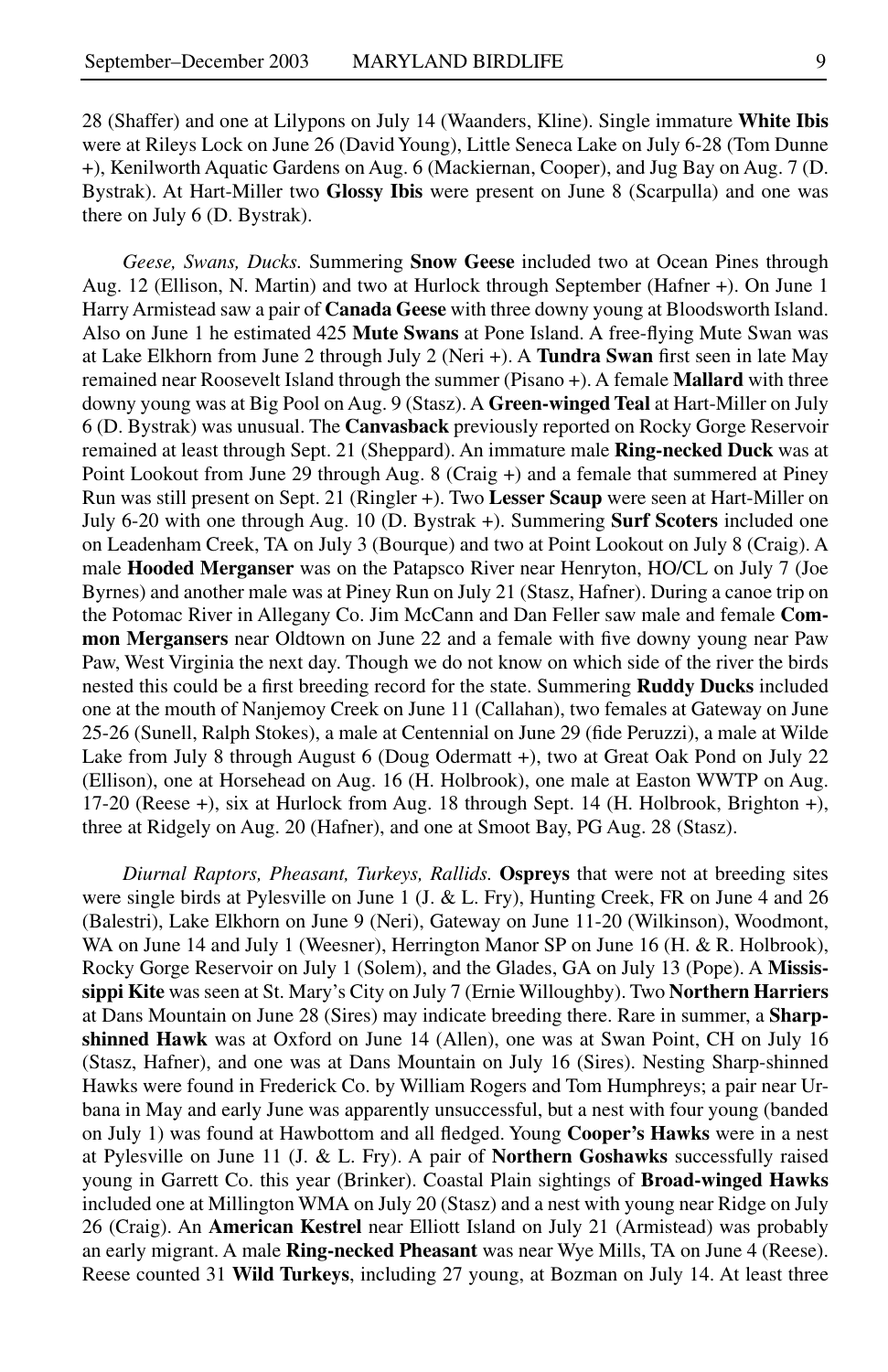**Virginia Rails** were heard at Finzel on June 7 (Iliff +). Summering **American Coots** were 14 at Havre de Grace from May 29 through June 9 (D. Webb +) with one there on July 20 (Stasz) and one at Lake Elkhorn on July 12-16 (Neri +).

*Shorebirds.* Late spring migrants were four **Black-bellied Plovers** at Pone Island on June 1 (Armistead) and one at Ocean City on June 2 (Arnold, DeCarli). A **Semipalmated Plover** was early at Hart-Miller on July 6 (D. Bystrak). Four **Black-necked Stilts** were seen at Deal Island WMA on July 12 (*fide* H. Holbrook). Two **American Avocets** were at Hart-Miller on June 8 (Scarpulla) and one was at Lake Needwood, MO on July 21 (Marko +). **Willet** nests with four eggs and one egg were found on Holland Island on June 1 (Armistead). Likely migrant **Spotted Sandpipers** were one at Ocean City on June 2 (Arnold, DeCarli) and one at Loch Raven on July 1 (Lev), but one at Greenbrier SP on June 17 (Weesner) may have been breeding locally. On July 13 Balestri saw an adult Spotted Sandpiper with one downy young at Mason Dixon Farm. Post-breeding **Upland Sandpipers** were one at Alpha Ridge Landfill on July 6 (Cullison) and 13 at PRNAS on July 25 (Rambo). The only **Whimbrel** of the season was at Assateague on July 13 (H. Holbrook). The only **Red Knots** of the season were five at Ocean City on June 2 (Arnold, DeCarli). Migrant **Sanderlings** included 11 at Adam Island, DO on June 1 (Armistead) and three at Assateague on July 13 (H. Holbrook). Fall migrant **Semipalmated Sandpipers** included one at Lakeside on July 7 (Larkin) and 36 near Millington on July 24 (Ellison). **Western Sandpipers** included two at North Beach on July 24 (Shaffer) and 20 near Millington on July 24 (Ellison). The first fall **Least Sandpiper** was one at New Windsor on July 4 (Ringler); local highs were 1,490 at Hart-Miller on July 20 (Ricciardi, D. Bystrak), 35 at Elliott Island on July 21 (Armistead), and 60 near Millington on July 24-25 (Ellison). Five **White-rumped Sandpipers** were at Hart-Miller on June 8 (Scarpulla). The first **Pectoral Sandpiper** of the fall was one at Assateague on July 13 (H. Holbrook). The only **Stilt Sandpipers** reported were four at North Beach on July 24 (Stasz +). Reports of **Short-billed Dowitchers** included nine at Hart-Miller on July 6 (D. Bystrak), 50 at Assateague on July 13 (H. Holbrook), five at North Beach on July 24 (Shaffer), and two near Millington on July 24 (Ellison). A **Common Snipe** was heard winnowing at Patuxent River Park, PG on June 1-7 (Jeff Shenot). Mary Paul and Dan Boone saw an **American Woodcock** at Heritage Island, DC on July 11.

*Jaeger, Gulls, Terns.* A sub-adult **Long-tailed Jaeger** was seen from a boat off Ocean City on June 4 (Kevin Fehskens). An immature **Franklin's Gull** was at Hart-Miller on June 8 (Scarpulla). There were 1,035 **Ring-billed Gulls** summering at Hart-Miller on July 6 (D. Bystrak); one at Leonardtown on July 24 (Craig) may have been a returning migrant. On June 1 there were 13 **Herring Gull** nests with three eggs each at Holland Island and 29 nests with three eggs each at South Marsh Island (Armistead). At least eight downy young Herring Gulls were at Ocean City on June 2 (Arnold, DeCarli). Summering **Lesser Black-backed Gulls** at Hart-Miller were noted as follows: three (two first-summer, one second-summer) on June 8 (Scarpulla), four (one adult, 3 immatures) on July 6 (D. Bystrak), and two (one first-summer, one second-summer) on July 20 through Aug. 10 (Ricciardi, D. Bystrak). Large downy young **Great Black-backed Gulls** were at Spring Island on June 1 (Armistead), two downy young at Ocean City on June 2 (Arnold, DeCarli), 890 birds at Hart-Miller on July 6 (D. Bystrak), and 110 birds at PRNAS on July 24 (Rambo). The **Kelp Gull** was seen again at Sandgates, SM on July 7 (Kostenko, T. Bell) and probably was there periodically through the season. Since **Caspian Terns** do not nest in the state summer reports of them are always interesting. This season three were at Upper Marlboro on June 10 (Stasz), one at Allens Fresh on June 18 (Stasz), one at Cornfield Harbor on June 26 (Craig), 140 at Hart-Miller on July 6 (D. Bystrak), one at Havre de Grace on July 10 (Hafner, Carney), and one near Ewell, Smith Island on July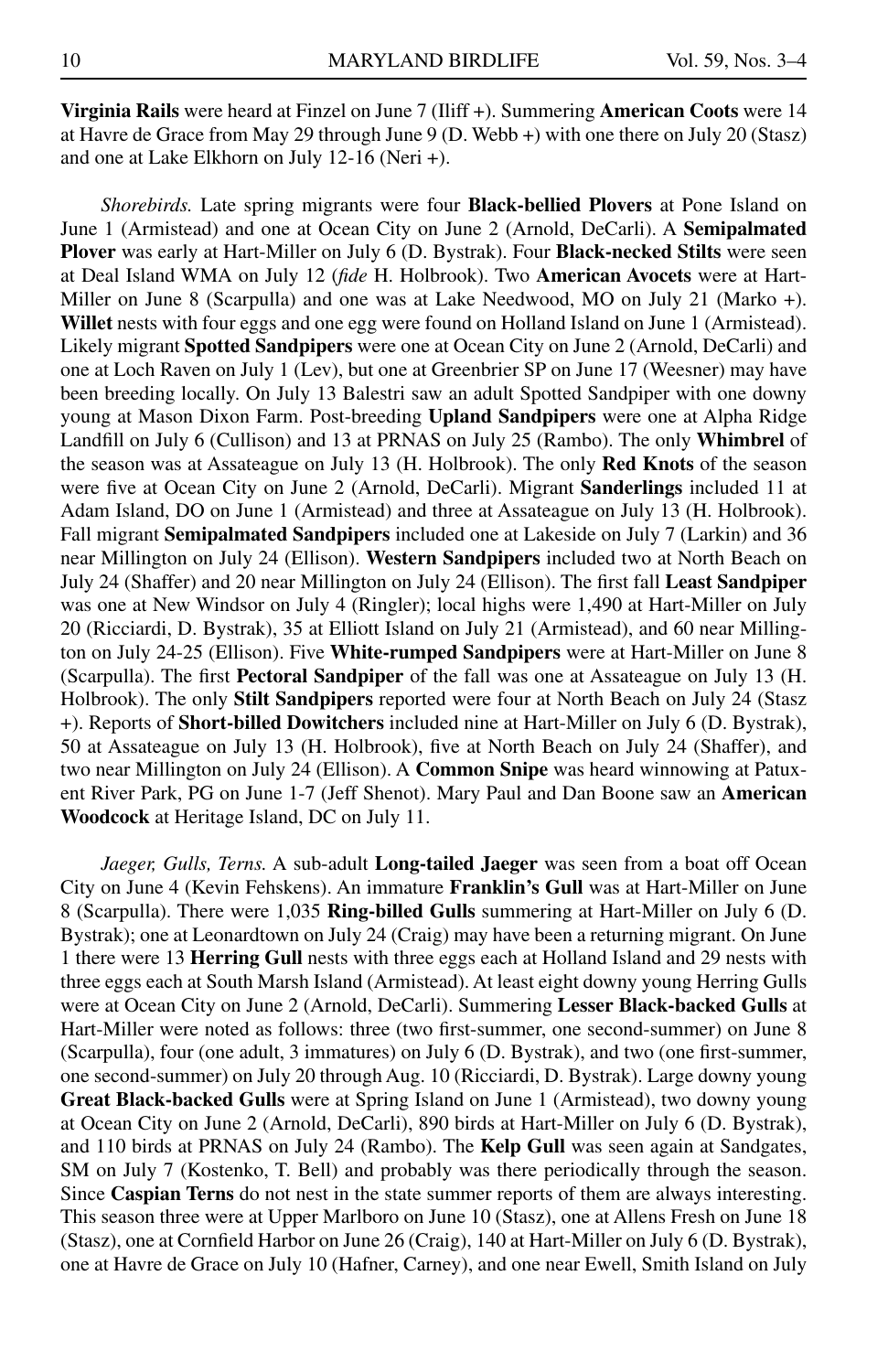18 (Armistead +). Three **Royal Terns** at Hart-Miller on June 8 (Scarpulla) were unusual; 117 were banded at Ocean City on July 22 (Brinker, John Weske +). Two **Sandwich Terns** were seen at Ocean City on June 2 (Arnold, DeCarli) and July 14 (H. Holbrook). Seven **Least Terns** were at Lakeside on July 10 (Hafner, Carney).

*Hummingbird, Sapsuckers, Woodpeckers.* A **Ruby-throated Hummingbird** nest with eggs was on a rusty chain hanging inside a shed at an Amish farm in Pleasant Valley on May 25 (Pope). A **Belted Kingfisher** at Elliott Island on July 21 (Armistead) was probably a migrant. Pope noted seven **Yellow-bellied Sapsuckers** in four known nesting areas in Garrett Co. on Apr. 14 and birds still present at three sites on June 6 including two carrying food for young. A **Hairy Woodpecker** was carrying food for young at Turkey Point on May 5 (Stasz, Boyd). A **Pileated Woodpecker** was feeding two fledglings at Upper Marlboro on May 16 (Shaffer).

*Flycatchers, Vireos, Ravens.* An **Eastern Phoebe** near Drawbridge, DO on July 21 (Armistead) may have been a migrant. The **Western Kingbird** at Fort McHenry remained from the spring through June 21 (Peters +). An **Eastern Kingbird** was observed stealing nesting material from a nest being built by a pair of **Yellow Warblers** at Broadford Lake on May 27 (Pope). Two **Blue-headed Vireos** seen nest-building at Soldiers Delight on June 9 (Costley +) were far from any other known breeders. A Blue-headed Vireo was feeding a fledgling **Brown-headed Cowbird** near Lambs Knoll on July 19 and one was heard singing near Foxville, FR on Aug. 1 (Julie Maynard). A **Warbling Vireo** singing at Centreville from May through July 17 (Reese) was rare there. The 16 **Common Ravens** at Mt. Nebo WMA on June 16 (R. & H. Holbrook) were a remarkable number.

*Swallows.* Swallows are among the earliest recognizable migrants in the fall. This year migrant **Tree Swallows**, **Northern Rough-winged Swallows**, and **Barn Swallows** were at Swan Harbor Farm on July 14 (Larkin). Other early Rough-wings were two at Hart-Miller on July 6 (D. Bystrak) and 42 at Hughes Hollow on July 7 (Woodward). Migrant **Bank Swallows** included three at Hart-Miller on July 6 (D. Bystrak), one at UMCF on July 6 (Ott), one at Perryman on July 10 (Hafner, Carney), one at Rigby's Folly on July 13 (Armistead), and 20 at Chestertown on July 30 (Reese). Unique on the Eastern Shore, two or three pairs of **Cliff Swallows** were found nesting at Brookview in late June and there were two active nests at Sharptown, WI on July 2 (Davidson, Wierenga). A migrant Cliff Swallow was at Fort McHenry on July 16 (Peters).

*Nuthatches, Creeper, Wren, Thrushes, Waxwings.* Possible nesting **Red-breasted Nuthatches** were two at Keysers Ridge, GA on June 8 (Ellison +) and one at Herrington Manor SP on June 16 (H. & R. Holbrook). A **Brown-headed Nuthatch** was feeding two fledglings at JEDS on May 31 (Reese). Iliff photographed a **Brown Creeper** nest near Swallow Falls SP on June 5. A **Sedge Wren** singing at Cherry Creek Glades, GA from May was observed nest-building on June 9 (Ellison +) and two were singing there on June 18 (Pope). A **Hermit Thrush** nest with four eggs was found near Foxtown, GA on June 8 (Robbins +). A **Wood Thrush** nest at Webster, HA on May 14 contained one thrush egg and one **Brown-headed Cowbird** egg (D. Webb). Fledgling **Cedar Waxwings** were seen at Pylesville on June 18 (J. & L. Fry).

*Warblers.* A singing male **Chestnut-sided Warbler** at Washington Monument SP on June 3 (Weesner) may have stayed to breed. Single **Yellow-rumped Warblers** were singing at McHenry and Swallow Falls SP on June 9 (Ellison). A Yellow-rump banded at PRNAS on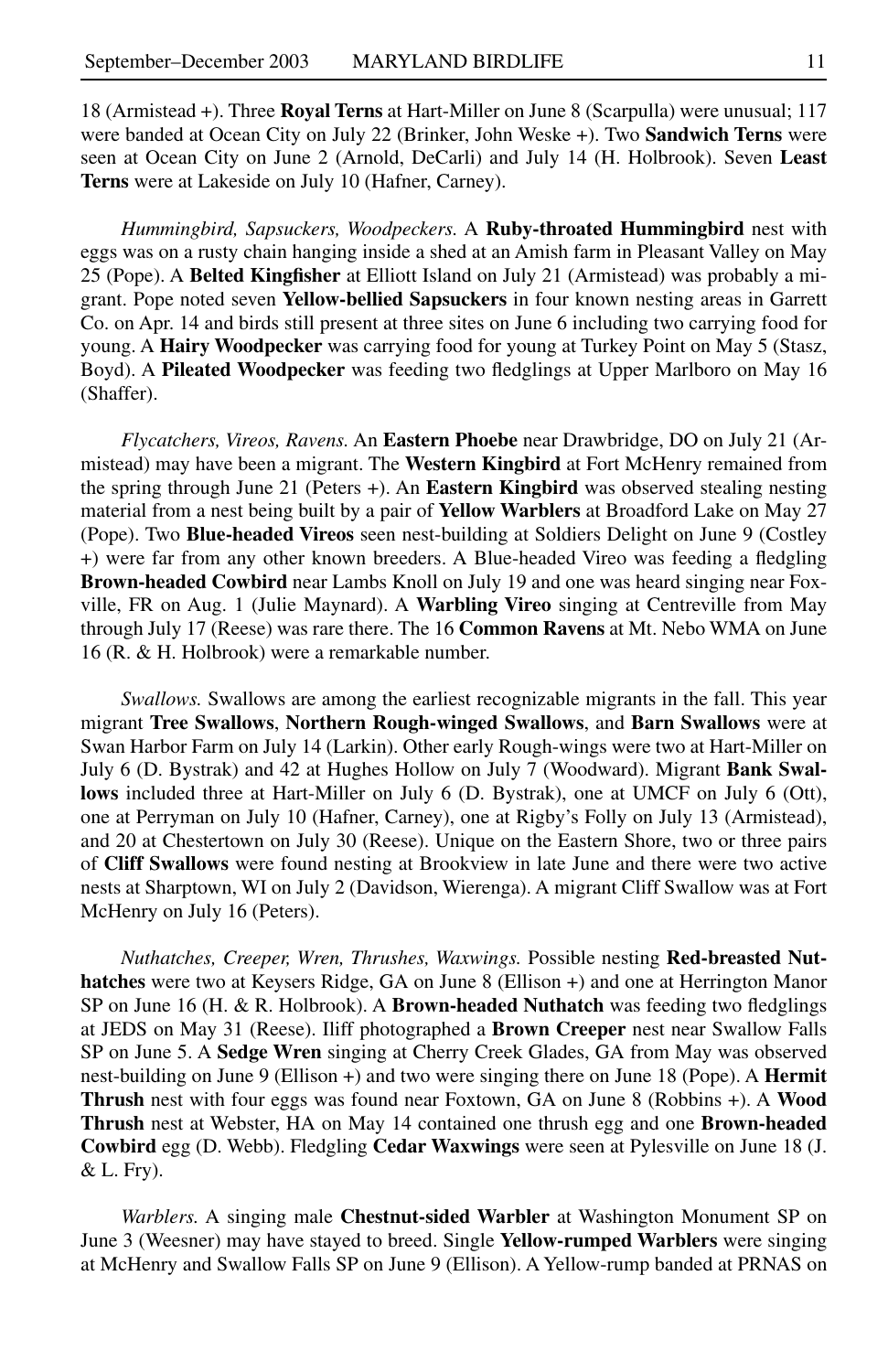June 25 by Patty Craig and Bryan Hoogerwerf is inexplicable. A **Yellow-throated Warbler** was feeding a fledgling cowbird at Flag Ponds on May 27 (Stasz); up to two males were on territory at Youghiogheny River Reservoir on June 15 (Pope). Eastman found a pair of **Cerulean Warblers** feeding a fallen nestling at Susquehanna SP on June 9. An **American Redstart** at Dameron on July 22 (Craig) was probably a migrant. One or two male **Prothonotary Warblers** were singing at Youghiogheny River Reservoir on June 15 (Pope). A female **Worm-eating Warbler** with a brood patch was banded on June 20 by Jim Peters and Barbara Ross at Fort McHenry where the species does not nest.

*Towhee, Sparrows.* An **Eastern Towhee** nest with two eggs and one young was near Marydel, CN on May 21 (Reese). A species which has never bred in the state, **Clay-colored Sparrow**, was singing at Finzel on June 17 (Robbins, Barbara Dowell). A rare breeder in Wicomico Co., a **Vesper Sparrow** was singing at Sharptown on July 7-13 (Lawler). A **Savannah Sparrow** flying over UMCF on June 17 (Ott, Holdridge, Solem) was in a potential breeding area. Harry Armistead counted 36 **Seaside Sparrows** on June 1 at Bloodsworth Island. A **Swamp Sparrow** was calling at UMCF on June 17 (Ott, Holdridge, Solem). A **White-throated Sparrow** was heard singing at Meadowbrook on June 2 (Tveekrem) and one was at Glenn Dale, PG in early June (Beal). A **Dark-eyed Junco** was at Dans Mountain on July 2 and was present for more than a week (Sires). Juncos are known to breed only at higher elevations in Garrett Co.

*Cardinaline Finches, Icterids, Siskins.* A **Northern Cardinal** on Holland Island on June 1 (Armistead) was a rarity there. An immature male **Rose-breasted Grosbeak** was out of place at Queenstown on June 26 (Poet). An **Indigo Bunting** nest at Lock 56, C&O Canal, WA on June 23 contained one nestling bunting and one nestling cowbird (Ringler). Two **Dickcissels** were singing near Keysville on June 8 (P. Webb, Sanford), two were singing near Ingleside on June 14-28 (Ellison, N. Martin), and a color-banded male had returned for its third breeding season at Chino Farms (*fide* Hafner). A male **Bobolink** flying over Hughes Hollow on June 11 (Woodward) and a singing male flying over UMCF on June 17 (Ott, Holdridge, Solem) may have been straggling migrants. One Bobolink was singing on territory near Keysville on June 15-22 (P. Webb +) and one was singing at another site near Keysville on June 22 (Stasz, Hafner). About 750 **Common Grackles** were flocking at St. Michaels on July 31 (Reese). Two fledgling **Pine Siskins** were near Swallow Falls SP on June 23 (Pope).

*Exotics.* Two **Black Swans** were at Pone Island on June 1 (Armistead). A white **Budgerigar** at Bladensburg on June 10 (Shaffer) was certainly an escaped pet. The **Monk Parakeet** that had built a nest at Maryland City, AA in the spring was burned out in June, probably by an electrical fire, and the bird was not seen again. A Monk Parakeet was seen near Leeds, CE on June 29 and into July (*fide* Gary Griffith).

## **FALL MIGRATION: AUG. 1–NOV. 30, 2002**

The continuing drought produced good inland shorebirding where reservoirs provided fresh mudflats. Heavy rains began in September and produced good shorebirding in some farm fields and ponds. Among the warblers the spruce budworm specialists were notable by their near absence but it was a great fall for Palm Warblers.

*Loons, Grebes.* The first **Red-throated Loons** of the season were single flyovers at Assateague on Oct. 13 (Hafner +) and Turkey Point on Oct. 20 (McCandless +). Other Red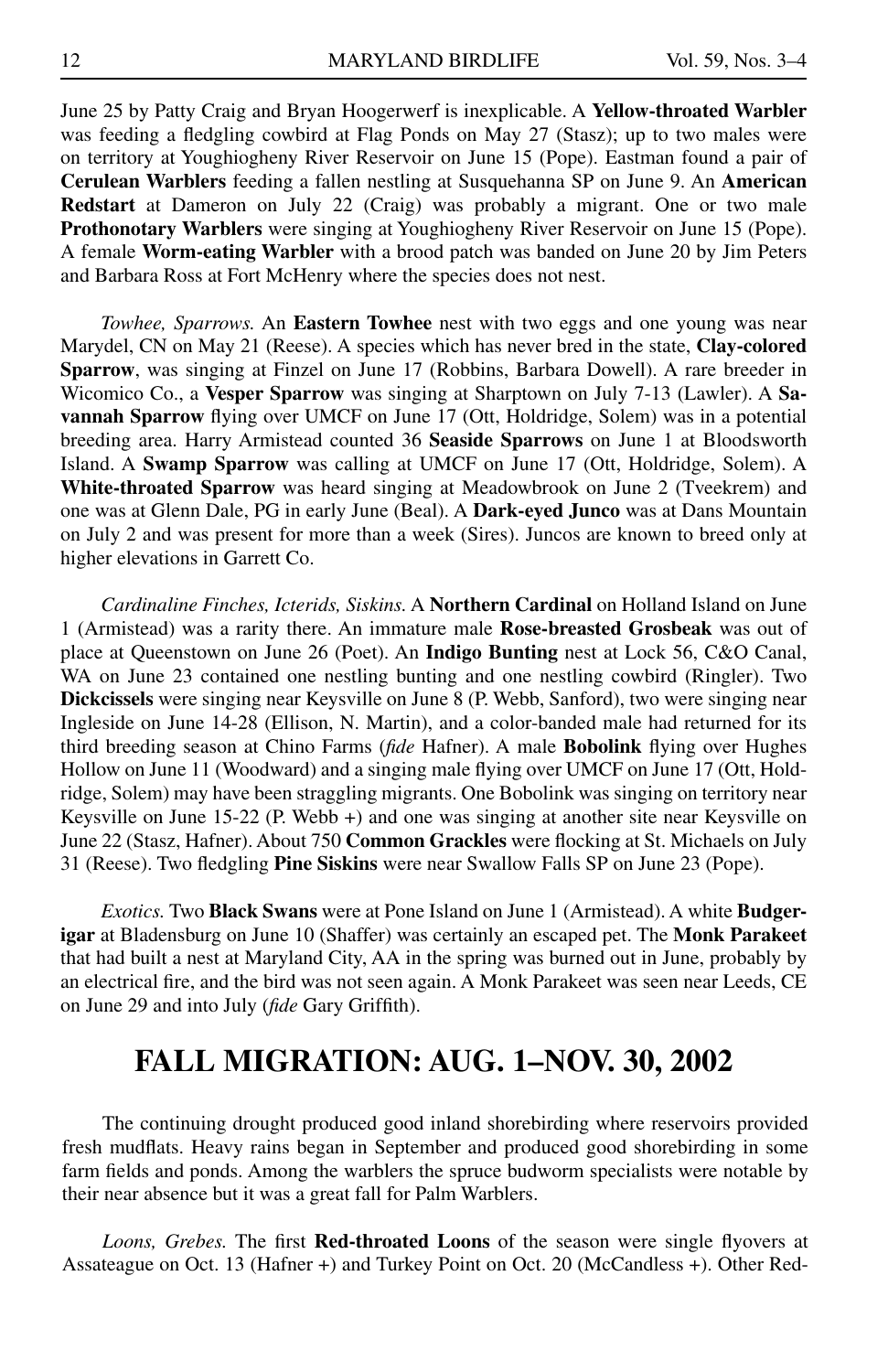throated Loons away from the coast were one at Hains Point on Nov. 16 (Bowen), three at Little Meadows Lake on Nov. 17 (Stasz, Churchill), one at Cobb Island on Nov. 23 (Stasz), and one at Point Lookout on Nov. 26 (H. Holbrook). The **Pacific Loon** summering at Clopper Lake, Seneca Creek SP continued at that site through Oct. 2 and the **Common Loon** there stayed through Sept. 13 (Powell +). Early concentrations of Common Loons were 30 at Rigby's Folly on Oct. 20 (Armistead), 50 at Point Lookout on Nov. 8 (Craig, Cribb), and 45 at Hooper Island on Nov. 20 (Armistead). It was Nov. 26, however, that produced the overwhelming numbers of Common Loons with 28 at Liberty Lake, BA/CL (Ellis), 100 flying over Herrington Manor SP and 60 at Broadford Lake (Pope), and 370 flying over Washington Monument SP (Paul Newton, Hugh Mahanes, Nolan Britt). Early **Pied-billed Grebes** were three at Loch Raven on Aug. 24 (Lev), one at Swan Harbor Farm on Aug. 25 (Larkin), and two at Selby Bay on Aug. 28 (Stasz); highs were 54 at Havre de Grace on Oct. 20 (Stasz, Boyd), 25 at Piney Run on Nov. 11 (Ringler), and 37 at Loch Raven on Nov. 28 (Jenkins). Exceptionally early **Horned Grebes** were one at Triadelphia on Sept. 29 (Kevin Heffernan, Karen Darcy) and one at Havre de Grace on Oct. 6 (Hafner); highs were 22 at Terrapin on Nov. 24 (Ellison), 24 at Hooper Island on Nov. 30 (Brighton, H. Holbrook), and 18 at McHenry on Nov. 30 (Stasz). Single **Eared Grebes** were seen at Hurlock on Sept. 14-22 (Hoffman +), Upper Marlboro on Sept. 27 (Shaffer), Baltimore Harbor, BC on Oct. 12 (Blom), and Point Lookout on Oct. 14-15 (Waanders +).

*Tubenoses, Gannets.* Seen during a pelagic trip on Aug. 18 were two **Cory's Shearwaters**, six **Audubon's Shearwaters**, and 73 **Wilson's Storm-Petrels** (Stasz +). Seen during a Nov. 16 pelagic trip were 20 **Greater Shearwaters** (Gustafson, Guris +). Seen in Chesapeake Bay during an Aug. 8 ferry ride were two Wilson's Storm-Petrels off Smith Island and one off Point Lookout (Stasz, Hafner); two were seen off Point Lookout and one in Somerset Co. waters on Aug. 13 (Cribb). The first report of **Northern Gannets** was 25 off Assateague on Oct. 12 (Stasz, Hafner, Baer) and the first report in Chesapeake Bay was of four off Point Lookout and 20 off Elms Beach on Nov. 5 (Craig). Numbers in the bay quickly built to 75-100 between Point Lookout and Point No Point, SM on Nov. 9 (Cribb), 300 off Lowes Wharf on Nov. 11 (Roslund), 23 at North Beach on Nov. 18 (Stasz), nine at Hooper Island on Nov. 20 (Armistead), six off Cobb Island and 42 off Colonial Beach, Virginia in Charles Co. waters of the Potomac River on Nov. 23 (Stasz), and 22 off Kent Island on Nov. 24 (Stasz).

*Pelicans, Cormorants.* Sightings of **American White Pelicans** were one at Deal Island WMA on Aug. 17-29 (H. Holbrook +), two on the Potomac River near Selby Bay, PG/DC on Oct. 9-15 (Atwood +), and one off Point Lookout in the Potomac River on Nov. 8 (Cribb). Reports of **Brown Pelicans** included 500 at Smith Island on Aug. 13 (Cribb), 200 at Ocean City on Aug. 25 (Churchill), 63 at Cornfield Harbor on Oct. 22 (Cribb), two off Bivalve on Oct. 26 (Brighton), 229 at Hooper Island on Nov. 20, and 70 there on the 30th (Armistead). Other Nov. 30 sightings were 15 at Point Lookout (Churchill), five at Tilghman Island (Reese), and one at Ocean City (Lovelace). **Double-crested Cormorants** continue to be found in increasing numbers throughout the state including these notable reports from upland counties: 11 at Weverton, WA on Aug. 11 (Stasz), two at Big Pool on Sept. 15 (Churchill), seven at Piney Run on Oct. 13 (Ringler), 90 flying over Ellicott City on Oct. 20 (Ott), 125 at Broadford Lake on Oct. 30 (Pope), one at Piney Reservoir and one at Rocky Gap on Nov. 17 (Churchill), one at Loch Raven on Nov. 26 (Graff), and one at Piney Run on Nov. 28 (Ringler, Ellis). The rivers continue to be major flyways for cormorants as Starling reported 1,000 on the Susquehanna at Conowingo Dam on Nov. 6, 200 were on the Patuxent at Chalk Point, CT/PG on Nov. 23 (Stasz), and 113 were on the Potomac in Charles Co. waters off Colonial Beach, Virginia also on Nov. 23 (Stasz). Other reports of late cormorants were one at Perry Point on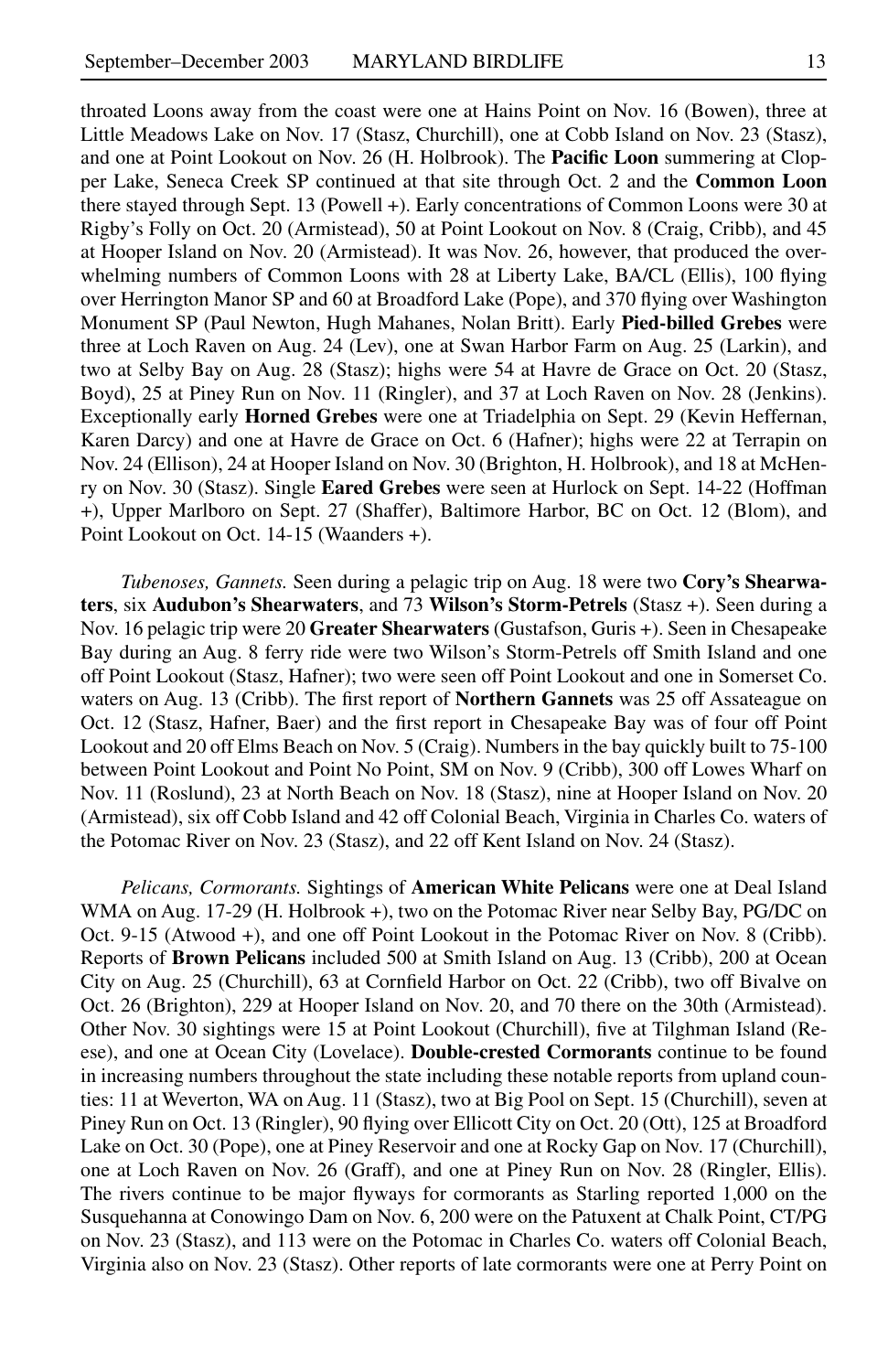Nov. 20 (Starling), three at Hooper Island on Nov. 30 (Armistead), and 12 at Tilghman Island on Nov. 30 (Reese). The numerous reports of **Great Cormorants** included two at Sharps Island Light, TA on Oct. 6 (Stasz), one at Point Lookout on Oct. 9-15 (Stasz +), four flying over Assateague on Oct. 13 (Stasz, Hafner, Baer), one at Waterside, PG on Oct. 15 (Stasz), three at Cornfield Harbor on Oct. 22 (Cribb), one at Lapidum on Nov. 2 (Stasz, Hafner), three at Ocean City on Nov. 2 (F. & N. Saunders), four at Blackwalnut Point on Nov. 10 (Ellison, N. Martin), one in the mouth of the Chester River, KE/QA on Nov. 15 (Ellison +), six in the Point Lookout area on Nov. 21 (Cribb), one at Eastern Neck on Nov. 23 (Ellison), one at Allens Fresh on Nov. 23 (Stasz), one at Rock Hall on Nov. 24 (Stasz), and one at Ocean Pines on Nov. 29 (Hafner, Baer).

*Herons, Ibises, Vultures.* Single **American Bitterns** were seen at UMCF on Oct. 13-18 (Ott +), New Windsor on Oct. 20 (Ringler, Ellis), Hughes Hollow on Oct. 26 (Sussman), Cabin Creek, QA on Nov. 11 (Stasz), Terrapin on Nov. 24 (Ellison), and Truitts Landing on Nov. 29 (Hafner +). The only **Least Bittern** of the season was at Jug Bay on Oct. 13 (D. Bystrak). Notable **Great Blue Herons** were 11 at Liberty Lake, CL on Aug. 17 (Ringler, Terry), 28 at Assateague on Oct. 12 (Stasz, Hafner, Baer), one over the Atlantic Ocean 35 miles offshore on Nov. 16 (Gustafson, Guris +), and 20 at Mattawoman NEA on Nov. 24 (Ghebelian). Concentrations of **Great Egrets** were 40 at Deal Island WMA on Aug. 17 (Stasz, H. Holbrook) and 72 at Bishops Head Point, DO on Sept. 8 (Armistead); other reports included three at Big Pool on Sept. 15 (Churchill), seven at Perry Point on Oct. 6 (Starling), one at Lake Elkhorn on Nov. 6 (Neri), 1 at Kenilworth Aquatic Gardens on Nov. 24 (Bowen), and one at Mattawoman NEA on Nov. 29 (Jett, Brewer). Notable **Snowy Egrets** were 32 at North Beach on Aug. 14 (Stasz), 60 at Deal Island WMA on Aug. 17 (Stasz), 135 at Bishops Head Point, DO on Sept. 8 (Armistead), one at New Windsor on Sept. 21 (Ringler), one at St. Michaels on Oct. 27 (Reese), and one at Hooper Island on Nov. 3 (Armistead). Interesting reports of **Little Blue Herons** were an immature at Kenilworth Aquatic Gardens on Aug. 4 (Hilton), two immatures at Beauvue and one immature at Rodo Beach, SM on Aug. 8 (Stasz, Hafner), an immature at Youghiogheny River Reservoir where very rare on Aug. 10-17 (Churchill +), an immature at Liberty Lake, CL on Aug. 11 (Ringler, Terry), 161 at Smith Island on Aug. 13 (Cribb), and an immature at California on Sept. 24 (T. Bell). A **Tricolored Heron** was at Point Lookout on Aug. 29 (Cribb), 17 were at Bishops Head Point, DO on Sept. 8 (Armistead), and eight were at Ocean City on Sept. 29 (F. & N. Saunders). An immature **Cattle Egret** at Lilypons on Aug. 9-11 (Stasz +) was the farthest inland; others were 85 at Long Green, BA on Aug. 22 (Jenkins), 22 at Scotland on Sept. 12 (Craig), 10 at Wootons Landing on Sept. 23 (Stasz), six near Abingdon, HA on Sept. 27 (Jean Wheeler), and one at Assateague on Oct. 13 (Stasz, Hafner, Baer). Bowen found 12 **Green Herons** at Hughes Hollow on Aug. 29; late birds were one at Roosevelt Island on Nov. 1 (Marko) and one at Hughes Hollow on Nov. 3 (Czaplak). Among the reports of **Black-crowned Night-Herons** were eight at Silver Spring on Aug. 4 (Stasz), 18 at Tilghman Island on Sept. 29 (Reese), one near Tuckahoe Creek, CN on Oct. 6 (Stasz), and two immatures at Piney Run on Nov. 28 (Ringler, Ellis). Reports of **Yellowcrowned Night-Herons** were an immature at North Beach on Aug. 7 (Ripley), an immature at Solomons, CT on Sept. 5 (Hamilton, Paula Bohaska), one at Bloodsworth Island on Sept. 9 (Armistead), an immature at Milford Mill Park on Sept. 17 (J. Martin), and two immatures at Western Run, BA on Sept. 30 (Joe Halloran). A **Glossy Ibis** was at Beauvue on Aug. 8 (Stasz, Hafner), one at North Beach on Aug. 22 (Stasz), four at Rum Pointe Golf Course on Sept. 6 (C. & D. Broderick), and one near Ridge on Oct. 16 (Craig, Cribb). On Oct. 3 Reese found 36 **Black Vultures** and 100 **Turkey Vultures** on a tower near Trappe, TA. Other Black Vultures were 24 at Chesapeake Landing on Oct. 8 (Ellison), 30 at Coveys Landing, TA/CN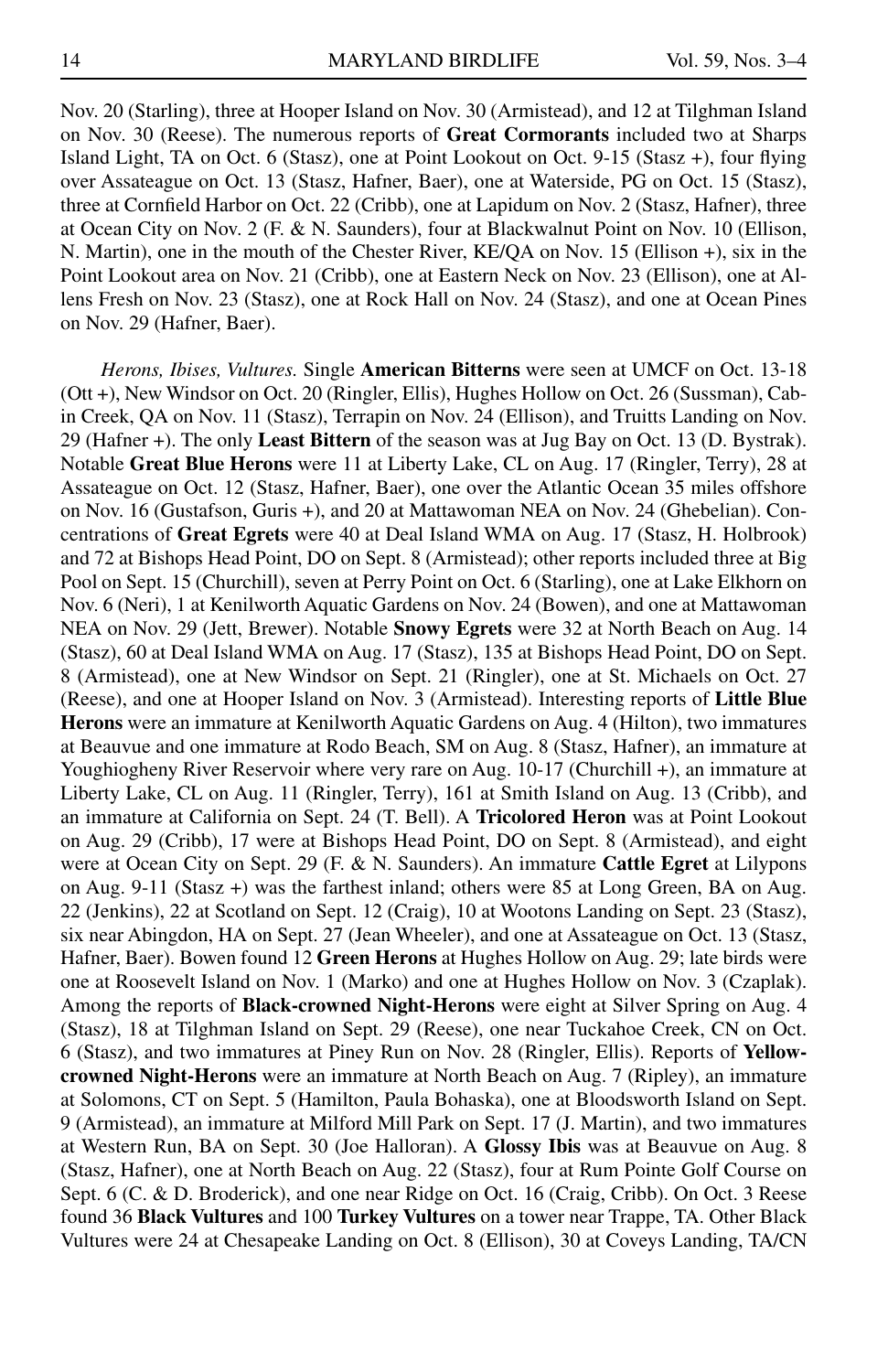on Nov. 8 (Stasz), 100 at Conowingo Dam on Nov. 10 (Starling), and 20 at Allens Fresh on Nov. 23 (Stasz).

*Geese, Swans.* Early **Snow Geese** were nine at Great Oak Pond on Sept. 14 (Ellison, N. Martin), one at PRR on Sept. 24 (Frank McGilvrey), and one at Pinto on Sept. 29 through Nov. 24 (Churchill +). The largest concentrations of Snow Geese were 5,000 (including 85 blues) at Great Oak Pond on Oct. 25 (Ellison, N. Martin), 1,500 at Blackwater on Oct. 19 (Lovelace), 7,000 at Worton on Oct. 31 (N. Martin), and 3,000 at Berlin on Nov. 9 (Churchill). Snow Geese at other locations included 15-20 flying over Laurel, PG on Oct. 26 (Frank Boyle), two blues at Easton on Oct. 27 (Allen +), 37 flying over Violettes Lock on Oct. 29 (Czaplak), 4 blues at Broadford Lake on Oct. 30 with one white and one blue there on Nov. 26 (Pope), 1 blue at APL on Nov. 13-16 (Wilkerson +), and 60 at Bethesda on Nov. 20 (Hilton, Shannon). An adult **Ross's Goose** was at Great Oak Pond on Oct. 5, two were there the next day together with a hybrid **Snow Goose X Ross's Goose**, two adults and one immature were there on Oct. 25, and one adult remained at least through Nov. 24 (Ellison +). One Ross's Goose was at Hurlock from Oct. 13 through Nov. 10 (Stasz, Hafner, Baer +), one was at Federalsburg on Nov. 25 (Lovelace), one was flying over Truitts Landing and one flying over South Point on Nov. 29 (Hafner +), and an immature white and an immature blue were at Hurlock on Nov. 30 (Brighton, H. Holbrook). Late summer flocks of **Canada Geese** were 310 at Triadelphia on Aug. 9 (Stasz), 25 at Smith Island on Aug. 13 (Armistead +), and 1,150 at Liberty Lake, CL on Aug. 25 (Ringler); single birds in unusual plumages were an albino flying over Kenilworth Park on Oct. 14 (Pisano) and one with the head and neck white at PRR in early November (Noyes +). Sightings of small races of Canada Geese were two on Great Oak Pond from Oct. 5 through Nov. 24 (Ellison +), one at Swan Harbor Farm on Oct. 20 (Stasz, Boyd), one flying over Loch Raven on Oct. 29 (E. Kirschbaum +), one at Lake Artemesia on Nov. 3 (Mozurkewich), two at Blackwater on Nov. 20 (Armistead), one near Melitota, KE on Nov. 23 (Ellison), and one at Centennial on Nov. 27 (H. Holbrook). Two hybrid **Greylag Goose X Canada Goose** were at Great Oak Pond on Oct. 4 (Ellison). Three **Brant** at Ocean City on Sept. 29 (F.  $\&$  N. Saunders) tied the state arrival record; single birds at unusual locations were at West Potomac Park, DC on Oct. 24-26 (Felley +), Fort McHenry on Oct. 26-28 (Peters +), and Lowes Wharf on Nov. 11 (Roslund). **Mute Swans** at unusual locations were one at Rum Pointe Golf Course on Sept. 6 (C. & D. Broderick) and one at Loch Raven on Oct. 27 (Jenkins, Terry); high numbers were 375 at Hooper Island on Nov. 20 (Armistead) and 230 at Tilghman Island on Nov. 30 (Reese). The **Tundra Swan** summering near Roosevelt Island continued to be seen through the season (Pisano +). A Tundra Swan at Rock Hall on Sept. 8 (Ellison) also probably summered locally. The first migrants to be noted were seven at Piscataway Creek on Oct. 28 (Marcia Nelson); later flocks were 204 at Broadford Lake on Oct. 30 (Pope), 82 at Hooper Island on Nov. 2 (Armistead), and 255 in seven flocks flying over Rigby's Folly on Nov. 3 (Armistead).

*Puddle Ducks.* Lingering **Wood Ducks** were a male at Mattawoman NEA on Nov. 29 (Jett, Brewer) and one at Perryman on Dec. 1 (Larkin). An early **Gadwall** was at Ridgely on Oct. 6 (Reese) and an astounding 500 were at Havre de Grace on Oct. 20 (Stasz, Boyd) dwarfing the 17 at Triadelphia on Oct. 31 (H. Holbrook) and 40 at Piney Run on Nov. 28 (Ringler). Early **American Wigeon** were one male at North East River, CE on Sept. 11 (Starling), one at Great Oak Pond on Sept. 21 (N. Martin), and one at Ocean Pines on Sept. 25 (H. & R. Holbrook); highs were 260 at Loch Raven on Nov. 28 (Jenkins) and 600 at Mattawoman NEA on Nov. 29 (Jett, Brewer). Eighty **American Black Ducks** were on Liberty Lake, BA on Nov. 22 (Ringler). High numbers of **Mallards** included 294 at Selby Bay on Aug. 28 (Stasz) and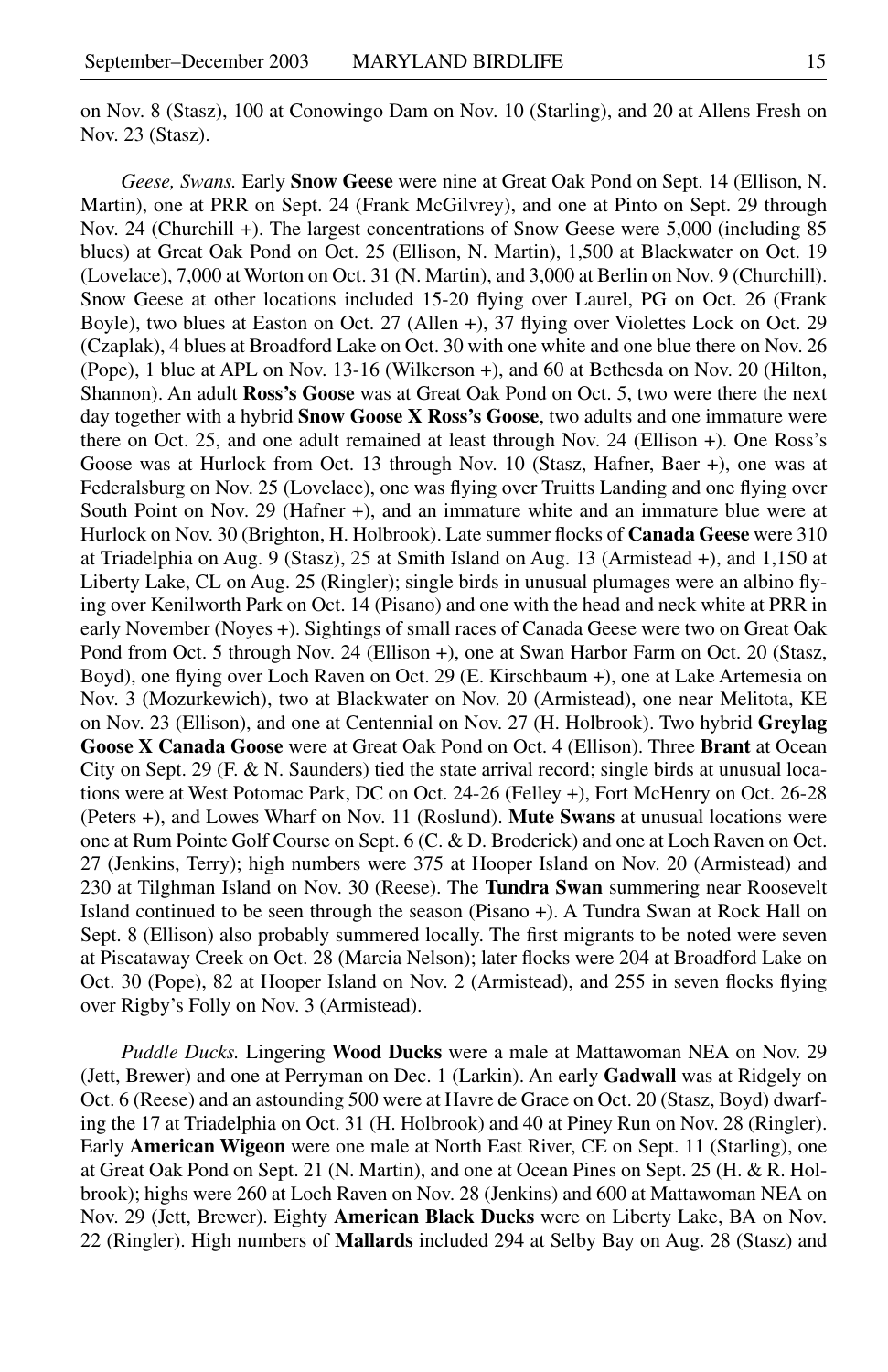450 at Blackwater on Oct. 20 (Reese, Stone). A hybrid **American Black Duck X Mallard** was at Blackwater on Nov. 30 (Armistead). A **Blue-winged Teal** seen flying east over the Atlantic Ocean at Baltimore Canyon on Aug. 18 (Stasz +) was ambitious. Stasz found 50 Blue-winged Teal at Blackwater on Sept. 18, and a late migrant male was at Westminster on Nov. 8 (Ringler). Early **Northern Shovelers** were 10 at Hurlock on Aug. 24 (Churchill) and two at Loch Raven on Aug. 25 (Jenkins, Terry); high numbers were 75 at Chestertown on Sept. 15 (Stasz), 113 at Hurlock on Oct. 12 (Stasz), 117 at Poplar Island on Oct. 22 (Reese), 70 at Chesapeake Farms on Nov. 16 (Ellison), and 200 at Mattawoman NEA on Nov. 29 (Jett, Brewer). High counts of **Northern Pintails** were 82 at Great Oak Pond on Nov. 5 and 230 at Chesapeake Farms on Nov. 16 (Ellison), 225 at Blackwater on Nov. 20 (Armistead), and 500 at Mattawoman NEA on Nov. 24 (Ghebelian). Early **Green-winged Teal** were nine at Great Oak Pond on Aug. 24 (Ellison), eight at Loch Raven on Aug. 25 (Jenkins, Terry), and one at Mason Dixon Farm on Aug. 31 (Weesner); highs were 400 at Blackwater on Sept. 18 (Stasz), 136 at Easton on Oct. 27 (Reese, Allen), 103 at Great Oak Pond on Oct. 31 through Nov. 5 (Ellison), and 30 at Piney Run on Nov. 11 (Ringler).

*Diving Ducks.* Early **Redheads** were a male at Piney Run on Oct. 6 (Ringler) and a male at Loch Raven on Oct. 13 (Jenkins) growing to 81 at the latter site on Nov. 30 (Graff). Two **Ring-necked Ducks** at Great Oak Pond on Sept. 7 (Ellison) and an immature male at Beauvue on Sept. 10 (Stasz) probably summered locally; early migrants were six at Piney Run on Oct. 6 (Ringler). Highs for Ring-necked Ducks were 500 at Little Seneca Lake on Nov. 19 (Bowen), 487 at Loch Raven on Nov. 28 (Jenkins), 2,300 at Piney Run on Nov. 28 (Ringler, Ellis), and 300 at Perryville on Nov. 28 (Starling). The first **Greater Scaup** of the season were five at Eastern Neck on Oct. 13 (Ellison, N. Martin, Mann) and three at Conowingo Lake on Nov. 2 (Stasz, Hafner) were uncommon there. A female **Lesser Scaup** at Selby Bay on Aug. 28 (Stasz) probably summered locally; one at Poplar Island on Sept. 25 to Oct. 7 (Reese) may have done likewise. Local highs for Lesser Scaup were 64 at Conowingo Lake on Nov. 2 (Stasz, Hafner), 1,069 at Poplar Island on Nov. 15 (Reese), and 50 at Broadford Lake on Nov. 26 (Pope). A possible male **Ring-necked Duck X Lesser Scaup** was at Perryman on Oct. 20 (Stasz, Boyd). An adult male **Harlequin Duck** was at Point Lookout on Nov. 11 and into the winter (Waanders, Kline +) and a male was at Ocean City on Nov. 29 (Brighton, H. Holbrook). Reports of **Surf Scoters** included three at Wades Point on Oct. 13 (Reese, Roslund), three at Liberty Lake, BA on Oct. 22 (Ringler), one at Greenbrier SP on Oct. 29 (Weesner), 170 at Hooper Island on Nov. 20 (Armistead), 300 in the Point Lookout area on Nov. 21 (Cribb), and 250 at Tilghman Island on Nov. 24 (Reese). **White-winged Scoters** that probably summered here were a male at Horsehead on Aug. 30 (Crabtree) and an immature at Eastern Neck on Aug. 31 (Ringler +); others were one at Hurlock on Oct. 19-22 (Lovelace +), two there on the 21st (Jenkins), 15 at Horsehead on Nov. 3 (Ellison, N. Martin), six at Ocean City on Nov. 10 (Churchill), eight at Tilghman Island on Nov. 24 (Reese), and five at Point Lookout on Nov. 27 (Shaffer). Reports of **Black Scoters** were one at Point Lookout on Oct. 6 (Craig, Bishop), one at Seneca on Oct. 31 (Czaplak), 14 on the Susquehanna River, HA on Nov. 2 (Hafner, Stasz), two at Horsehead on Nov. 3 (Ellison, N. Martin), two at Piney Run on Nov. 5 (Ringler), 29 at Poplar Island on Nov. 15 (Reese), and 100 at Point Lookout on Nov. 30 (Churchill). The first **Long-tailed Duck** of the season was at Sandy Point SP on Oct. 27 (Shaffer) followed by two at Piney Run on Nov. 5 (Ringler), 230 on oyster beds in the mouth of the Chester River, KE/QA on Nov. 15 (Ellison +), one at Broadford Lake on Nov. 16 (Stasz), one at Little Meadows Lake and four at Rocky Gap on Nov. 17-18 (Churchill +), six at Chalk Point, PG on Nov. 23 (Stasz), 400 at Tilghman Island on Nov. 24 (Reese), 20 on the Potomac River off the Naval Research Lab, DC on Nov. 26 (Mozurkewich), and 100 at Point Lookout on Nov. 30 (Churchill). Early **Buffleheads** were seven at Tilghman Island on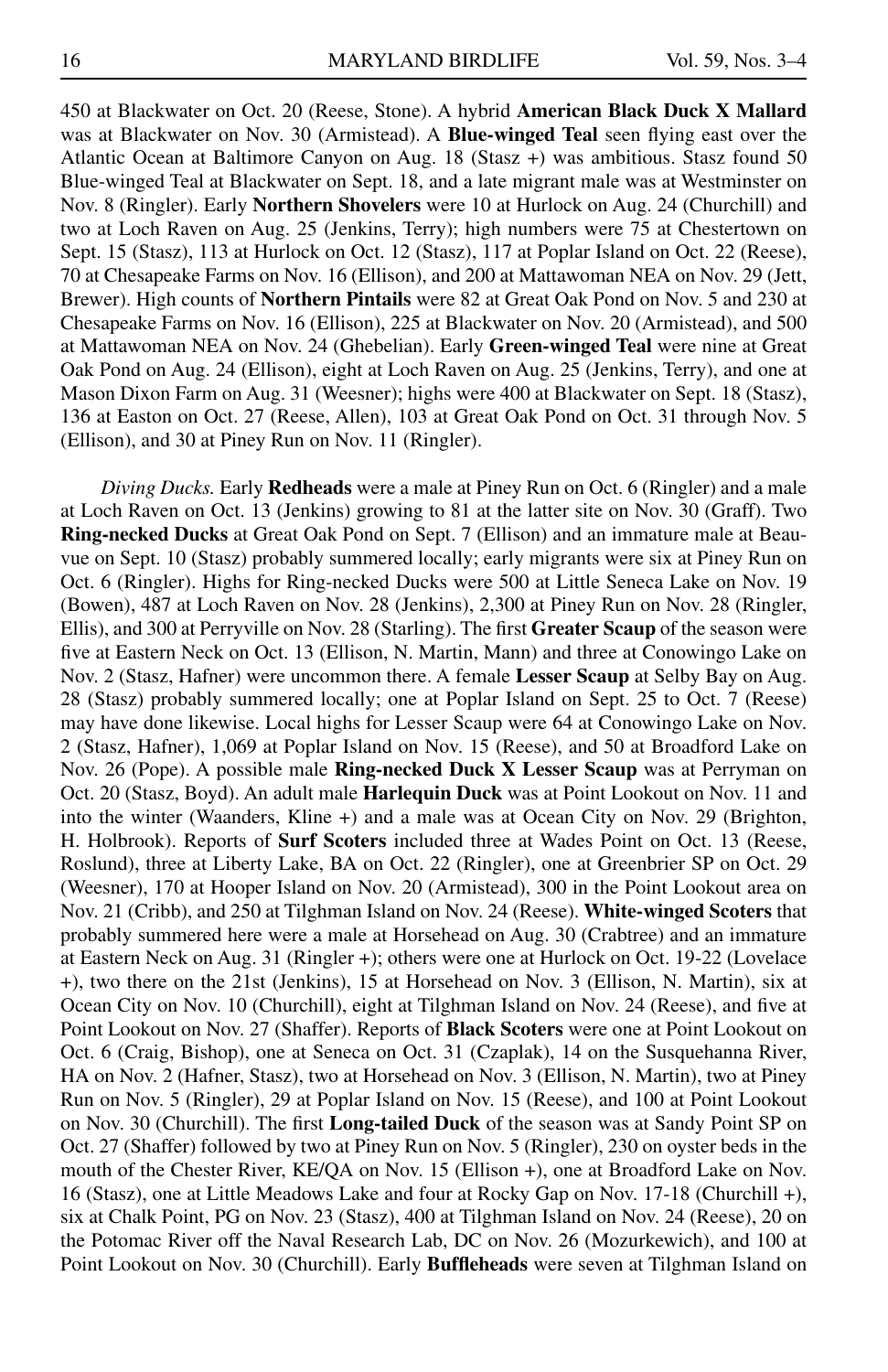Oct. 15 (Reese, Allen), one at Great Oak Pond on Oct. 19 (Ellison, N. Martin), one at Piney Run on Oct. 20 (Ringler), and one at Havre de Grace on Oct. 20 (Stasz, Boyd). Highs for Buffleheads were 75 at Conowingo Lake on Nov. 2 (Stasz, Hafner), 100 at Point Lookout on Nov. 8 (Craig, Cribb), 320 at Eastern Neck on Nov. 16 (Ellison), 96 at McHenry on Nov. 17 (Stasz), 60 at Little Meadows Lake and 28 at Piney Reservoir on Nov. 17 (Churchill), 140 at Hooper Island on Nov. 20 and 490 at Rigby's Folly on Nov. 24 (Armistead), 600 at Tilghman Island on Nov. 24 (Reese), and 45 at Triadelphia on Nov. 27 (H. Holbrook, Arnold). Five early **Common Goldeneyes** were at Point Lookout on Oct. 20 (Craig, Bishop). Highs for **Hooded Mergansers** were 28 at Breeze Point Farm WWTP on Nov. 23 (Stasz), 65 at Piney Run on Nov. 28 (Ringler), and 50 at Mattawoman NEA on Nov. 29 (Jett, Brewer). Eight early **Common Mergansers** were at Lapidum on Nov. 2 (Stasz, Hafner) and a female at Truitts Landing on Nov. 29 (Hafner +) was rare there. Early **Red-breasted Mergansers** were five at Point Lookout on Oct. 6 (Craig, Bishop) and one at Indian Head on Oct. 20 (Jean Artes); 50 were at Broadford Lake on Nov. 26 (Pope). A mixture of summering and early migrant **Ruddy Ducks** were represented by three at Centennial on Sept. 14 (Holdridge), two at Great Oak Pond on Sept. 15 (Ellison, N. Martin), 13 at Hurlock on Sept. 21 (Armistead), seven at Ridgely on Sept. 21 (Poet), six at Poplar Island on Sept. 25 (Reese), and two at Marshy Point, BA on

### **Table 1: Migrant Vultures & Diurnal Raptors, Fall 2002 Turkey Point, Cecil County**

| <b>SPECIES</b>       | <b>FIRST</b> | LAST  | <b>TOTAL</b>   | <b>BIG DAYS</b>           |
|----------------------|--------------|-------|----------------|---------------------------|
| <b>Black Vulture</b> | 9/28         | 11/26 | 45             | 9 on 9/28, 8 on 10/29     |
| Turkey Vulture       | 9/2          | 11/29 | 615            | 84 on 10/21, 83 on 10/29  |
| Osprey               | 9/1          | 11/8  | 111            | 13 on $10/6$              |
| <b>Bald Eagle</b>    | 9/2          | 11/27 | <b>200</b>     | 23 on 10/8                |
| Northern Harrier     | 9/5          | 11/26 | 35             | 3 on 10/29                |
| Sharp-shinned Hawk   | 9/3          | 11/28 | 528            | 228 on 9/28, 113 on 10/19 |
| Cooper's Hawk        | 9/2          | 11/28 | 204            | 27 on 9/28, 13 on 10/19   |
| Northern Goshawk     | 10/17        | 11/26 | 5              | also 1 on 10/22, 27, 29   |
| Red-shouldered Hawk  | 9/10         | 11/27 | 282            | 70 on 10/29, 59 on 11/1   |
| Broad-winged Hawk    | 9/5          | 11/6  | 103            | 44 on 9/29, 24 on 10/6    |
| Red-tailed Hawk      | 9/5          | 11/28 | 669            | 75 on 10/29               |
| Golden Eagle         | 11/4         | 11/18 | $\overline{2}$ |                           |
| American Kestrel     | 9/5          | 11/27 | 73             | 9 on 9/28, 8 on 10/1      |
| Merlin               | 9/11         | 11/27 | 26             | 6 on $10/20$              |
| Peregrine Falcon     | 9/4          | 10/27 | 18             | 3 on 10/5                 |
| Unidentified         |              |       | 66             |                           |
| TOTAL.               | 9/1          | 11/29 | 3,982          | 328 on 9/28, 286 on 10/29 |

Compiled by Dave Kimball

*260.3 hours of observation on 74 days.*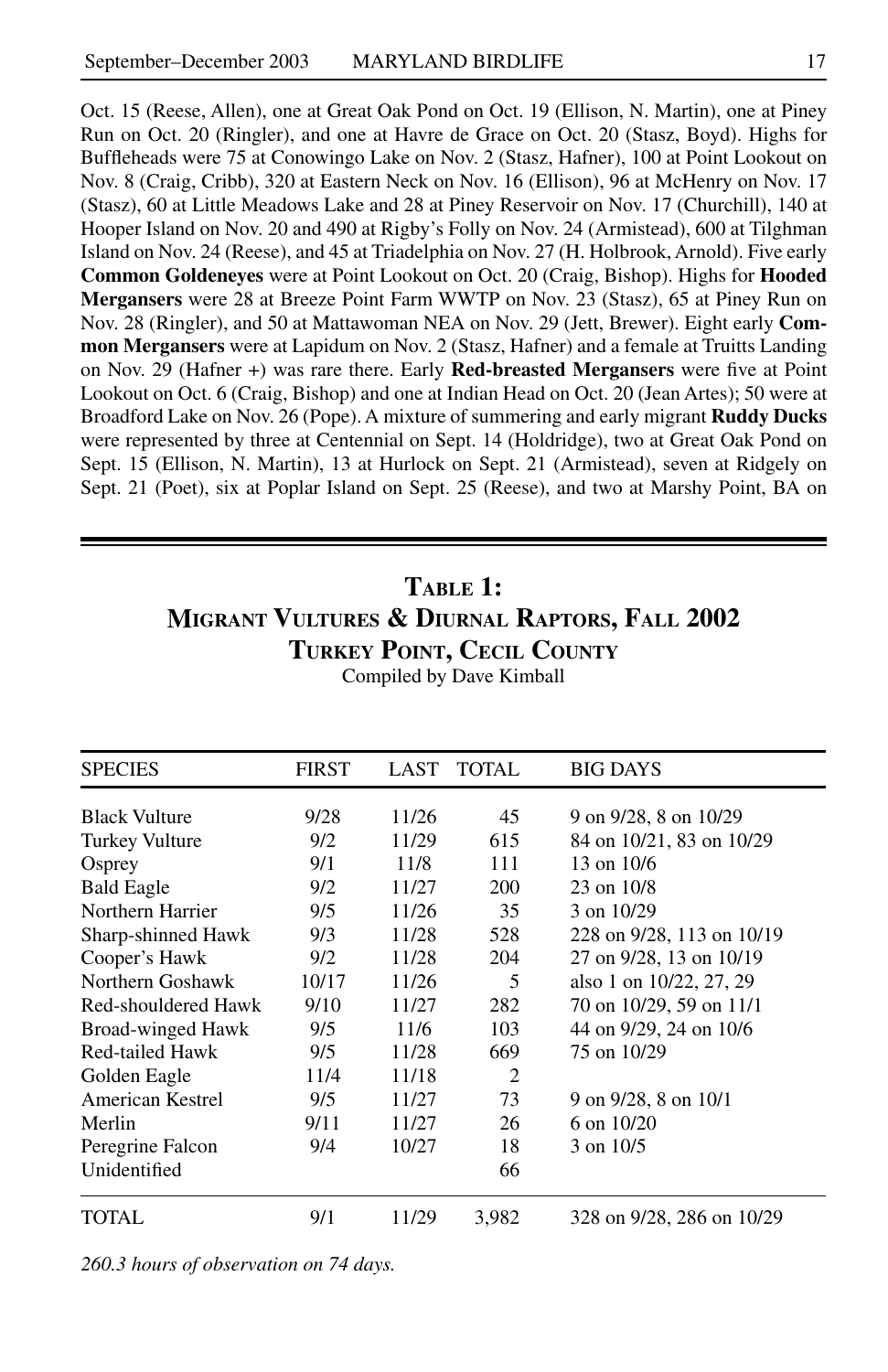## **Table 2: Migrant Vultures & Diurnal Raptors, Fall 2002 Hooper Island, Dorchester County**

Observations on selected dates by Harry Armistead

| <b>SPECIES</b>          | 11/2 | 11/3 | 11/20 | 11/24 | 11/30 |  |
|-------------------------|------|------|-------|-------|-------|--|
|                         |      |      |       |       |       |  |
| <b>Black Vulture</b>    | 5    |      | 3     | 5     |       |  |
| <b>Turkey Vulture</b>   | 123  | 94   | 30    | 56    | 6     |  |
| Osprey                  |      |      |       |       |       |  |
| Northern Harrier        |      | 3    |       |       | 2     |  |
| <b>Bald Eagle</b>       | 10   | 10   | 5     |       | 4     |  |
| Sharp-shinned Hawk      | 206  | 40   | 3     | 4     |       |  |
| Cooper's Hawk           | 4    | 2    |       |       |       |  |
| Red-shouldered Hawk     | 8    |      |       |       |       |  |
| Red-tailed Hawk         | 18   | 13   | 3     |       | 2     |  |
| Golden Eagle            |      |      |       |       |       |  |
| <b>American Kestrel</b> |      | 1    |       |       |       |  |
| Merlin                  |      |      |       |       |       |  |
| TOTAL                   | 392  | 165  | 45    | 77    | 22    |  |

Sept. 25 (Drew Thornblad). Numbers of Ruddy Ducks built to 1,000 at Hurlock on Oct. 18 (Bowen), 213 at Broadford Lake and 40 at Trout Run on Oct. 20 (Pope), 1,000 at Horsehead on Nov. 3 (Ellison, N. Martin), 600 at Piney Run on Nov. 5 (Ringler), 1,946 at Poplar Island on Nov. 15 (Reese), 250 at Little Seneca Lake on Nov. 19 (Bowen), 180 at Chestertown and 550 at Eastern Neck on Nov. 24 (Stasz), and 300 at Perryville on Nov. 28 (Starling).

*Diurnal Raptors.* Late **Ospreys** were one at Grasonville, QA on Nov. 8 (Reese), one at Eastern Neck on Nov. 25 (Ellison), and one at Rigby's Folly on Dec. 1 (Armistead). In Garrett Co. a **Bald Eagle** was at Youghiogheny River Reservoir on Aug. 10 (Stasz, Churchill) and an immature was near Oakland on Sept. 22 (Pope); the high at Conowingo Dam was 89 on Nov. 10 (Eastman). A **Sharp-shinned Hawk** at Frostburg on Aug. 10 (Churchill) may have been a local breeder; definite migrants were 45 at Tilghman Island on Sept. 29 (Reese) and 16 at Point Lookout on Oct. 31 (Cribb). Likely migrant **Cooper's Hawks** were an immature male at Rigby's Folly on Aug. 11 (Armistead), one at Berlin on Aug. 27 (Churchill), one at Great Oak Pond on Aug. 29 (Ellison), one at Magruders Ferry Landing, PG on Aug. 31 (Shaffer), two at Dameron on Sept. 6 (Craig), and eight at Tilghman Island on Sept. 29 (Reese). Reports of **Northern Goshawks** were a sub-adult at North Beach on Sept. 24 (Stasz), an immature at Upper Marlboro on Oct. 14 (Shaffer), an immature at Layhill on Oct. 19 (Sussman), one at Hughes Hollow on Oct. 23 (Woodward), one at Town Hill on Oct. 27 (Stasz, Hafner), and one at Cornfield Harbor on Oct. 27 (Craig, Bishop). The most impressive flights of **Broadwinged Hawks** this fall were 628 at Cromwell Valley Park on Sept. 18 (Jim Meyers +), 300 at UMCF on Sept. 18 (Ott, Holdridge, Solem), and 200 at Chesapeake Landing on Sept. 28 (N.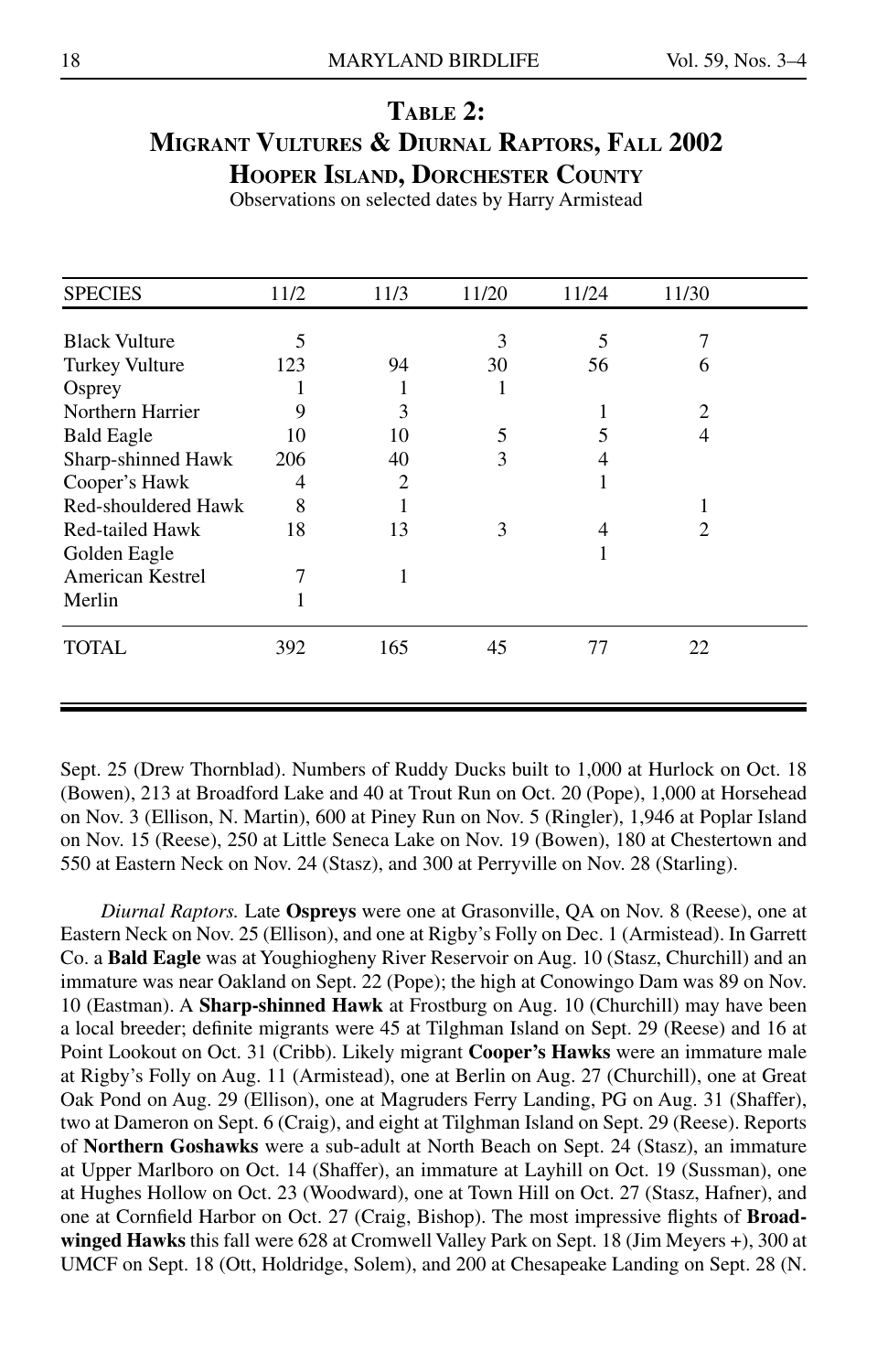#### **Table 3: Migrant Diurnal Raptors, Fall 2002 Washington Monument State Park, Washington County** *fide* Dave Weesner

| <b>SPECIES</b>      | <b>BEST DAYS</b>     |
|---------------------|----------------------|
|                     |                      |
| Osprey              | 33 on 9/5            |
| <b>Bald Eagle</b>   | 4 on 9/18            |
| Sharp-shinned Hawk  | 131 on 10/6          |
| Cooper's Hawk       | 11 on $10/6$         |
| Northern Goshawk    | $2$ on $11/7$        |
| Red-shouldered Hawk | 9 on $11/7$          |
| Broad-winged Hawk   | 1,035 on 9/23        |
| Red-tailed Hawk     | 342 on 11/7          |
| Golden Eagle        | 4 on 10/31           |
| American Kestrel    | 48 on 10/5           |
| Peregrine Falcon    | 8 on 10/5, 7 on 10/4 |
|                     |                      |

Martin); late birds included one at Ridgely on Oct. 6 (Reese) and one at Skinners Neck, KE the same day (Ellison, N. Martin). Reports of **Rough-legged Hawks** were a dark morph at Blackwater on Oct. 20 (Richard Kleen, Stone +), a light morph at Worton on Oct. 29 (Reese), a light morph near Oakland, GA on Nov. 26 Pope, and one at Washington Monument SP on Nov. 26 (Paul Newton, Hugh Mahanes, Nolan Britt). **Golden Eagles** began with a very early one at Rocky Gap on Sept. 15 (Churchill), followed by an adult soaring over Elk Neck, CE on Oct. 20 (Ellison, N. Martin), an adult at Horsehead on Nov. 17 (Roslund +), two at Town Hill on Nov. 23 (Kiddy) and two immatures there the next day (Churchill, Kiddy). There were over 50 reports of **Merlins** this fall, perhaps the most dramatic increase for all the raptors. August reports of Merlins were one at Perry Point on the 23rd to the 28th (Starling), one at the AFL-CIO Building in DC on the 27th (Eric Raun), and one at Sassafras River NRMA on the 31st (Ellison, N. Martin). Multiple Merlin sightings were three at Cromwell Valley Park on Sept. 17 (Jim Meyers +), two at Central Sod Farms on Sept. 22 (Hafner, Baer, Carney), three at Hurlock on Sept. 28 (H. Holbrook, Brighton), two at St. Michaels on Oct. 12 (Reese), three at Point Lookout on Oct. 18 (Cribb), and three at Mount Pleasant on Oct. 19 (Richard Orr); the latest were one at Pleasant Valley on Nov. 22 (Pope), one at Upper Marlboro on Nov. 26 (Shaffer), and one at Point Lookout on Nov. 27-30 (Cribb +). Sightings of **Peregrine Falcons** away from known nesting sites were one at Rigby's Folly on Sept. 14 (Armistead), one at Odenton, AA on Sept. 22 (Stasz), one at Poplar Island on Sept. 25 and Oct. 7 (Reese), two at Rock Hall on Oct. 4 (Ellison), one at Greensboro on Oct. 6 (Reese), one at Bowie on Oct. 10 (Shaffer), one at Western Regional Park on Oct. 12 (Ott +), one at Schooley Mill Park on Oct. 15 (H. Holbrook), one at Havre de Grace on Nov. 2 (Stasz, Hafner), and one at Liberty Lake, CL on Nov. 22 (Ringler).

*Turkeys, Rallids, Crane.* Talbot Co. sightings of **Wild Turkeys** included 14 at Royal Oak, TA on Aug. 11 (Bill Novack) and 26 at Bozman on Sept. 15 and Oct. 27 (Reese). A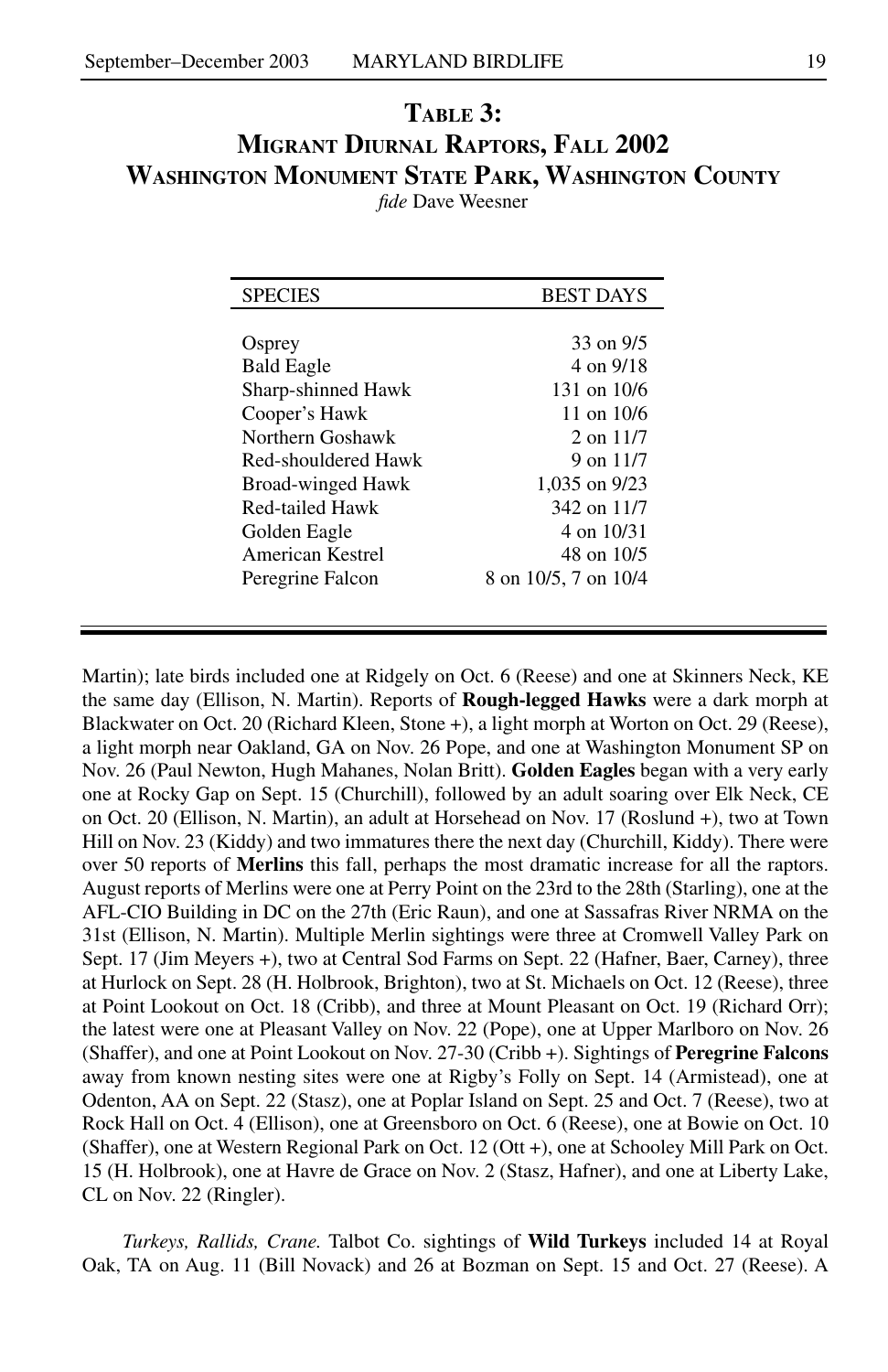**Black Rail** was heard at Elliott Island on Aug. 23 (Shaffer). Single **King Rails** were heard at Tanyard on Sept. 28 (Stasz), Blackwater on Nov. 20 (Armistead), and Truitts Landing on Nov. 29 (Hafner +). The following **Virginia Rails** were heard this fall: one at Hughes Hollow on Sept. 4 (Simonson), one at Tilghman Island on Sept. 29 (Reese), three at Choptank on Oct. 12 (Stasz), and three at Bridge Creek on Oct. 26 (Brighton). Single **Soras** were at Point Lookout on Aug. 25 (T. Bell, Kostenko), Lilypons on Sept. 6 (Bowen +), found dead at Cumberland on Oct. 2 (*fide* Ringler), heard at Hughes Hollow on Oct. 2-26 (Simonson +), and at Lakeside on Oct. 20 (Stasz, Boyd). Stasz found four **Common Moorhens** at Tanyard on Aug. 25 and two were at Elliott Island on Sept. 21 (Armistead). A bird heard at Kenilworth Aquatic Gardens on Nov. 9-10 (Hilton) may also have been a moorhen but was not positively identified. **American Coots** that probably summered locally were 11 at Piney Run on Aug. 24 and Sept. 1 (Ringler) and one at Loch Raven on Aug. 30 through Sept. 3 (Jenkins); a likely early migrant was at Upper Marlboro on Sept. 9 (Shaffer). High counts of coots were 275 at Havre de Grace on Oct. 20 (Stasz, Boyd), 300 at Piney Run on Nov. 5 (Ringler), 200 at Perryville on Nov. 9 (Starling), and 115 at Deep Creek Lake on Nov. 29 (Stasz). A **Sandhill Crane** was reported at Conowingo Dam on Sept. 28 (Hubbell).

*Plovers.* Reports of **Black-bellied Plovers** included six at Deal Island WMA on Aug. 17 (Stasz, H. Holbrook), four at Ridgely on Oct. 6 (Reese), two there on the 18th (Hafner, Baer), 43 at Poplar Island on Oct. 7 and two there on Nov. 15 (Reese), and two at Blackwater on Nov. 20 (Armistead). **American Golden-Plovers** were widespread with two near Hughes Hollow on Aug. 24-25 (Czaplak +), four at Central Sod Farms on Sept. 3 (Reese, Allen), one at Rum Pointe Golf Course on Sept. 6 (C. & D. Broderick), one at Chesapeake Farms on Sept. 7-8 (Ellison), one at Pickering Creek on Sept. 14 (Stasz), one at PRNAS on Sept. 14-16 (Rambo +), one at Salisbury on Sept. 19 (Stasz), 17 at Hurlock on Sept. 29 (H. Holbrook, Brighton) and two there on Oct. 22 (Shaffer), 51 at Ridgely on Oct. 6 (Reese), and two flying over Easton on Oct. 6 (Stasz). Notable **Semipalmated Plovers** were six at Triadelphia on Aug. 6 (H. Holbrook), one at Funkstown on Aug. 9 (Stasz), five at Tanyard and seven at Terrapin on Aug. 25 (Stasz), three at Youghiogheny River Reservoir on Aug. 31 (Churchill), six at Ridgely on Sept. 20 and nine at Hurlock on Sept. 28 (Stasz), 98 at Poplar Island on Oct. 7 and eight there on Nov. 15 (Reese), and one at Elms Beach on Nov. 6 (Craig). Seven **Piping Plovers** were seen from Eagles Nest on Aug. 30 (Hafner). Locally high counts of **Killdeer** were 34 at Lilypons and 37 at Triadelphia on Aug. 9 (Stasz), 50 at Kingman Lake on Aug. 14 (Bowen), 65 at North Branch on Aug. 17 (Churchill), 20 at Hurlock and 55 at Beulah on Aug. 20 (Hafner), 78 at Liberty Lake, CL on Aug. 25 (Ringler), 157 at Youghiogheny River Reservoir on Aug. 28 (Churchill), 63 at Central Sod Farms on Sept. 8 (Shaffer), 95 at Ridgely on Sept. 20 (Stasz), 128 at Cayots Corner, CE on Oct. 20 (Ellison, N. Martin), 74 at Berlin on Nov. 9 (Churchill), 60 at Blackwater on Nov. 20 (Armistead), and 53 at Eastern Neck on Nov. 24 (Stasz).

*Oystercatchers, Stilts, Avocets.* There were 17 **American Oystercatchers** at Smith Island on Aug. 13 (Armistead +). Two **Black-necked Stilts** were at Deal Island WMA on Aug. 31 (Hafner +). One **American Avocet** was at Deal Island WMA on Sept. 2 (C. & D. Broderick), an adult male was at Great Oak Pond on Sept. 14 (Harvey Mudd +), and two were at Poplar Island from Sept. 14 through Oct. 7 (Reese).

*Tringine Sandpipers.* Late **Greater Yellowlegs** were one at Little Seneca Lake on Nov. 16 (Stasz), one at Liberty Lake, CL on Nov. 17 (Ringler), one in Kent Co. on Nov. 22 (Ellison), and five at Truitts Landing on Nov. 29 (Hafner +). Highs for **Lesser Yellowlegs** were 130 at Great Oak Pond on Aug. 28 (Ellison), 100 (including one leucistic) near Federalsburg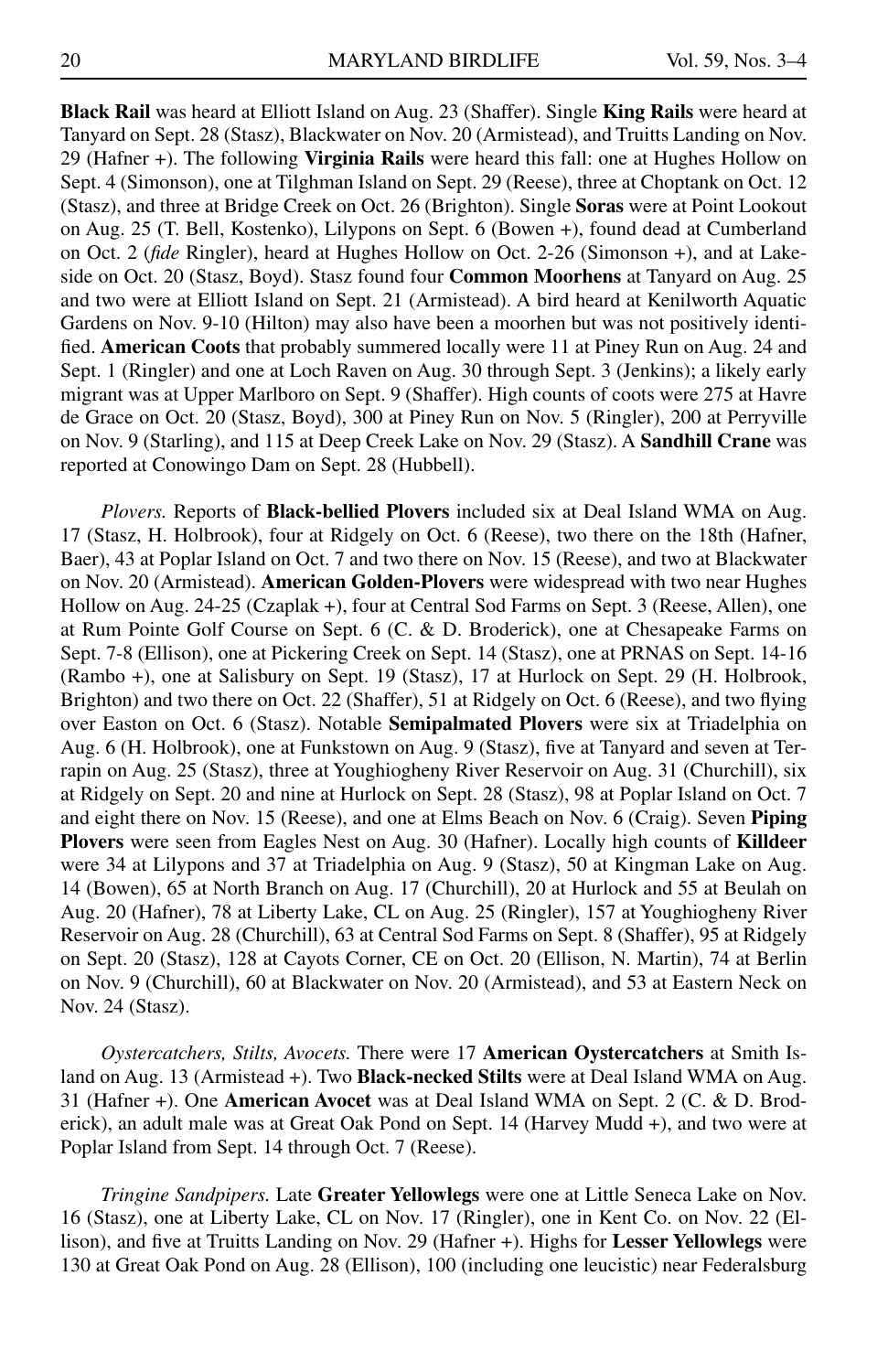on Sept. 2 (Lovelace), 100 at Chesapeake Farms on Sept. 8 (Ellison), 46 at North Branch on Sept. 15 (Churchill), 416 at Poplar Island on Sept. 25 (Reese), and 75 at Blackwater on Oct. 20 (Reese, Stone); late were 12 at Perryville on Nov. 8 (Starling) and one at Liberty Lake, CL on Nov. 17 (Ringler). Highs for **Solitary Sandpipers** were 10 at Triadelphia on Aug. 6 (H. Holbrook), 12 at Youghiogheny River Reservoir on Aug. 10 (Stasz), and seven at Terrapin on Aug. 25 (Stasz); late were one at North Branch on Oct. 12 (Churchill, Kiddy), one at Myrtle Grove on Oct. 12 (Fred Burggraf), one near Brookview on Oct. 12 (Stasz), two at Liberty Lake, CL on Oct. 13 (Ringler), one at Pickering Creek on Oct. 13 (Stasz, Hafner, Baer), and one at Hughes Hollow on Oct. 23 (Woodward). Interesting reports of **Willets** were one eastern at North Beach on Aug. 3 (Stasz), one eastern at Smith Island on Aug. 8 (Stasz, Hafner), two westerns at Hooper Island on Aug. 16 (H. Holbrook), five easterns and seven westerns at Assateague on Aug. 17 (Stasz, H. Holbrook), one western at North Beach on Aug. 24 (Stasz, Boyd), one eastern at Point Lookout on Aug. 25-26 (T. Bell, Kostenko) with one western there on Aug. 27 (Stasz) and several birds there on Aug. 28 (Shaffer), and one at PRNAS on Sept. 14 (Rambo +). Highs for **Spotted Sandpipers** were 33 at Hart-Miller on Aug. 3 (Shaffer) and 11 at Triadelphia on Aug. 4 (Stasz); late birds were one at Roaring Point on Oct. 26 (Brighton), two at PRR on Oct. 27 (Noyes +), one on the Potomac River near Selby Bay on Nov. 2 (Mozurkewich), and one at Hurlock on Nov. 10 (Churchill).

*Upland Sandpipers, Whimbrels, Godwits, Turnstones.* Pitney counted 18 **Upland Sandpipers** at the Salisbury Airport on Aug. 4 and two remained there on Aug. 31 (Hafner +), seven were near Lilypons on Aug. 17 (Sussman +), and one was at PRNAS on Sept. 4 (Rambo +). The only reports of **Whimbrels** were 20 at Assateague on Aug. 17 (Stasz, H. Holbrook) with one there on Aug. 31 (Hafner +) and a single bird seen over the ocean on a pelagic trip on Aug. 18 (Stasz +). An adult **Hudsonian Godwit** was at Chesapeake Farms on Oct. 25 (Ellison, N. Martin) and a **Marbled Godwit** was at Point Lookout on Aug. 25-29 (Cribb +). A **Ruddy Turnstone** was at Hurlock from Aug. 17 through Sept. 1 (Powell +), one was at Nanticoke on Aug. 18 (H. Holbrook, Brighton), and four were at Poplar Island on Sept. 14 (Reese).

*Calidridine Sandpipers.* Reports of **Red Knots** included one at Hart-Miller on Sept. 14 (Scarpulla +) and 50 at Assateague on Oct. 12 (Stasz, Hafner, Baer). High counts of **Sanderlings** were 3,800 at Assateague on Aug. 17 (Stasz, H. Holbrook), 471 at Poplar Island on Sept. 25 (Reese), and 57 at Point Lookout on Nov. 18 (Cribb). Other interesting Sanderlings and late birds were five at Upper Marlboro on Sept. 24 (Stasz), six at Flag Ponds on Nov. 10 (Hubbell), 22 at Hooper Island on Nov. 20 (Armistead), one at Tilghman Island on Nov. 30 (Reese), and 12 at Point Lookout on Nov. 30 (Churchill). Highs for **Semipalmated Sandpipers** were at least 80 at Triadelphia on Aug. 6 (H. & R. Holbrook), 210 at Liberty Lake, CL on Aug. 11 (Ringler, Terry), 100 at Great Oak Pond on Aug. 24 (Ellison), and 101 at Poplar Island on Sept. 14 (Reese); late birds were one at Ridgely on Oct. 18 (Hafner, Baer) and six at Poplar Island on Nov. 15 (Reese). Reports of **Western Sandpipers** included 25 near Millington on Aug. 1 (Hafner), one at Triadelphia on Aug. 9 (Stasz), two at Browns Station on Aug. 13 (Shaffer) and one there on Oct. 3 (Stasz), four at Deal Island WMA on Aug. 17 (Stasz, H. Holbrook), one at Point Lookout on Aug. 25-31 (T. Bell, Kostenko +), five at Pickering Creek on Sept. 3 (Roslund), 16 at Great Oak Pond on Sept. 15 (Stasz), one at Tanyard on Sept. 20 (Stasz), and one at Blackwater on Nov. 2 (Willey). **Least Sandpipers** numbered 80 near Millington on Aug. 1 (Hafner), 101 at Hart-Miller on Aug. 3 (Shaffer), at least 20 at Big Branch, Triadelphia, HO on Aug. 6 (H. Holbrook), 23 at Browns Station on Aug. 28 (Stasz), 40 at Great Oak Pond on Aug. 24 (Ellison), 21 at Point Lookout and 10 at Rodo Beach, SM on Aug. 27 (Stasz), 21 at Youghiogheny River Reservoir on Aug. 31 and 30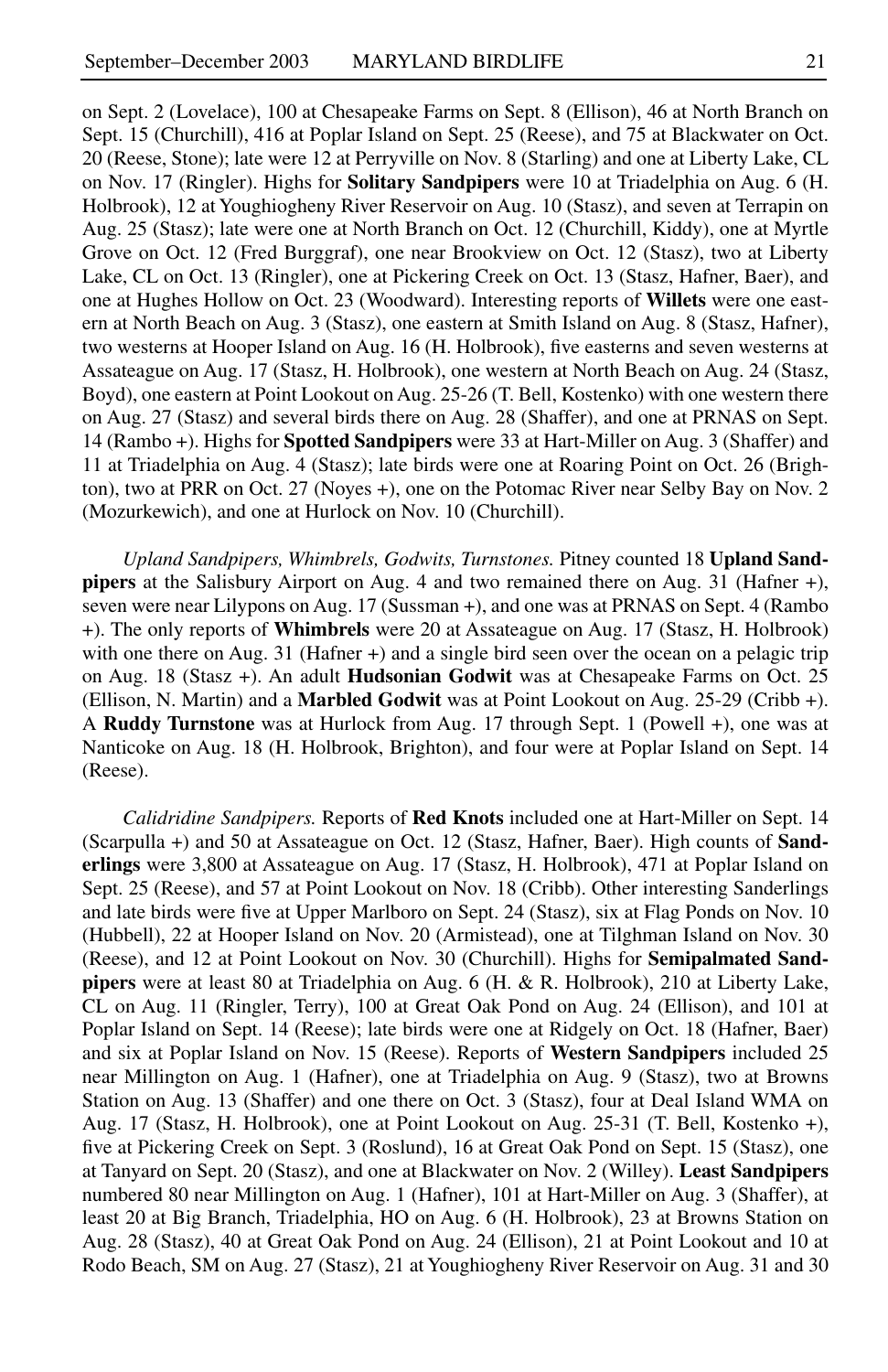at North Branch on Sept. 1 (Churchill), 102 at Liberty Lake, CL on Sept. 21 and two there on Oct. 20 (Ringler), 285 at Poplar Island on Oct. 7 (Reese), and one at Deal Island WMA on Nov. 29 (Brighton, H. Holbrook). **White-rumped Sandpipers** were widespread in small numbers with three at Hart-Miller on Aug. 3 (Shaffer), two at Triadelphia on Aug. 6 with one remaining through the 9th (H. Holbrook +), eight at Great Oak Pond on Aug. 29, one there on Oct. 27 (Ellison), two at Point Lookout on Aug. 29 (Cribb), two at Liberty Lake, CL on Sept. 1-6 (Ringler +), one near Federalsburg on Sept. 2 (Lovelace), six at Central Sod Farms on Sept. 2 (Stasz), one at Pickering Creek on Sept. 3-14 (Roslund +), one at Mason Dixon Farm on Sept. 6 (Stasz, Hafner), one at Jug Bay on Oct. 12 (D. Bystrak), three at Ridgely and one at Easton on Oct. 18 (Hafner, Baer), and one very late bird at Ocean City on Nov. 29 (Brighton, H. Holbrook). Reports of **Baird's Sandpipers** were one at Youghiogheny River Reservoir from Aug. 21 through Sept. 7 (Churchill +), two at Liberty Lake, CL on Aug. 25 (Ringler), one at Little Seneca Lake on Aug. 30 (Czaplak), one flying over Assateague and one near Brookview on Aug. 31 (Hafner +), one at Chesapeake Farms on Sept. 2 (Stasz), two at PRNAS on Sept. 4 (Rambo), one at Mason Dixon Farm on Sept. 6 (Stasz, Hafner), one at Salisbury on Sept. 7 (Dyke), three at North Branch on Sept. 14-16 (Churchill) with one there on Oct. 12 (Churchill, Kiddy), and one at Hart-Miller on Sept. 14 (Scarpulla +). Highs for **Pectoral Sandpipers** were 15 at Hurlock and 18 at Beulah on Aug. 20 (Hafner), 22 at Liberty Lake, CL on Aug. 25 (Ringler), 20 at Chesapeake Farms on Sept. 7 (Ellison), and 13 at Salisbury on Sept. 19 (Stasz); late birds were one at Big Pool on Oct. 27 (Stasz, Hafner), four at Swan Harbor Farm on Nov. 2 (Stasz, Hafner), four at Liberty Lake, CL on Nov. 7 (Ringler), one flying over Kenilworth Park on Nov. 8 (Pisano), and three at Blackwater on Nov. 10 (Stasz). On Nov. 15 Reese found 53 **Purple Sandpipers** at Poplar Island. An early **Dunlin** was at Eagles Nest on Aug. 30-31 (Hafner +) and locally high numbers were 10 at Ridgely on Oct. 18 (Hafner, Baer), 93 there on Nov. 8 (Stasz), 449 at Poplar Island on Oct. 22 (Reese), 22 at Central Sod Farms on Oct. 29 (Poet), 72 near Melitota, KE on Oct. 31 (Ellison), 530 at Blackwater on Nov. 2 (Armistead), 13 at Swan Harbor Farm on Nov. 2 (Stasz, Hafner), eight at Liberty Lake, CL on Nov. 3 (Ringler), 30 flying over Point Lookout on Nov. 11 (Waanders, Kline), 560 in Tar Bay at Hooper Island on Nov. 20 (Armistead), and 31 at Allens Fresh on Nov. 23 (Stasz). Interesting reports of **Stilt Sandpipers** were three at Deal Island WMA on Aug. 17 (Stasz, H. Holbrook), two at Loch Raven on Aug. 22-25 (Jenkins), 55 at Great Oak Pond on Aug. 24 and four there on Oct. 16 (Ellison), one near Federalsburg on Sept. 2 (Lovelace), two at Salisbury on Sept. 3 (Dyke), two at Mason Dixon Farm on Sept. 6 (Stasz, Hafner), one at North Branch on Sept. 15 (Churchill), six at Chesapeake Farms on Sept. 15 (Stasz), three at Horn Point, DO on Sept. 29 (H. Holbrook, Brighton), one at Point Lookout on Sept. 30 (Lisa Lister +), and 12 at Easton on Oct. 18 (Hafner, Baer) with four there on Oct. 27 (Allen  $+$ ).

*Buff-breasted Sandpipers, Dowitchers.* Reports of **Buff-breasted Sandpipers** were two at Hurlock and one near Hurlock on Aug. 31 with one of the former birds seen through Sept. 6 (Hafner +), one at Rum Pointe Golf Course on Sept. 6 (C. & D. Broderick), one near Federalsburg on Sept. 6 (Lovelace), two at Central Sod Farms on Sept. 9-14 (Roslund +) and three there on the 11th (Shaffer), and two at Hart-Miller on Sept. 14 (Scarpulla +). Interesting **Short-billed Dowitchers** were 51 at Great Oak Pond on Aug. 28 (Ellison), three at Point Lookout from Aug. 30 through Sept. 2 (Cribb +), one at Mason Dixon Farm on Aug. 31 (Weesner), two near Federalsburg on Sept. 2 (Lovelace), four at Chesapeake Farms and one at Central Sod Farms on Sept. 2 (Stasz), one at Piney Run on Sept. 21 (Ringler), four at Poplar Island on Sept. 25 (Reese), and three at Deal Island WMA on Sept. 29 (H. Holbrook, Brighton). Reports of **Long-billed Dowitchers** were 15 at Deal Island WMA on Aug. 17 (Stasz, H. Holbrook), 1 juvenile near Melitota, KE on Aug. 19 (Ellison), one at North Beach on Aug. 24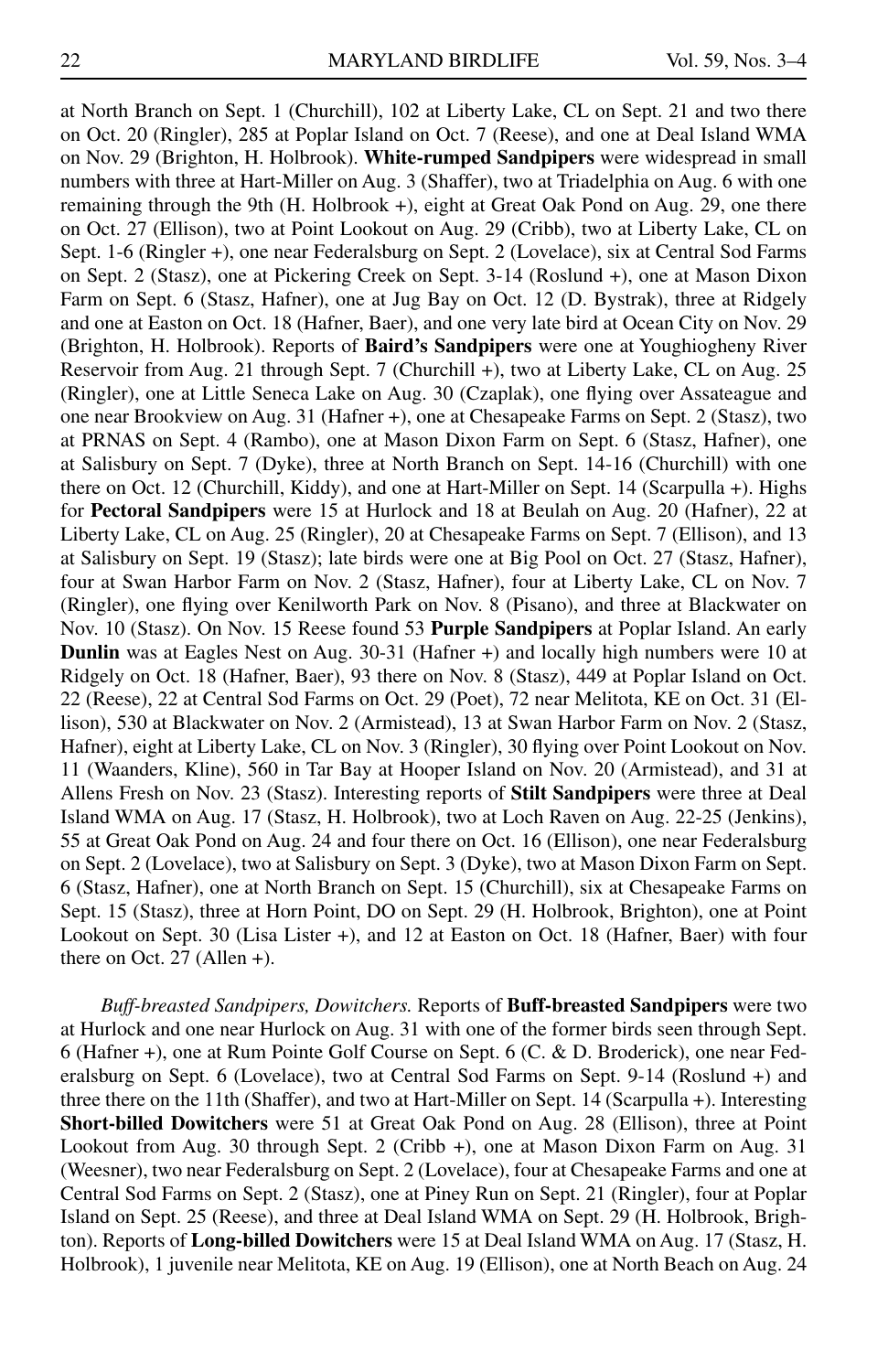(Stasz, Boyd) and on Sept. 24 (Stasz), one at Chesapeake Farms on Sept. 2-15 (Stasz), one at Salisbury on Sept. 3 (Dyke), eight at Blackwater on Sept. 18 (Stasz), three at Great Oak Pond on Oct. 4, and one remaining on the 11th (Ellison), one at Easton and five at Pickering Creek on Oct. 18 (Hafner, Baer), and one at Tanyard on Nov. 8 (Stasz +).

*Snipe, Woodcock, Phalaropes.* Early **Common Snipe** were one at Easton on Aug. 17 (Reese +), one at Central Sod Farms on Sept. 3 (Reese, Allen), and one at Point Lookout on Sept. 12 (Craig). Stasz noted two **American Woodcocks** displaying at Porter's Cemetery, AL on the unusual date of Oct. 5. Single **Wilson's Phalaropes** were found at Triadelphia, MO on Aug. 8 (Sussman), Mason Dixon Farm on Aug. 9 (Weesner), Easton on Aug. 17 (Reese +), Hurlock on Aug. 17-20 (Powell +), Poplar Island on Sept. 25 (Reese), Great Oak Pond on Oct. 4 (Ellison), and Pickering Creek on Oct. 14-15 (Roslund). Reports of **Red-necked Phalaropes** were three on an Aug. 18 pelagic trip (Stasz +), one at Dameron on Aug. 26 (Craig), two at Poplar Island on Sept. 14 and one there on Oct. 7 (Reese), one at Ridgely on Sept. 20 (Stasz ) and the next day (Poet), and one at Pickering Creek on Oct. 12 (Powell).

*Jaegers.* One **Parasitic Jaeger** was seen off Assateague on Oct. 12 (Stasz, Hafner, Baer). On a Nov. 16 pelagic trip three **Pomarine Jaegers** and two Parasitic Jaegers were seen (Gustafson, Guris +).

*Dark-headed Gulls.* Concentrations of **Laughing Gulls** were 800 at Tanyard on Sept. 28 (Stasz), 2,000 at Easton on Oct. 12 (Roslund +), 800 near Brookview on Oct. 12 (Stasz), 3,000 at Anacostia Park on Nov. 1 (Pisano), 2,500 at Upper Marlboro on Nov. 15 (Shaffer), and 500 at Point Lookout on Nov. 18 (Cribb); late birds were one at Eastern Neck on Nov. 25 (Ellison), 11 at Anacostia Park on Nov. 28 (Bowen), seven at Cambridge on Nov. 30 (Armistead), and two at Sandy Point SP on Nov. 30 (Shaffer). Single immature **Franklin's Gulls** were seen at Easton on Oct. 6 (Stasz), Havre de Grace on Oct. 6 (Hafner), and Sandy Point SP on Nov. 8 (Stasz). An adult **Little Gull** was at Lapidum on Nov. 2 (Hafner, Stasz) and two were at Point Lookout on Nov. 18 (Cribb). An adult **Black-headed Gull** was at Hurlock from Sept. 16 through Oct. 22 (Mike Walsh +) and possibly the same bird was five miles away near Brookview on Sept. 28-29 (H. Holbrook, Brighton). An immature **Bonaparte's Gull** at Hurlock from Aug. 31 through Oct. 20 (Hafner +) was unexpected. Early fall arrivals of Bonaparte's Gulls were eight in Baltimore on Oct. 13 (Blom), one at Tolchester Beach, KE on Oct. 19 (Ellison, N. Martin), two at Havre de Grace on Oct. 20 (Stasz, Boyd), and one at Rocky Gap on Oct. 27 (Churchill); higher numbers were 35 at Hurlock on Nov. 2 (Armistead), 12 at Little Falls on Nov. 5 (Czaplak), 150 at Conowingo Dam on Nov. 6 (Starling), 127 at Tolchester Beach, KE on Nov. 13 (Ellison), 500 at Point Lookout on Nov. 18 (Cribb), 93 at Breeze Point Farm WWTP and 15 at Cobb Island on Nov. 23 (Stasz), 11 at Deal Island WMA on Nov. 25 (C. & D. Broderick), and 15 at Broadford Lake on Nov. 26 (Pope).

*White-headed Gulls.* On Oct. 29 Reese estimated 1,000 **Ring-billed Gulls** at Church Hill, QA. Concentrations of Herring Gulls were 671 at Poplar Island on Sept. 14 (Reese), 1,900 off Rigby's Folly on Nov. 3 (Armistead), 2,000 at Easton on Nov. 8 (Churchill), and 1,700 at the Worcester Co. Central Landfill on Nov. 9 (Churchill). Rare in Garrett Co., two **Herring Gulls** were at Broadford Lake on Oct. 30 (Pope). A first-winter **Thayer's Gull** was seen on the Nov. 16 pelagic trip (Gustafson, Guris +) and another first-winter bird was at Beulah on Nov. 30 (Brighton, H. Holbrook). Single first-winter **Iceland Gulls** were at Salisbury on Nov. 29 (Hafner, Baer) and Beulah on Nov. 30 (Brighton, H. Holbrook). As expected there were numerous reports of **Lesser Black-backed Gulls**. Notably early were an adult at Selby Bay on Aug. 28 (Stasz), three first-summer birds at the Worcester Co. Central Landfill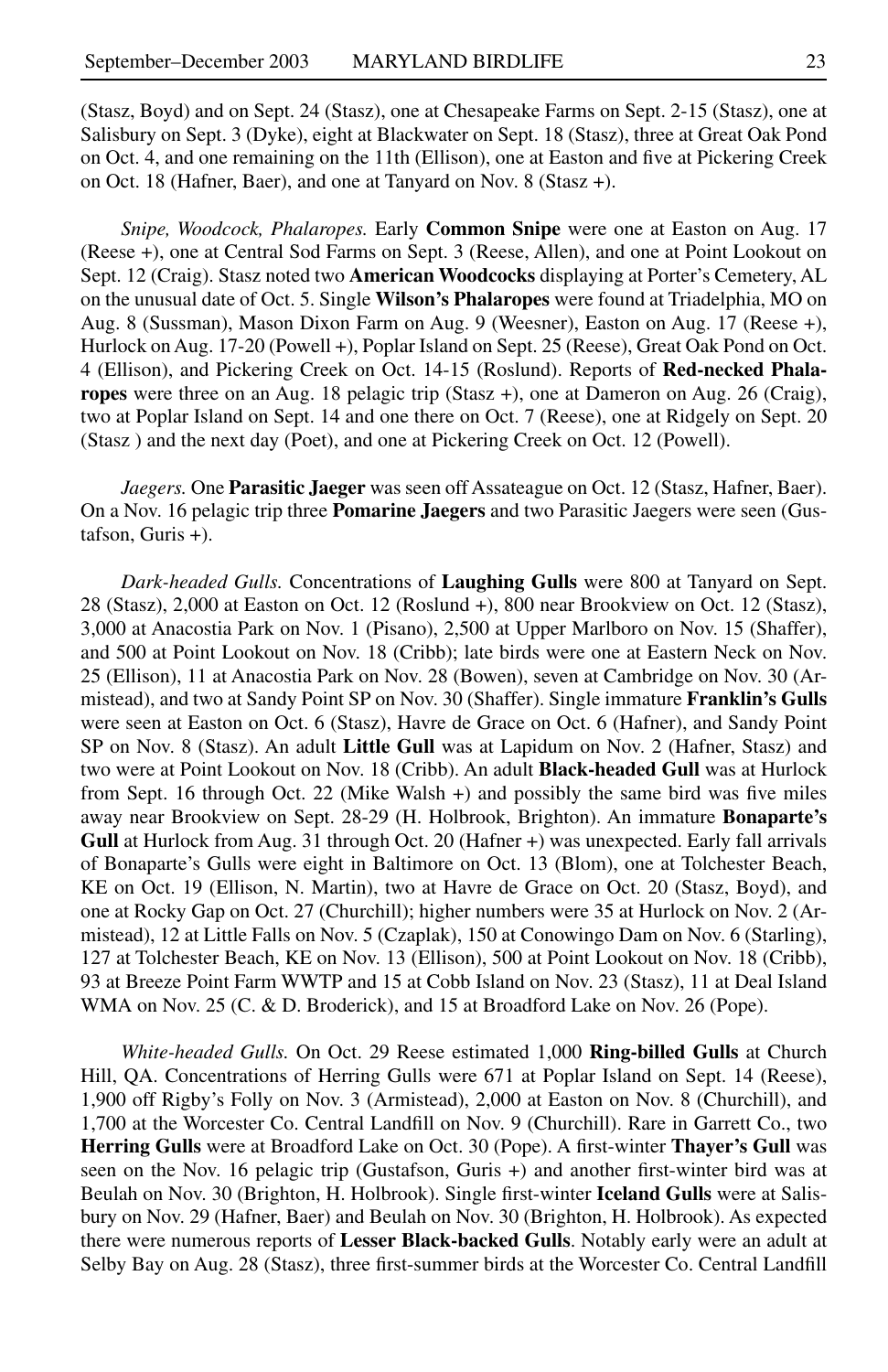on Aug. 30 (Hafner) with a fourth-summer bird there the next day (Stasz), six at Hart-Miller on Sept. 14 (Scarpulla +), four adults at Assateague on Sept. 25 (H. & R. Holbrook), and a juvenile at Havre de Grace on Oct. 6 (Hafner). Other multiple-bird reports were two Lessers at Salisbury on Nov. 29 (Hafner, Baer) and four at Beulah on Nov. 30 (Brighton, H. Holbrook). High counts of **Great Black-backed Gulls** were 1,518 at Poplar Island on Sept. 14 (Reese), 2,600 at Hart-Miller on Sept. 14 (Scarpulla +), 200 at Point Lookout on Nov. 18 (Cribb), and 175 at Hooper Island on Nov. 20 (Armistead). The **Kelp Gull** was seen again at Sandgates, SM throughout the season (Kostenko +). Five **Black-legged Kittiwakes** were seen on the Nov. 16 pelagic trip (Gustafson, Guris +).

*Terns, Skimmer.* The only **Gull-billed Tern** of the season was at Eagle's Nest on Aug. 27 (Churchill). Among the reports of **Caspian Terns** were 15 at Loch Raven on Aug. 25 (Jenkins, Terry), two at Tanyard from Aug. 25 through Sept. 28 (Stasz), 890 at Hart-Miller on Sept. 14 (Scarpulla +), 73 at Chestertown on Sept. 15 (Stasz), 85 at Assateague on Oct. 12 (Stasz, Hafner, Baer), two at the Tidal Basin on Oct. 24 (Hubbell), two at Ocean City on Nov. 2 (F. & N. Saunders), and 13 at Havre de Grace on Nov. 2 (Stasz, Hafner). Notable reports of **Royal Terns** were 330 at Assateague on Aug. 17 (Stasz, H. Holbrook), 11 at Hart-Miller on Sept. 14 (Scarpulla +), one on the Potomac River, PG seen from Jones Point, VA on Sept. 16 (Cooper), 36 at Poplar Island on Sept. 25 and six there on Nov. 15 (Reese), 20 at Eastern Neck on Oct. 13 (Ellison, N. Martin, Mann) with one there on Nov. 10 (Schwarz), two at Jug Bay on Oct. 13 (D. Bystrak), three at Trueman Point, PG on Oct. 19 (Mozurkewich, Fallon), three at Sandy Point SP on Nov. 11 (Schwarz), one at Prospect Bay, QA on Nov. 15 (Ellison +), and one flying over Point Lookout on Dec. 4 (Cribb). A **Sandwich Tern** was at Point Lookout on Aug. 8 (Stasz, Hafner) and two were at Ocean City on Aug. 17-24 (F. & N. Saunders +). At Assateague 30 Sandwich Terns were seen on Aug. 17 (Stasz, H. Holbrook), one of which remained on Sept. 25 (H. & R. Holbrook). Late **Common Terns** were 32 at Poplar Island on Sept. 14 (Reese), 35 at Point Lookout and three at Chesapeake Beach, CT on Oct. 9 (Stasz), nine at Eastern Neck on Oct. 13 (Ellison), and seven at Cornfield Harbor on Oct. 22 (Cribb). Upland reports of **Forster's Terns** were 11 at Liberty Lake on Sept. 1 (Ringler), two at Brighton Dam on Sept. 14-16 (Holdridge +), four at Sycamore Landing on Sept. 15 (Woodward), and one at APL on Oct. 30-31 (Kevin Heffernan +). Higher numbers of Forster's Terns were 97 at Selby Bay on Aug. 27 (Stasz), 300 at Havre de Grace on Oct. 20 (Stasz, Boyd), 200 at Perry Point on Oct. 22 (Starling), and 110 at Tilghman Island on Nov. 9 (Reese); late birds were six at Eastern Neck on Nov. 25 (Ellison), two at Blackwater on Nov. 30 (Armistead), five at Point Lookout on Nov. 30 (Churchill), and one at Rigby's Folly on Dec. 1 (Armistead). The last **Least Terns** reported were two at Lakeside on Aug. 8 (Eastman) and one at Rigby's Folly on Aug. 24 (Armistead). Reports of **Black Terns** included two at Violettes Lock from Aug. 15 through Sept. 2 (Czaplak +), two at Youghiogheny River Reservoir on Aug. 17 (*fide* Churchill), five at Assateague on Aug. 17 (Stasz, H. Holbrook), four on the Potomac River in DC from Aug. 17 through Sept. 16 (Czaplak +) and at least two there on Sept. 22 (Cooper), one at PRNAS on Aug. 22 (Craig), one at Loch Raven on Aug. 22-24 (Jenkins +), one at North Beach on Aug. 28 (Stasz), eight at Upper Marlboro on Aug. 29 (Shaffer), and one at Great Oak Pond on Aug. 29 (Ellison). A late **Black Skimmer** was at Ocean City on Nov. 8 (Churchill).

*Dove, Cuckoos, Owls.* A **Eurasian Collared-Dove** was flying over Assateague on Oct. 13 (Stasz +). Single **Black-billed Cuckoos** were at Millington WMA on Sept. 2 (Stasz), Dameron on Sept. 4 (Craig), Sassafras River NRMA on Sept. 20 (Ellison), and Eden Mill on Sept. 21 (Stasz, Boyd). A late **Yellow-billed Cuckoo** was at Oxon Hill Farm, PG on Oct. 17 (Mozurkewich). On Sept. 18 Stasz found a **Barn Owl** at Whitehaven, WI. Reports of **Short-**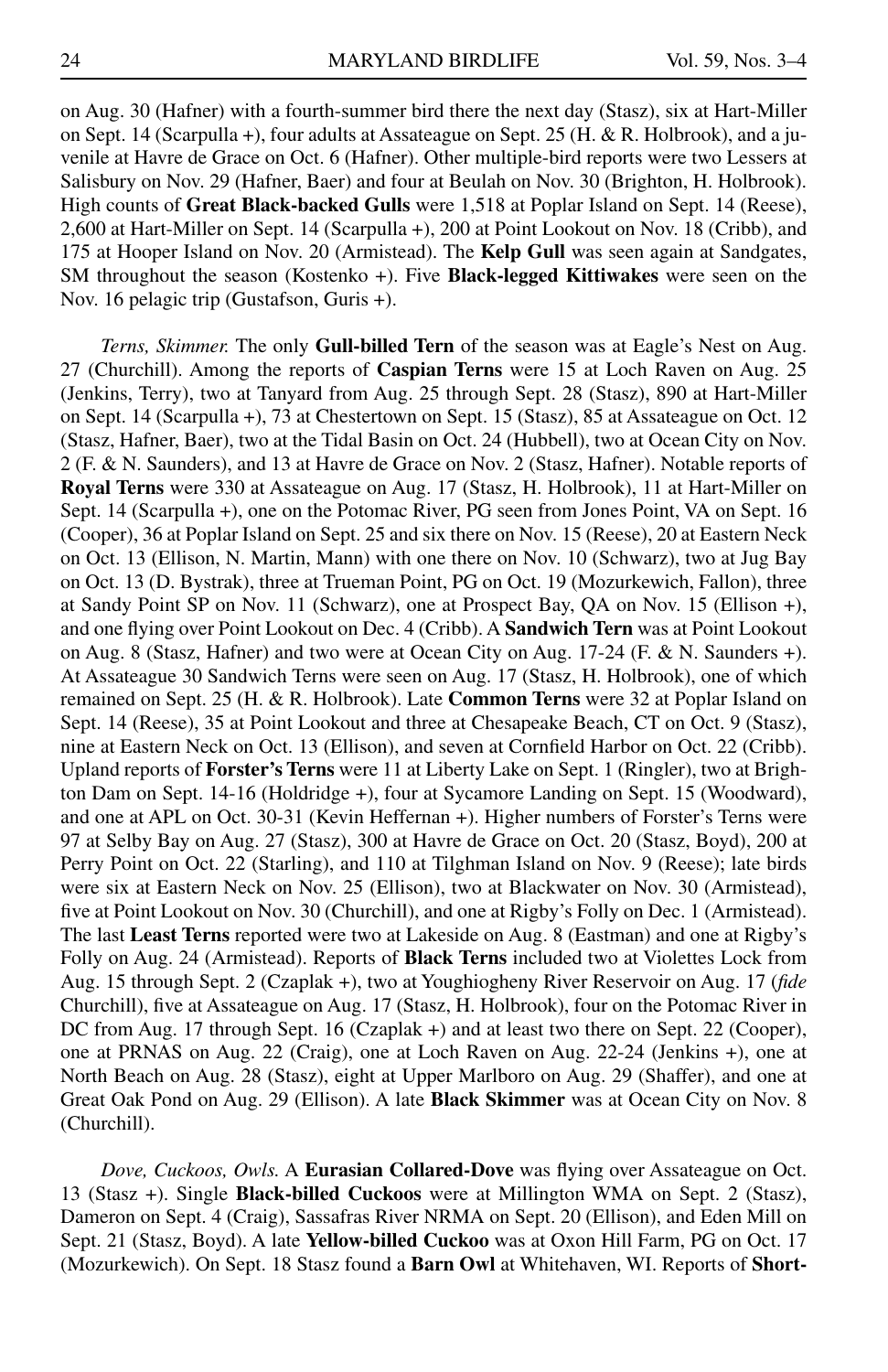**eared Owls** were one at Turkey Point on Oct. 27 (Pat Valdata +), one in DC off National Airport on Nov. 16 (Hilton, Pisano), and one at Jug Bay on Nov. 20 (D. Bystrak). The first **Northern Saw-whet Owl** of the season was banded at Lambs Knoll on Oct. 15, and on Oct. 21 one was trapped that had been banded the previous night in Pennsylvania (Huy). The Adkins Arboretum station banded its first Saw-whet on Oct. 21 (Lori Byrne).

*Caprimulgids.* Early migrant **Common Nighthawks** were one at Pickell Hill on Aug. 9 (Stasz) and at least one at Wilde Lake on Aug. 12 (Zeichner); the high for the season was a meager 36 at Bethesda on Sept. 3 (Bowen). Among the numerous late nighthawks were two at Chesapeake Landing on Oct. 1 (Ellison), one at Easton on Oct. 3 (Allen), two at Darnestown on Oct. 3 (Simonson), and one at Jug Bay on Nov. 11 (D. Bystrak). A **Chuck-will's-widow** was flushed at Rigby's Folly on Sept. 14 (Armistead). **Whip-poor-wills** often call in the fall; this year's were one at Finzel on Sept. 7 (Stasz, Hafner, Churchill), two at Taylors Island on Sept. 18 (Stasz), two near Dividing Creek, WO on Sept. 19 (Stasz), one near Elliott Island on Sept. 21 (Armistead), and one at Waldorf on Sept. 23 (Jett).

*Swifts, Hummingbirds, Woodpeckers.* High counts of **Chimney Swifts** were 300 at Cumberland on Aug. 10 (Stasz), at least 1,500 at Perry Point on Sept. 2 (Starling), 1,500 at Ridge on Sept. 4 (Cribb), and 6,221 at Hampden, BC on Sept. 14 (Carol Schreter +); late birds were three at Swan Harbor Farm on Oct. 20 (Stasz, Boyd), one at Chesapeake Landing on Oct. 22 (Ellison), 40 at Little Falls on Nov. 4,and eight remaining there the next day (Czaplak). High counts of **Ruby-throated Hummingbirds** were 15 at Hashawha EEC, CL on Sept. 7 (Ringler) and 11 at Chesapeake Landing on Sept. 12 (Ellison); late birds were a female at the Smithsonian in DC on Oct. 8 (many observers), one at Mount Pleasant on Oct. 19 (Ott, Holdridge +), and one at Ashton through Oct. 20 (Sussman). An adult male **Rufous Hummingbird** was at Rockville, MO on Oct. 10-17 (Douglas & Elsa McCallum +) and an immature female was at Amberley, AA on Nov. 23-24 and banded by Gustafson; not specifically identified was an immature male at Bethesda on Nov. 6-11 (Greg Gough). Early migrant **Red-headed Woodpeckers** included one at Cromwell Valley Park on Sept. 7 (E. & N. Kirshbaum +), one at Centennial on Sept. 11 (Ott), and one at Rock Creek Park on Sept. 13 (Hubbell); a high of seven was at Hughes Hollow on Oct. 23 (Woodward). Migrant woodpeckers at Tilghman Island included 12 **Yellow-bellied Sapsuckers** on Oct. 15 (Reese, Allen), six **Hairy Woodpeckers** on Sept. 29 (Reese), and 50 **Northern Flickers** on Sept. 29 (Reese). Other migrant flickers were 20 at Rock Creek Park on Oct. 6 (Mackiernan, Cooper) and 19 at Hughes Hollow on Oct. 23 (Woodward).

*Flycatchers.* Reports of **Olive-sided Flycatchers** were one at Rock Creek Park on Aug. 18 and Aug. 29-31 (Hubbell +), one at Tilghman Island on Aug. 24 (Ellison), one at Ellicott City on Aug. 27 (Ott), two at Meadowside Nature Center, MO on Aug. 31 (Sussman), one at Eastern Neck from Aug. 31 through Sept. 8 (Floyd Parks, Ringler +), one at Millington WMA on Sept. 2 (Stasz), one at Dameron on Sept. 5 (Craig), one at Finzel on Sept. 7 (Stasz, Hafner, Churchill), one in Howard Co. on Sept. 21 (Sunell, Wright), and one at Hughes Hollow on Sept. 21 (Woodward). Late **Eastern Wood-Pewees** were one at JEDS on Oct. 6 (Bourque), one at Rock Creek Park on Oct. 6 (Mackiernan, Cooper), and two at Fort McHenry on Oct. 13 (Peters +). The earliest **Yellow-bellied Flycatchers** were one at Funkstown on Aug. 9 (Stasz), one at Rock Creek Park on Aug. 18 (Pisano), and one at Dameron on Aug. 20 (Craig), and the latest were one at Catoctin on Sept. 29 (Stasz, Hafner, Baer) and one seen singing at Easton on Oct. 12 (W. Bell). A very late **Acadian Flycatcher** was calling at Fort McHenry on Oct. 13 (Peters +). An **Alder Flycatcher** was banded at Laurel on Aug. 24 (Robbins). Single **Willow Flycatchers** at Hughes Hollow on Aug. 29 (Bowen) and Perry Point on Sept.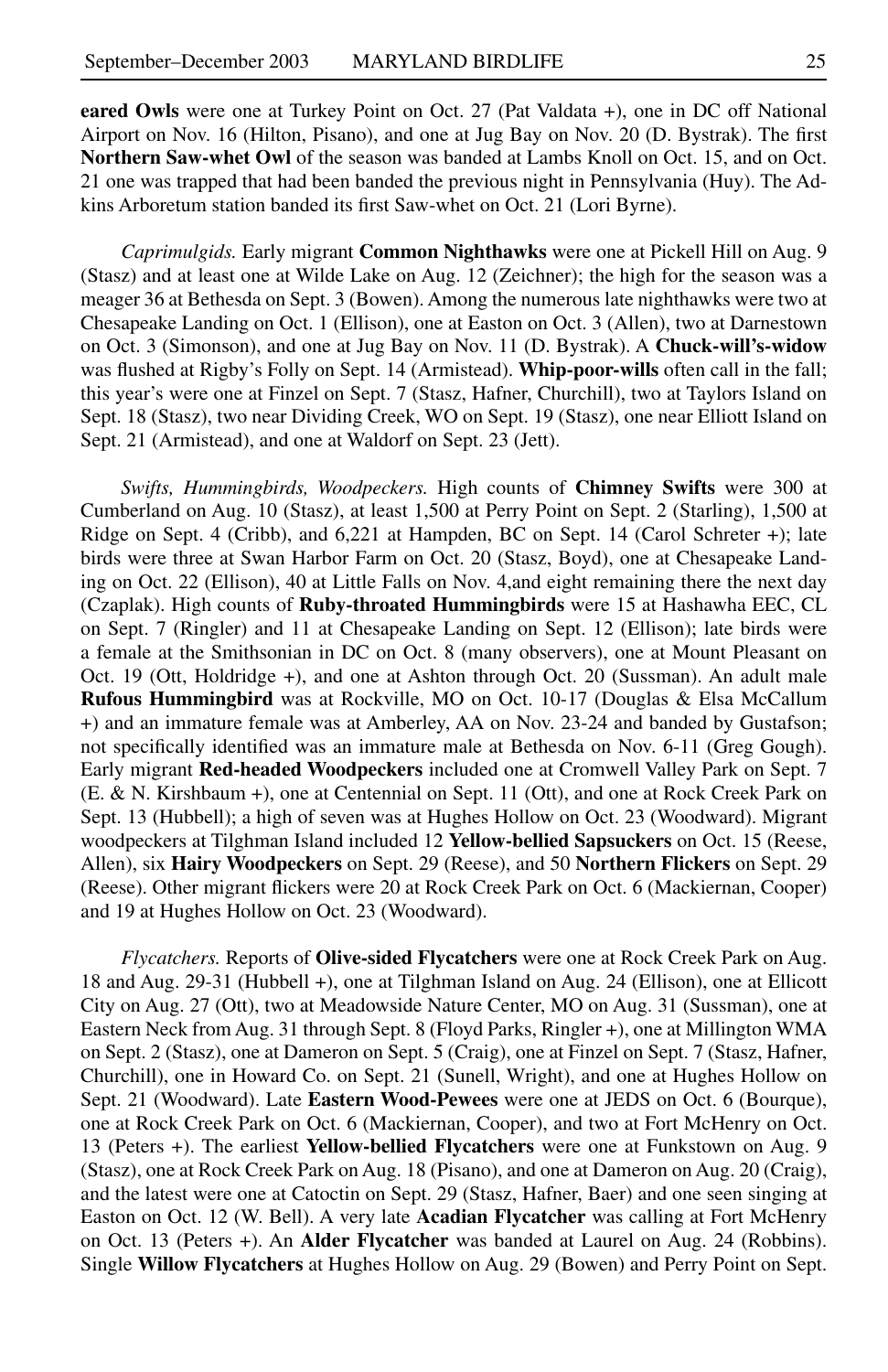2 (Starling) were not described as calling. An early migrant "Traill's" Flycatcher was at Point Lookout on Aug. 8 (Stasz, Hafner); late birds were one at Pickering Creek on Sept. 22 (Hafner, Baer, Carney) and one at Rock Creek Park on Sept. 24 (Mackiernan, Cooper). An early **Least Flycatcher** was at Black Hill RP on Aug. 10 (Tom Dunne) and the latest was at Hughes Hollow on Oct. 1 (Woodward). Highs for **Eastern Phoebes** were 20 at Pickell Hill on Sept. 7 (Stasz, Hafner), 30 at Meadowbrook on Oct. 3 (H. Holbrook), and 14 at Point Lookout on Oct. 9 (Stasz); late birds were one at Perry Point on Nov. 7 (Starling), one at Lake Roland on Nov. 24 (Cathy Carroll), and one at North Branch on Nov. 28 (Churchill). Late **Great Crested Flycatchers** were one at Rock Creek Park on Sept. 24 (Mackiernan, Cooper) and one at Tilghman Island on Sept. 25 (Roslund). The only **Western Kingbird** of the season was at North Tract PRR on Sept. 30 (Peruzzi, Ken Board). Concentrations of migrating **Eastern Kingbirds** were 30 at Tilghman Island on Aug. 4 (Reese), 12 at Point Lookout on Aug. 8 (Stasz, Hafner), 11 at North Branch on Aug. 11 (Stasz), 12 at Terrapin on Aug. 20 (Hafner), 24 at Blackwater on Aug. 24 (Armistead), and 14 at Great Oak Pond on Aug. 28 (Ellison); a late bird was near Greensboro on Sept. 28 (Stasz). An astounding find was a **Gray Kingbird** at Jug Bay on Sept. 25 (D. Bystrak +).

*Shrike, Vireos.* The only **Loggerhead Shrike** of the season was at Antietam, WA on Sept. 21 (Russ Martz +). The last **White-eyed Vireo** of the season was at Huntingtown NRMA, CT on Oct. 7 (Stasz). Late **Yellow-throated Vireos** were numerous with one at Taylors Island on Sept. 18 (Stasz), one at Washington Monument SP on Sept. 19 (Weesner, Gearhart), three at Eden Mill on Sept. 21 (Stasz, Boyd), four at McKeldin on Sept. 21 (Hoffman), one at Town Hill on Sept. 21 (Churchill), one at Rock Creek Park on Sept. 24 (Mackiernan, Cooper), and one at West Ocean City on Sept. 28 (F. & N. Saunders). Late **Blue-headed Vireos** were one at Turkey Point on Oct. 20 (McCandless +), one at Hughes Hollow on Oct. 23 (Woodward), and one at Wilde Lake on Nov. 7 (Ott +). Migrant **Warbling Vireos** included one at Point Lookout on Sept. 2 (Craig, Bishop, Cribb), one at Hurlock and one at Taylors Island on Sept. 18 (Stasz), one at Sassafras River NRMA on Sept. 20 (Ellison), and one at Lake Elkhorn on Sept. 23 (Maloney +). The first **Philadelphia Vireo** of the season was at Lake Elkhorn on Sept. 10 (Maloney) and the latest was one at Darnestown on Oct. 13 (Simonson) with other interesting reports of two at Rock Creek Park on Sept. 12 (Mackiernan, Cooper), one at Eden Mill on Sept. 14 (Cheicante), one at Washington Monument SP on Sept. 19 (Weesner, Gearhart), two at McKeldin and three at Morgan Run on Sept. 21 (Hoffman), two at Chesapeake Landing on Sept. 24 (Ellison), one at Jefferson Patterson Park on Sept. 25 (T. Bell), and two near Greenfield Mills, FR on Sept. 29 (Stasz, Hafner, Baer). The high for **Red-eyed Vireos** was 26 at McKeldin on Sept. 21 (Hoffman) and a late bird was at Oxon Hill Farm, PG on Oct. 18 (Mozurkewich).

*Corvids, Larks.* Tallies of migrant **Blue Jays** were 650 at Tilghman Island on Sept. 29 (Reese), 230 at Eastern Neck on Oct. 13 (Ellison +), and 225 at Wades Point on Oct. 13 (Reese, Roslund). On Sept. 7 Ellison found 65 **Fish Crows** at Eastern Neck. Stasz, Hafner, and Baer found four **Common Ravens** at Catoctin on Sept. 29. Highs for **Horned Larks** were 100 near New Windsor on Nov. 24 (Ringler, Ellis) and 150 at Redhouse, GA on Nov. 28 (Gary Felton).

*Swallows.* Highs for **Purple Martins** were 100 near Ironshire, WO on Aug. 27 (Churchill), 280 at Great Oak Pond on Aug. 29 (Ellison), and 60 at Central Sod Farms on Aug. 29 (Roslund); late were two at Sassafras River NRMA on Sept. 21 (Crabtree). Highs for **Tree Swallows** were 400 at Eastern Neck on Oct. 13 (Ellison, N. Martin, Mann), 400 at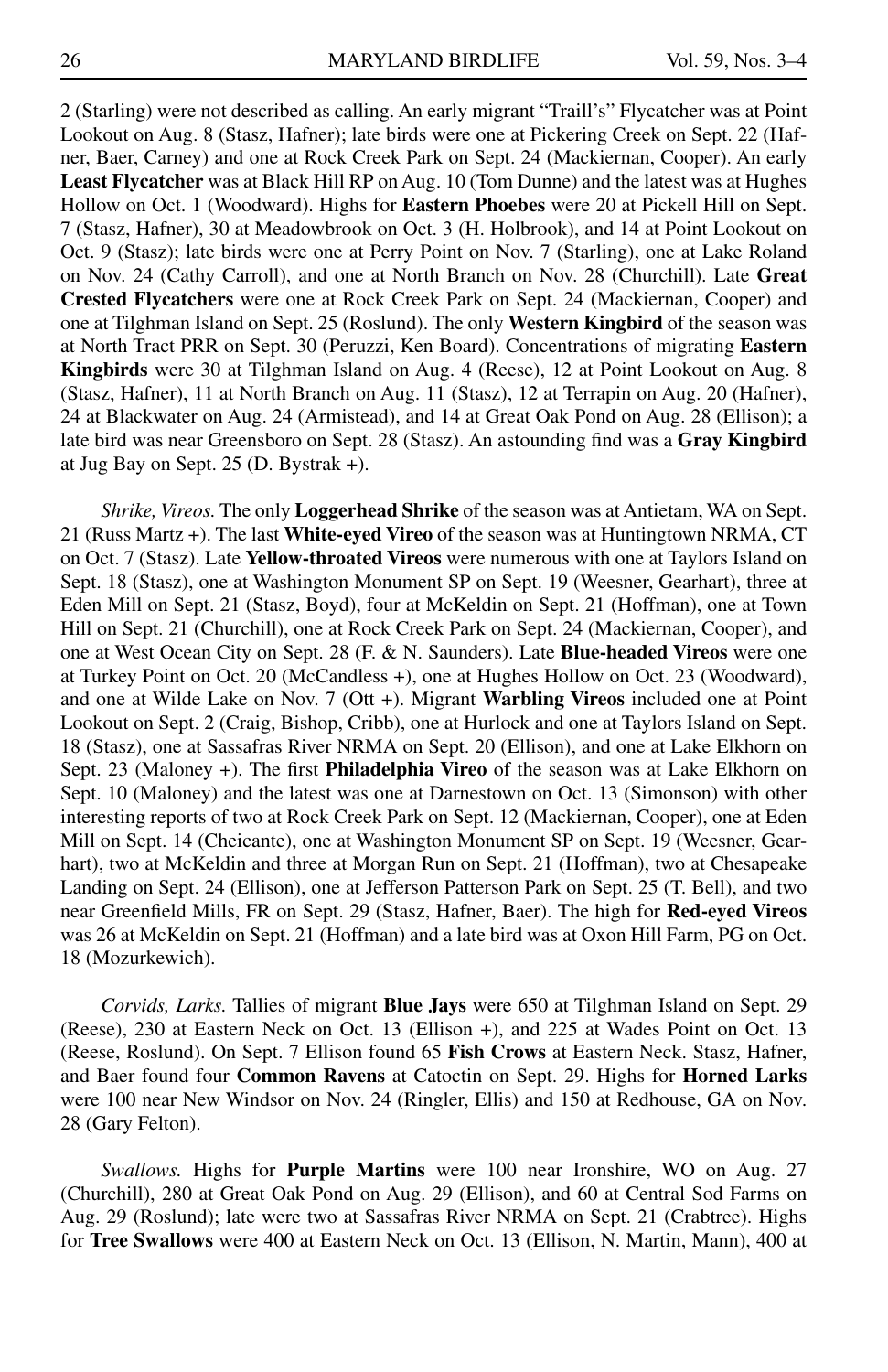Berlin on Nov. 9 (Churchill), and 500 at Point Lookout and Scotland on Nov. 12 (Cribb); late birds were four at Centennial on Nov. 2 (Harry Fink), four at Beltsville on Nov. 3 (Mozurkewich), 25 at Horsehead on Nov. 3 (Ellison, N. Martin), 20 at Little Falls and eight at Seneca on Nov. 5 (Czaplak), eight at Fruitland, WI on Nov. 10 (Stasz), one at Pinto on Nov. 24 (Churchill), and 20 at Point Lookout on Nov. 27 (Cribb). Highs for **Northern Rough-winged Swallows** were 60 at Sassafras River NRMA on Sept. 10 (Ellison) and 181 at Hughes Hollow on Sept. 15 (Woodward); late birds were six at Chesapeake Landing on Oct. 22 (Ellison), three at Anacostia Park on Nov. 1 (Pisano), one at Centennial on Nov. 3 (Ott, Cullison), three at Little Falls on Nov. 5 (Czaplak), two at Piney Run on Nov. 17 (Ringler), one at the National Harbor, PG on Nov. 20 (fide Ringler), and one at Jug Bay on Nov. 24 (Ashley Sutton). Highs for **Bank Swallows** were 35 at Perry Point on Aug. 28 (Starling) and 100 at Seneca on Aug. 29 (Bowen); late birds were two at Coveys Landing, TA/CN and one at Ridgely on Sept. 20 (Stasz) and an extraordinarily late bird at Little Falls on Nov. 4 (Czaplak). Migrant **Cliff Swallows** included two at Hart-Miller on Aug. 3 (Shaffer), one at Upper Marlboro on Aug. 6 (Shaffer), one at Big Pool on Aug. 9 (fide Ringler), one at Point Lookout on Aug. 30 (Powell), one at Tilghman Island on Sept. 1 (W. Bell), one at Great Oak Pond on Sept. 7 (Ellison), two at Easton on Sept. 14 (Stasz), one at Washington Monument SP on Sept. 16 (Weesner), one at Caldwell Corners, KE on Sept. 28 (Stasz), and one at North Branch on Oct. 26 (Stasz +). Sightings of **Cave Swallows** were one at Point Lookout on Nov. 19 through Dec. 1 (Craig +) and one nearby at Dameron on Nov. 29 (Sigrid Stiles). The high for **Barn Swallows** was 425 at Blackwater on Aug. 24 (Armistead); single late birds were at Hurlock on Oct. 22 (Shaffer), Little Falls on Nov. 4 (Czaplak), and Point Lookout on Nov. 26 (H. Holbrook, Cribb, Craig).

*Nuthatches, Creepers, Wrens.* **Red-breasted Nuthatches** were scarce this fall. A high of 18 **Brown-headed Nuthatches** was at Tilghman Island on Aug. 4-11 (Reese) and three were near the species' northern limit at Horsehead on Nov. 24 (Stasz). Two **Brown Creepers** at Taylors Island on Sept. 18 (Stasz) were very early; 15 were at Tilghman Island on Oct. 9 (Allen). Garrett Co. sightings of **Carolina Wrens** were five at Youghiogheny River Reservoir on Aug. 10 (Stasz), two at Finzel on Sept. 7 (Stasz, Hafner, Churchill) and one near there on Oct. 5 (Stasz), one at Mountain Lake Park, GA from Oct. 6 through Nov. 28 (Pope), and one at Jennings Randolph Lake on Nov. 17 (Stasz). The high for **House Wrens** was 12 at Rock Creek Park on Sept. 18 (Cooper); late were one at Turkey Point on Oct. 20 (Mann +) and one near Berlin on Nov. 29 (Hafner, Baer). Early **Winter Wrens** were one at Catoctin on Sept. 29 (Stasz, Hafner, Baer) and one at Chesapeake Landing on Sept. 30 (Ellison). **Sedge Wrens** this fall were one at Elliott Island on Sept. 1-8 (Starling, Brighton), one at Easton on Oct. 6 (Stasz), one at Hughes Hollow on Oct. 13 (Czaplak, Todd), one at Cromwell Valley Park on Oct. 14 (Lev), one at Cabin Creek, QA on Nov. 11 (Stasz), and four at Truitts Landing on Nov. 29 (Hafner +). Single **Marsh Wrens** that were probably migrants were at Upper Marlboro on Sept. 27 (Shaffer), Lilypons from Sept. 29 through Oct. 25 (Stasz +), Patapsco Valley SP near Elkridge on Sept. 30 (Maloney), UMCF on Oct. 2-23 (Ott), Plum Tree Path, HO on Oct. 4 (Ott, Holdridge), Western RP on Oct. 12 (Ott +), Fort McHenry on Oct. 13 (Peters +), and Kenilworth Park on Oct. 14 (Pisano).

*Kinglets, Gnatcatchers.* A **Golden-crowned Kinglet** at Wilde Lake on Sept. 6 (Zeichner) was record early; highs were 23 at Perry Point on Oct. 9 (Starling), 22 at Hughes Hollow on Oct. 23 (Woodward), and 40 at Easton on Oct. 27 (Reese, Allen). Early **Ruby-crowned Kinglets** were two at Hughes Hollow on Sept. 4 (Jim Green +), one at Meekins Neck, DO on Sept. 18 (Stasz), one at Rock Creek Park on Sept. 18 (Cooper), and one near Marumsco, SO on Sept. 19 (Stasz); high counts were 30 at Tilghman Island on Oct. 15 and Nov. 2 (Reese),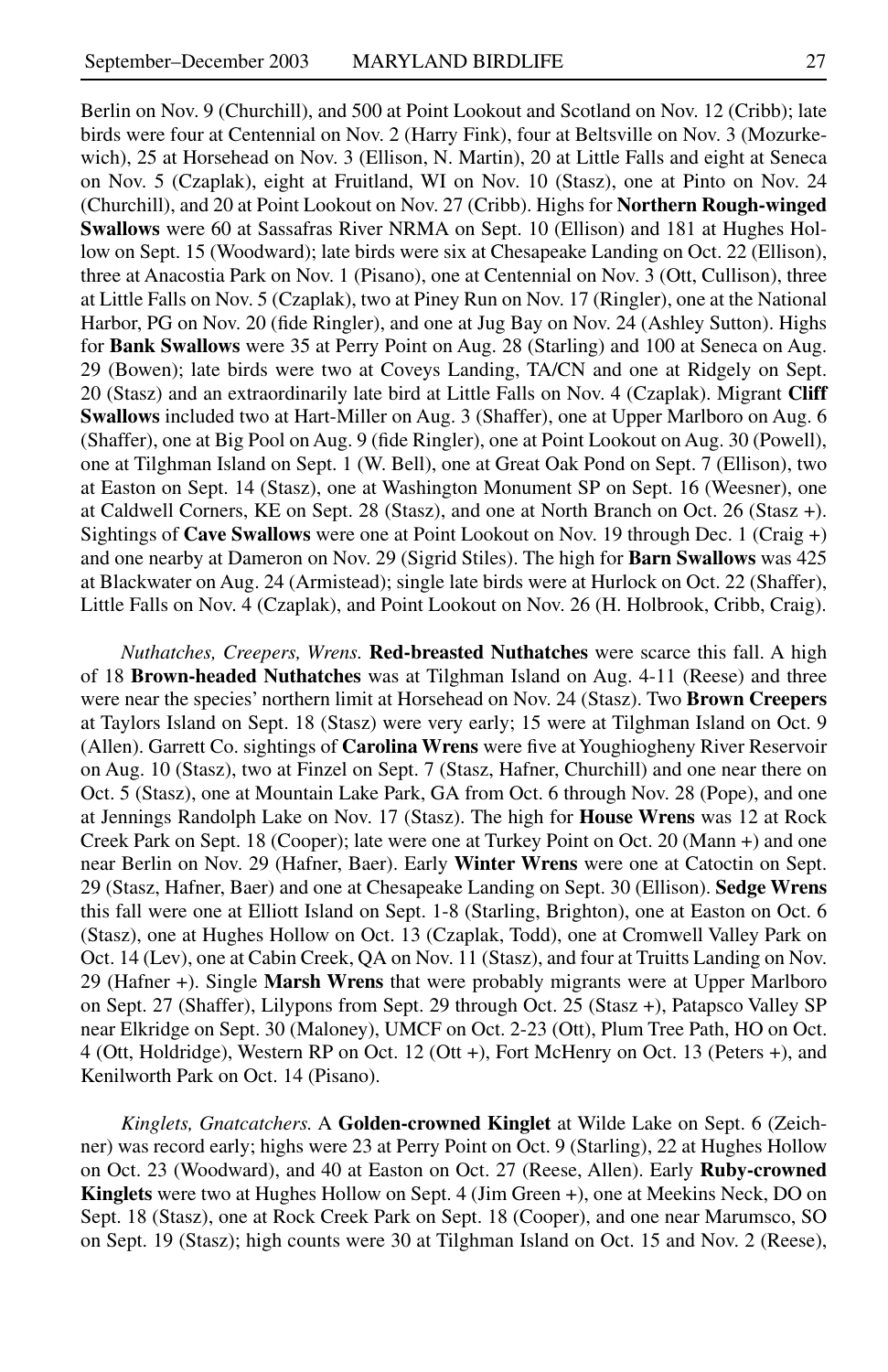43 at Chesapeake Landing on Oct. 22 (Ellison), and 34 at Hughes Hollow on Oct. 23 (Woodward). Local high counts of migrant **Blue-gray Gnatcatchers** were 18 at Tilghman Island on Aug. 4 (Reese) and 10 at Point Lookout on Sept. 2 (Craig, Bishop, Cribb); one late bird was at Tilghman Island on Oct. 12 (Reese +).

*Thrushes.* Highs for **Eastern Bluebirds** were 80 flying over Layhill on Oct. 21 (Mackiernan, Cooper) and hundreds at Turkey Point on Oct. 28 (Starling +). Stasz noted an early migrant **Veery** on Aug. 17 at Assateague where at least 30 were heard flying over before dawn on Aug. 31 (Hafner +). Other notable Veeries were five at Blackwater on Sept. 8 (Brighton), 10 heard flying over before dawn on Sept. 29 at Sugarloaf (Stasz, Hafner, Baer), and one at Frostburg on Sept. 29 (Churchill). The first **Gray-cheeked Thrushes** of the fall were one banded at Laurel on Sept. 13 (Robbins), one at MPEA on Sept. 19 (H. Holbrook) and one at Morgan Run on Sept. 21 (Hoffman) followed by three heard at Frostburg on Sept. 22 (Churchill), 60 heard before dawn on Sept. 29 at Sugarloaf (Stasz, Hafner, Baer), two at Chesapeake Landing on Oct. 7 (Ellison), and three heard before dawn on Oct. 9 at Cornfield Harbor (Stasz). An early **Swainson's Thrush** was at Point Lookout on Sept. 2 (Craig, Cribb, Bishop) and highs were 49 heard at night over Frostburg on Sept. 22 (Churchill) and 40 heard before dawn on Sept. 29 at Sugarloaf (Stasz, Hafner, Baer); one late bird was at Pickering Creek on Oct. 18 (Bowen) and one died after colliding with a window in Anne Arundel Co. on Nov. 8 (Schwarz). A very early **Hermit Thrush** was near Easton on Sept. 9 (Allen) and other early migrants were one heard at Frostburg on Sept. 22 (Churchill), two at Blackwalnut Point on Oct. 6 (Stasz), one at Ferry Landing, CT on Oct. 8 (Stasz), and one at Cornfield Harbor on Oct. 9 (Stasz). About 15 **Wood Thrushes** were heard before dawn on Sept. 29 at Sugarloaf (Stasz, Hafner, Baer) and a late bird was at Swan Harbor Farm on Oct. 20 (Stasz, Boyd). High counts of **American Robins** were 185 at Rigby's Folly on Aug. 24 (Armistead), 26,370 leaving the Easton roost at dawn on Oct. 23 (Reese, Allen), 2,500 at Turkey Point on Oct. 28 (Starling), 1,180 migrating at Hooper Island on Nov. 3 (Armistead), 1,000 at Wye Island on Nov. 3 (Reese, Poet), 365 at Chesapeake Landing on Nov. 4 (Ellison), and several thousand at Terrapin on Nov. 8 (Mackiernan, Cooper).

*Mimids, Starlings, Pipits, Waxwings.* High counts of **Gray Catbirds** were 48 at Morgan Run on Sept. 21 (Hoffman), 40 at Tilghman Island on Sept. 29 (Reese), and 25 at Fort McHenry on Oct. 13 (Peters +); single late birds were at Baltimore on Nov. 25 (E. Kirschbaum), northwest DC on Nov. 27 (Marko), and Point Lookout on Nov. 30 (Arnold, Churchill). **Northern Mockingbirds** in Garrett Co. were two at Pickell Hill from Aug. 10 through Sept. 7 (Stasz, Hafner) and one at Jennings Randolph Lake on Nov. 17 (Stasz); elsewhere 25 at Tilghman Island on Sept. 29 (Reese) may have included some migrants. Highs for **Brown Thrashers** were 16 at Rockburn on Sept. 15 (Ott +), 12 at Rock Creek Park on Sept. 18 (Cooper), and 14 at Morgan Run on Sept. 21 (Hoffman); late birds were one at Susquehanna SP on Nov. 15 (Cheicante) and one at Upper Marlboro on Nov. 19 (Shaffer). Locally high counts of **European Starlings** were 600 at Funkstown on Sept. 6 (Stasz, Hafner), 600 at Blackwater on Oct. 20 (Reese, Stone), 1,000 at Perryman on Oct. 20 (Stasz, Boyd), 900 at Centreville on Oct. 29 (Reese), 10,000 at Mears Farm on Nov. 24 (Arnold), and 750 at Tilghman Island on Nov. 24 (Reese). An early **American Pipit** was at UMCF on Sept. 18 (Ott, Holdridge, Solem); highs were 23 at Youghiogheny River Reservoir on Oct. 5 (Stasz), 150 at Worton on Oct. 20 (Ellison, N. Martin), 27 at Kenilworth Park on Nov. 1 (Pisano), 50 at Tilghman Island on Nov. 2 (Reese), and 80 at UMCF on Nov. 2 (Ott, Holdridge, Solem). Early flocks of **Cedar Waxwings** were 35 at Tilghman Island on Aug. 4 (Reese), 40 at Finzel on Aug. 9 (Stasz), and 70 at Funkstown on Sept. 15 (Churchill); later flocks were 300 at Town Hill on Oct. 27 (Stasz,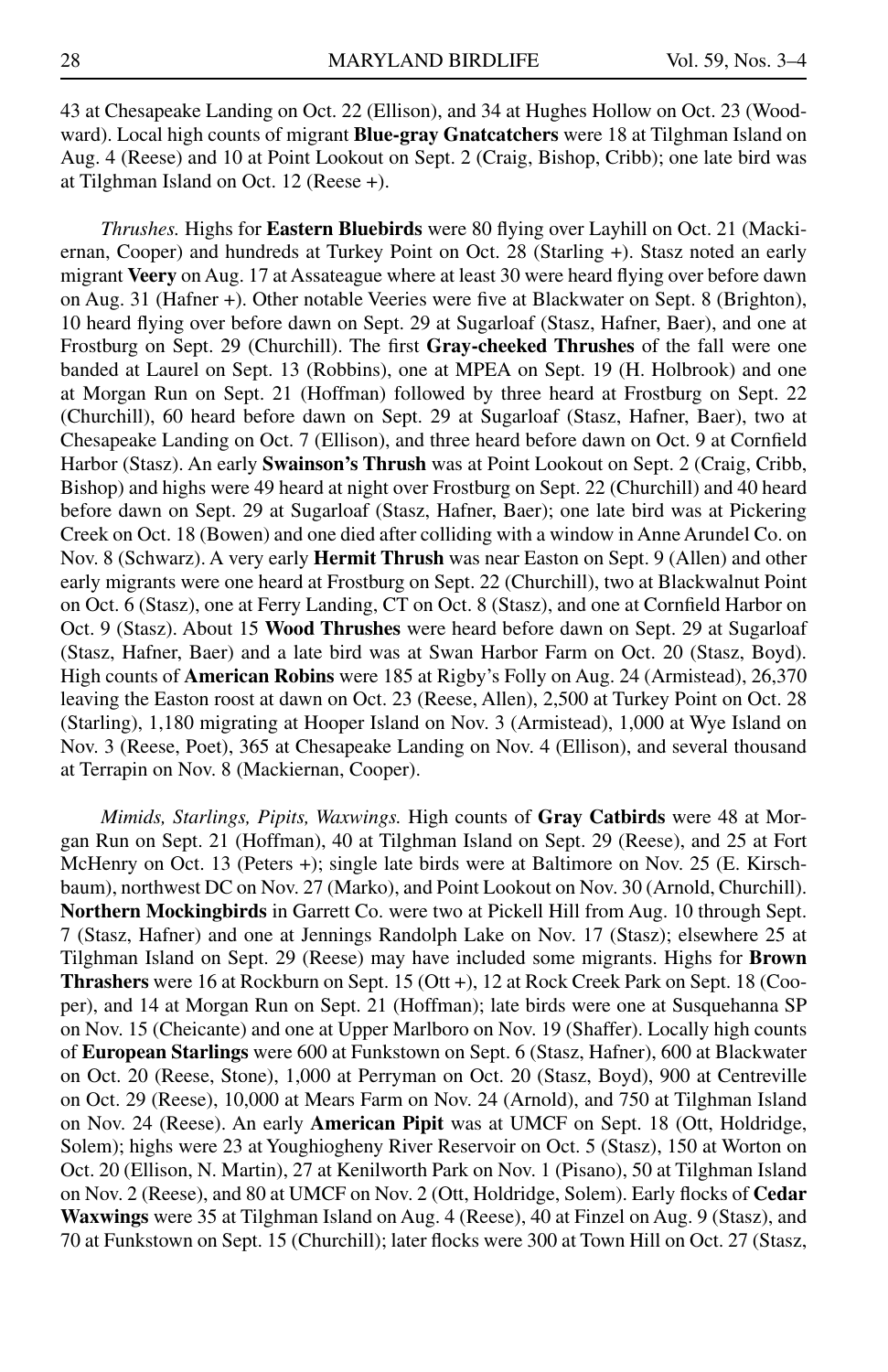Hafner), 100 at Centennial on Nov. 3 (Cullison +), 100 at Wye Island on Nov. 3 (Reese, Poet), and 150 at Tilghman Island on Nov. 9 (Reese).

*Vermivora Warblers, Parulas.* Interesting reports of **Blue-winged Warblers** were two at Dameron on Aug. 21 (Craig), one at Pleasant Valley on Sept. 7 (Stasz, Hafner), and one at American Chestnut Land Trust on Sept. 19 (Hamilton). The only **Golden-winged Warbler** of the season was a male at McKeldin on Sept. 21 (Hoffman). A **Brewster's Warbler** hybrid was at Blackwalnut Point on Aug. 25 (Ellison). The first **Tennessee Warbler** of the season was at Chesapeake Farms on Sept. 2 (Stasz) followed by highs of nine at Finzel on Sept. 7 (Stasz, Hafner, Churchill), seven at McKeldin on Sept. 21 (Hoffman), and eight at Big Branch, HA on Sept. 22 (Stasz), and the last of the season, at Chesapeake Landing on Oct. 22 (Ellison). Single **Orange-crowned Warblers** were at Lake Roland on Sept. 21 (Lev), Ashton on Sept. 22-23 (Sussman +), Catoctin on Sept. 29 (Stasz, Hafner, Baer), Kenilworth Park on Oct. 14 (Pisano), Turkey Point on Oct. 20 (McCandless +), PRNAS on Nov. 19 (Rambo), and Terrapin on Nov. 24 (Ellison). An early **Nashville Warbler** was at Deal Island WMA on Sept. 2 (C. & D. Broderick) and late birds were one at Centreville on Oct. 18 (Baer), one at Lake Elkhorn on Oct. 26 (Wilkinson), and one at Kenilworth Aquatic Gardens on Nov. 24 (Bowen). A late **Northern Parula** was at Milltown Landing on Oct. 19 (Mozurkewich +) and one was at Roaring Point on Oct. 22 (C. & D. Broderick).

*Dendroica Warblers.* Six migrant **Yellow Warblers** were at Point Lookout and another six at Smith Island on Aug. 8 (Stasz, Hafner); late were one at Central Sod Farms on Sept. 22 (Hafner, Baer, Carney) and one at Easton on Oct. 6 (Stasz). The first **Chestnut-sided Warbler** of the season was at Layhill on Aug, 21 (Sussman), highs were 10 at Turkey Point on Sept. 1 (McCandless, Mann), 15 at Rock Creek Park on Sept. 12 (Mackiernan, Cooper +), and 12 at McKeldin on Sept. 21 (Hoffman), and a late bird was at Tilghman Island on Oct. 8 (Allen). Highs for **Magnolia Warblers** were 10 at Dameron and 10 at Point Lookout on Sept. 12 (Craig), 24 at Ellicott City on Sept. 12 (Ott), 15 at Rock Creek Park on Sept. 12 and Sept. 24 (Mackiernan, Cooper +), 18 at McKeldin and eight at Morgan Run on Sept. 21 (Hoffman), 20 at Turkey Point on Sept. 24 (J. Martin), and 30 at MPEA on Sept. 27 (H. Holbrook); a late bird was at Lake Kittamaqundi on Oct. 26 (Marcus James). Reports of **Cape May Warblers** included two at Dameron on Sept. 4 (Craig), 10 at Wades Point on Oct. 13 (Reese, Roslund), one at Turkey Point on Oct. 26 (Ellison), and one at the Choptank River Bridge, TA on Oct. 28 (Bob & Toni Hartman). Highs for **Black-throated Blue Warblers** were 15 at MPEA on Sept. 7 (Ott, Holdridge, Solem), 15 at Turkey Point on Sept. 24 (J. Martin), and 14 at Tilghman Island on Sept. 29 (Reese); a late male was at Lilypons on Nov. 2 (Czaplak). Exceptionally early migrant **Yellow-rumped Warblers** were one at Mt. Nebo WMA on Aug. 31 (Pope) and one at Blackwater on Sept. 8 (Brighton); a high of 80 was at Lake Elkhorn on Oct. 18 (Coskren). Two **Black-throated Green Warblers** at Dameron on Aug. 19 (Craig) were very early; highs were 10 at Finzel on Sept. 7 (Stasz, Hafner, Churchill), 11 at Chesapeake Landing on Sept. 12 (Ellison), and 12 at Rock Creek Park on Sept. 24 (Mackiernan, Cooper) and late birds were one at Elliott Island on Oct. 12 (Stasz) and one at Wades Point on Oct. 13 (Reese, Roslund). A **Blackburnian Warbler** at JEDS on Oct. 6 (Bourque) was late and one at Lake Elkhorn on Oct. 31 (Neri, Coskren) was extraordinarily so. The last **Yellow-throated Warblers** of the year were one at Dameron on Aug. 23 (Craig), one at Lowes Wharf on Sept. 14 (Stasz), and one at North Branch on Sept. 28 (Churchill). High numbers of **Pine Warblers** were 20 at Taylors Island on Sept. 18 and 16 near Marumsco, SO on Sept. 19 (Stasz) and 10 at Eastern Neck on Sept. 29 (Ellison, N. Martin); other reports included one at Harford Glen on Oct. 6 (Hafner), one at Horsehead on Nov. 3 (Ellison, N. Martin), 1 at a Parsonsburg feeder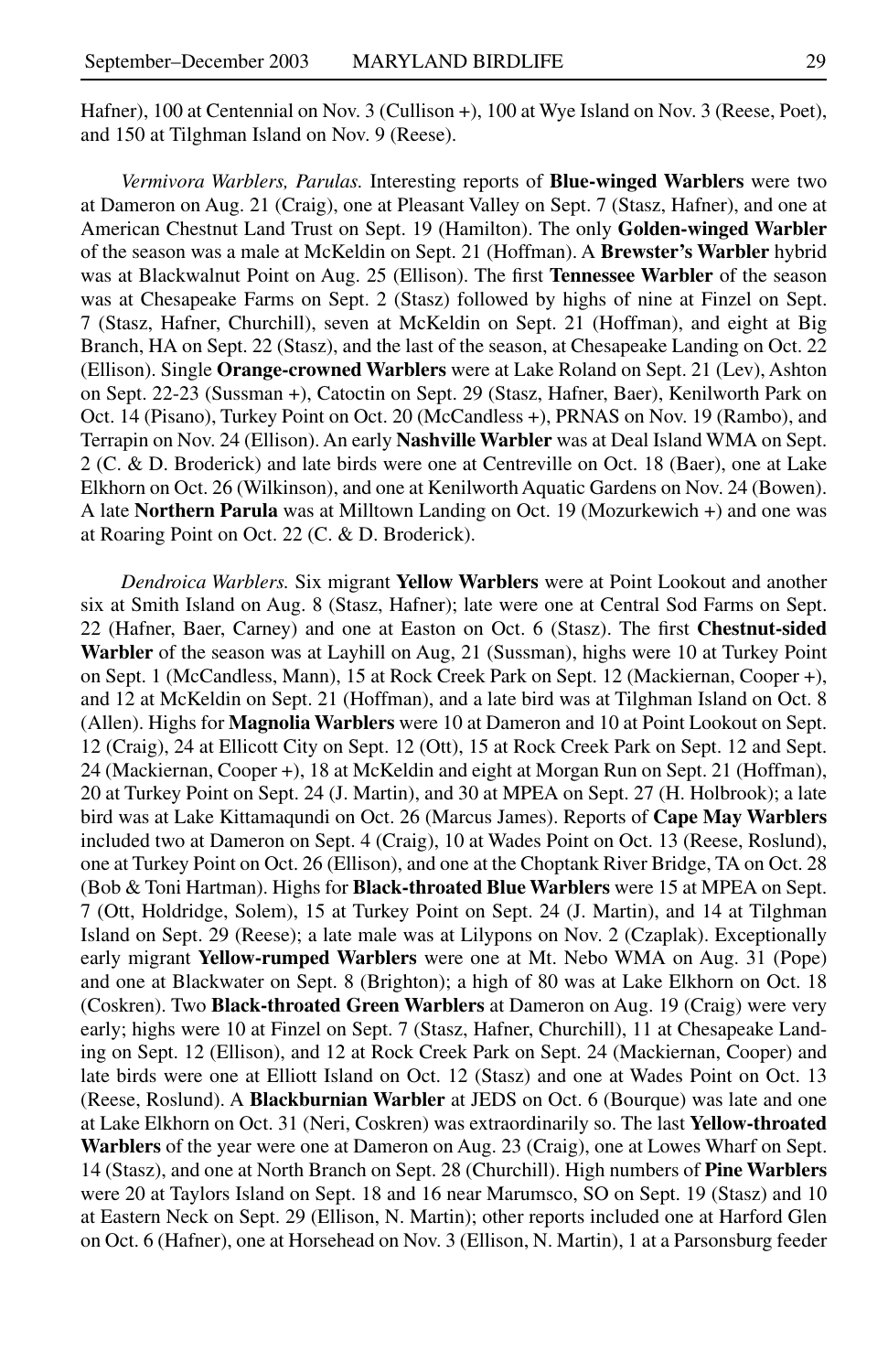from Nov. 1 through the end of the period (Pitney), one at Dameron on Nov. 17 (Craig), and five at Oak Grove about Nov. 25 (Lovelace). Two **Prairie Warblers** at Rigby's Folly on Aug. 10 (Armistead) were early migrants and a late bird was at JEDS on Oct. 6 (Bourque). The high for **Blackpoll Warblers** was 14 at Green Ridge, AL on Sept. 22 (Churchill); late birds were one at Swan Harbor Farm on Oct. 20 (Stasz, Boyd) and one banded at Jug Bay on Nov. 14 (D. Bystrak).

*Palm Warblers.* This fall was one of the best ever for **Palm Warblers** in Maryland and many of the reports added much to our knowledge of the subspecies (yellow and western) being seen. Migration started with one yellow at Assateague on Aug. 31 (Hafner +) and one at Point Lookout on Sept. 2 (Craig, Bishop, Cribb). These were followed by two westerns at Sassafras River NRMA on Sept. 15 (Ellison, N. Martin), five at Pinto Marsh on Sept. 29 (Churchill), six at Hughes Hollow on Sept. 29 (Simonson), and reaching a peak of 100 at Tilghman Island on Sept. 29 (Reese). Continuing, there were two westerns at Indian Creek WMA on Oct. 4 (Stasz), one yellow and 14 westerns at Swan Harbor Farm on Oct. 6 (Hafner), 16 yellows and two westerns at Blackwalnut Point on Oct. 6 (Stasz), three yellows at Point Lookout on Oct. 9 (Stasz), at least 15 at Kenilworth Park on Oct. 19 (Hubbell, Pisano), dozens at Aquasco Farm, PG on Oct. 19 (Mozurkewich +), three yellows at Big Branch, HA on Oct. 19 (Stasz, Boyd), two yellows and one western near Perryman and two yellows at Swan Harbor Farm on Oct. 20 (Stasz, Boyd), 10 at Trout Run on Oct. 20 (Pope), 12 at Blackwater on Oct. 20 (Reese, Stone), four yellows at Liberty Watershed, CL on Oct. 22 (Ringler), six yellows and eight westerns at Perry Point on Oct. 22 (Starling), one yellow at Bolton Hill, BC on Oct. 23 (Ringler), one yellow at Cumberland and one yellow and two westerns at North Branch on Oct. 26 (Churchill), one at Easton on Oct. 27 (Reese, Allen), two at Loch Raven on Oct. 27 (Jenkins, Terry), and five yellows and seven westerns at Turkey Point on Oct. 28 (Starling). Late birds were one yellow at Layhill on Nov. 1, four birds there on Nov. 3 (Sussman), three at Meadowbrook on Nov. 2 (Harry Fink), one western at Perry Point on Nov. 7 (Starling), one yellow at Terrapin on Nov. 8 (Mackiernan, Cooper), one at Point Lookout on Nov. 11 (Waanders, Kline), and five at Oak Grove on Nov. 28 (Lovelace).

*Other Warblers.* Early **Black-and-white Warblers** were two at Smith Island on Aug. 8 (Stasz, Hafner) and one at Tilghman Island on Aug. 11 (Reese); peak numbers were 10 at Dameron on Aug. 21 (Craig), 12 at McKeldin on Sept. 21 (Hoffman), and 15 at MPEA on Sept. 27 (H. Holbrook) and a very late migrant was at Salisbury on Nov. 11 (P. Bystrak). Early **American Redstarts** were two at Point Lookout and one at Smith Island on Aug. 8 (Stasz, Hafner) and one at Frostburg on Aug. 10 (Churchill); highs were 18 at Ellicott City on Sept. 12 (Ott) and 30 at Dameron on Sept. 19 (Craig) and a late bird was at Milltown Landing on Oct. 19 (Mozurkewich +). A **Prothonotary Warbler** at Rigby's Folly on Aug. 10 (Armistead) was an early migrant, and the last of the year were four at Millington WMA on Sept. 2 (Stasz). Reports of **Worm-eating Warblers** included two at Dameron on Aug. 21 (Craig), one at Blackwater on Sept. 8 (Brighton), and one at Oldtown, AL on Sept. 14 (Churchill). An early migrant **Ovenbird** was at Point Lookout on Aug. 8 (Stasz, Hafner) and a late bird was in the Mary Ripley Garden on the Mall, DC on Oct. 30 (Felley). An early **Northern Waterthrush** was near St. Leonard Creek, CT and another at Point Lookout on Aug. 8 (Stasz, Hafner), one was at Bolton Hill, BC on Aug. 9 (Ringler), one at Assateague on Aug. 10 (Ellison, N. Martin), and two at Kenilworth Aquatic Gardens on Aug. 10 (Pisano) where there were at least three on Sept. 22 (Mackiernan, Cooper); a late bird was at Easton on Oct. 6 (Stasz) and a very late one was at Dunkirk on Nov. 11 (Ripley). An exceptionally late **Louisiana Waterthrush** at Wilde Lake on Sept. 14 (Zeichner) was the only one reported. A very late **Kentucky Warbler** was at Salisbury on Sept. 30 (C. & D. Broderick). A very early **Connecticut Warbler**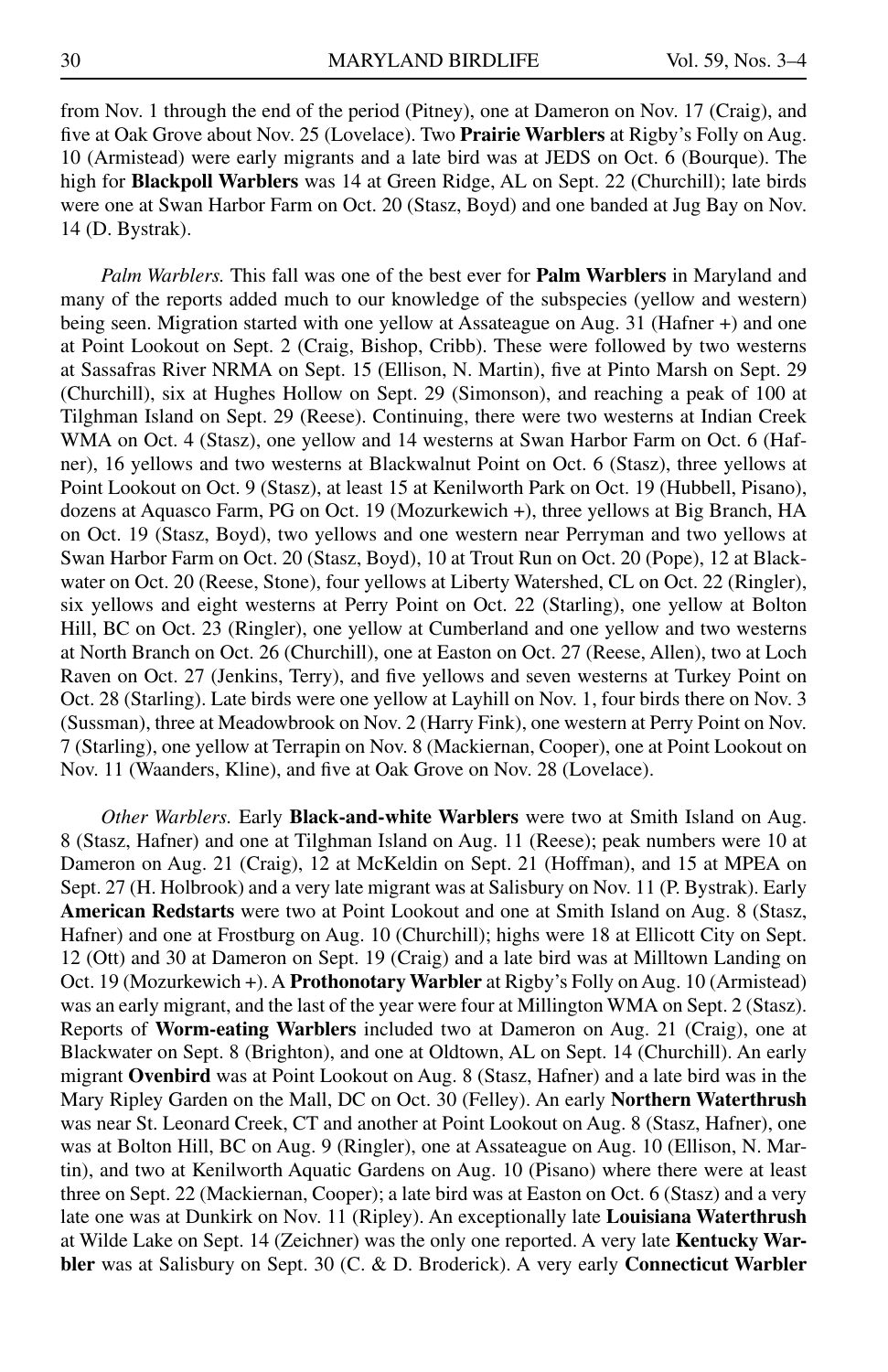was at Centennial on Aug. 22 (Ott) followed by single birds at Susquehanna SP on Sept. 13 (Eastman), Laurel on Sept. 14 (Robbins), Dameron on Sept. 17 (Craig), Rock Creek Park on Sept. 18 (Cooper, Hubbell), Sassafras River NRMA on Sept. 20 (Ellison), Wootons Landing on Sept. 23 (Stasz), Lake Elkhorn on Sept. 24 (Schwarz), Jefferson Patterson Park on Sept. 25 (T. Bell), Eastern Neck on Sept. 28 (Stasz), Salisbury on Sept. 30 (C. & D. Broderick), Meadowbrook on Oct. 3 (H. Holbrook), and one banded at Jug Bay on Oct. 14 (*fide* Ryan). Sightings of **Mourning Warblers**, also single birds, were at Dameron on Aug. 21 (Craig), Terrapin on Aug. 25 (Stasz) and Sept. 21-22 (Dodson, Kari Cohen +), Assateague on Aug. 31 (Stasz), Tilghman Island on Sept. 1 (W. Bell), PRNAS on Sept. 14 (Rambo), Little Bennett on Sept. 14 (Bob Hartman), Rockburn on Sept. 15 (Ott +), UMCF on Sept. 18 (Ott, Holdridge, Solem), PRR on Sept. 19 (Noyes), Harford Glen on Sept. 21 (Stasz, Boyd), Patuxent River SP, HO on Sept. 22 (Stasz), and Meadowbrook on Oct. 14 (H. Holbrook). Highs for **Common Yellowthroats** were 15 at Finzel on Sept. 7 (Churchill), 20 at Rock Creek Park on Sept. 18 (Cooper), 28 at Sassafras River NRMA on Sept. 20 (Ellison), 19 at Morgan Run on Sept. 21 (Hoffman), and 40 at Tilghman Island on Sept. 29 (Reese); a late bird was on the Mall, DC on Oct. 31 (Pisano). Late **Hooded Warblers** were one at Tappers Corner, TA on Sept. 20

(Stasz), one at Morgan Run on Sept. 21 (Hoffman), one at Town Hill on Sept. 21 (Churchill), and two at UMCF on Oct. 6 (Ott +). A very early **Wilson's Warbler** was at Ellicott City on Aug. 23 (Ott) and single late birds seen on Sept. 29 were at Eastern Neck (Ellison, N. Martin), Hughes Hollow (Simonson), and Oak Grove (Lovelace). Robbins banded a late **Canada Warbler** at Laurel on Oct. 14. Late **Yellow-breasted Chats** were one at Hughes Hollow on Oct. 1 (Woodward), one at Pemberton Park, Salisbury on Oct. 22 (Lawler), and one at MPEA on Nov. 5 (Helen Metzman).

*Tanagers, Towhees.* Late **Summer Tanagers** were four at Dameron on Sept. 12 (Craig), a female at PRR on Sept. 21 (Noyes), and single males at Adkins Arboretum and near Pickering Creek on Sept. 22 (Hafner, Baer, Carney). An orange variant **Scarlet Tanager** was at Hallmark on Aug. 17 (Ebert). Brighton noted 15 Scarlet Tanagers at Blackwater on Sept. 8 and the latest for the year was one at Rock Creek Park on Oct. 8 (Hubbell). Reports of single female **Western Tanagers** came from Darnestown on Sept. 2 (Simonson) and Loch Raven on Nov. 29 (Elise Kreiss). Hoffman counted 22 **Eastern Towhees** at Morgan Run on Sept. 21.

*Sparrows.* An exceptionally early **American Tree Sparrow** was at Cumberland on Oct. 26 (Churchill) with the next report of four at Eden Mill on Nov. 16 (Cheicante). Highs for **Chipping Sparrows** were 40 at Pylesville on Aug. 27 (J. & L. Fry), 35 near Cherrywalk, WI on Sept. 18 (Stasz), 30 at Rocky Gap on Oct. 12 (Churchill), 50 at Belmont, HO on Oct. 12-13 (Bowen), 40 at Cromwell Valley Park on Oct. 14 (Lev), 70 at Layhill on Oct. 21 (Mackiernan, Cooper), 20 at Greenbrier SP on Oct. 25 (Stasz, Hafner), 50 at Seneca Creek SP on Nov. 1 (Czaplak), and 50 at Point Lookout and Scotland on Nov. 12 (Cribb); late birds were eight at Mears Farm on Nov. 24 (Arnold). Single **Clay-colored Sparrows** were reported at Fort McHenry on Oct. 13-17 (Peters +), Seneca Creek SP on Nov. 1 (Czaplak), and Point Lookout on Nov. 26 (H. Holbrook +). **Field Sparrow** flocks included 50 at Jefferson Patterson Park on Nov. 8 (T. Bell) and 40 at Point Lookout and Scotland on Nov. 12 (Cribb). Reports of migrant **Vesper Sparrows** included two at Hurlock on Sept. 18 (Stasz), one at Swan Harbor Farm on Oct. 6-20 (Hafner +), one at Fort McHenry on Oct. 17 (Peters, Costley), and an amazing eight at North Branch on Oct. 26 (Churchill +). The only **Lark Sparrow** of the season was at Assateague on Sept. 25 (H. Holbrook). Highs for **Savannah Sparrows** were 100 at Swan Harbor Farm on Oct. 6 (Hafner), 30 at Easton on Oct. 6 (Stasz), 25 at Blackwater on Oct. 20 (Reese, Stone), and 20 at North Branch on Oct. 26 (Churchill +). Always rare in fall, **Grasshopper Sparrows** were well-reported with one at Easton on Oct. 12 (*fide* Roslund),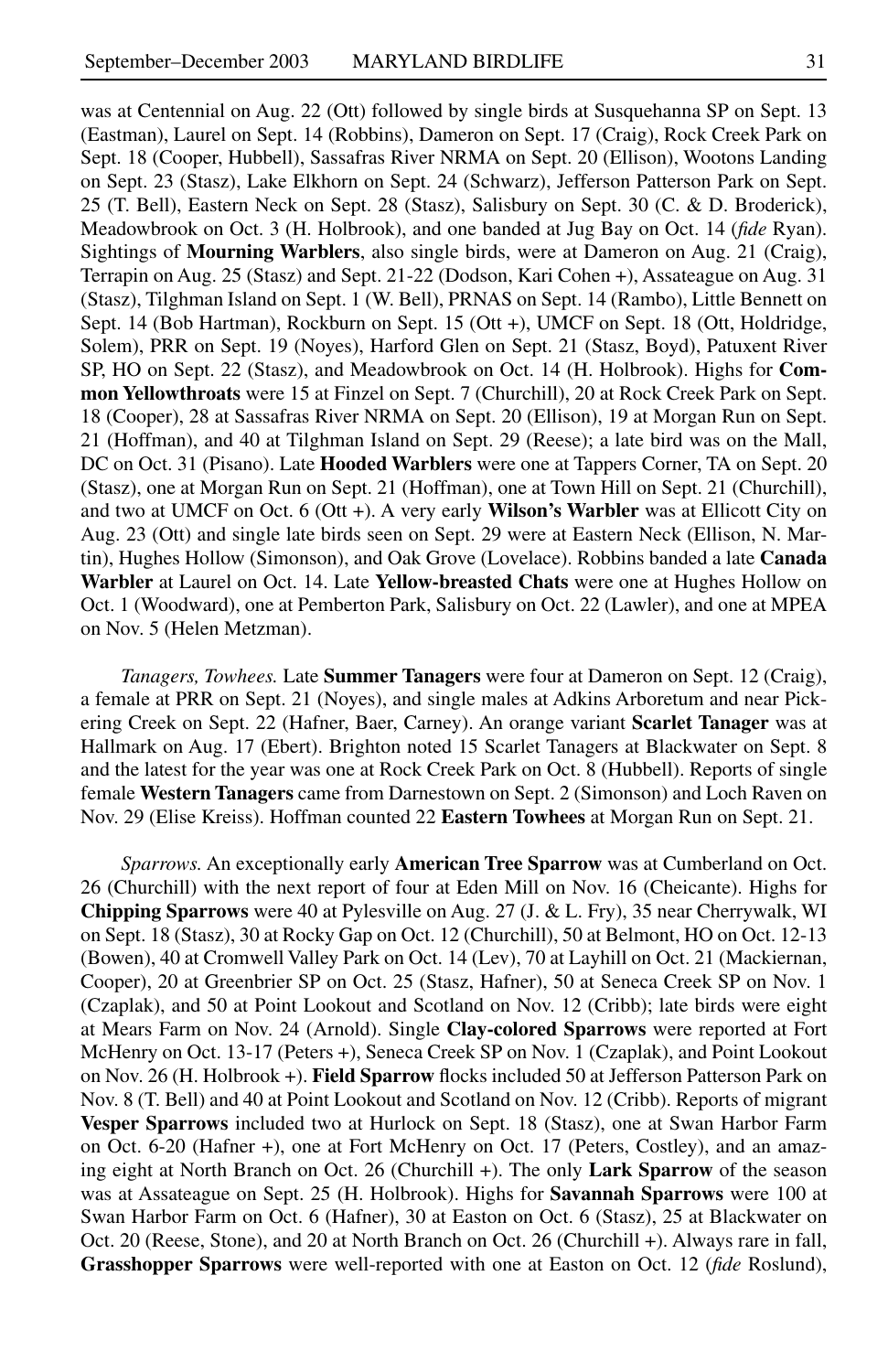an astonishing seven at Blackwater on Oct. 20 (Reese, Richard Kleen, Stone), one at Pickell Hill on Oct. 26 (Stasz, Hafner), one at North Branch on Oct. 26 (Stasz +), one near Blackwater on Oct. 27 (Willey), one at UMCF on Oct. 27 (Ott, H. Holbrook, Costley), and one at Kenilworth Aquatic Gardens on Nov. 1 (Pisano). Reports of **Seaside Sparrows** were one at Point Lookout on Sept. 2 (Craig, Bishop, Cribb), seven at Elliott Island on Sept. 8 (Brighton), two at Bloodsworth Island on Sept. 9 (Armistead), and one at Widgeon Wharf, SO on Sept. 18 (Stasz). Highs for **Fox Sparrows** were seven at Point Lookout on Nov. 15 (Cribb) and six at Horsehead on Nov. 17 (Roslund). Highs for **Song Sparrows** were 90 at Cromwell Valley Park on Oct. 14 (Lev), 80 at Layhill on Oct. 21 (Mackiernan, Cooper), and 40 at Cumberland and 40 at North Branch on Oct. 26 (Churchill +). The first **Lincoln's Sparrow** of the season was at Meadowbrook on Sept. 14 (Ott, Holdridge); multiple sightings were three at Pinto Marsh on Sept. 29 (Churchill), two at Blackwalnut Point on Oct. 6 (Stasz), 16 in Howard Co. on Oct. 12 (Ott +), two at Fort McHenry on Oct. 13 (Peters +), three at Hughes Hollow and one at Sycamore Landing on Oct. 18 (Harris), three at Broadford Lake on Oct. 20 (Pope), and one at Cumberland and one at Rocky Gap on Oct. 26 (Churchill +); late birds were one at Morgan Run on Nov. 2 (Trisha Nyland), one at Kenilworth Aquatic Gardens on Nov. 8 (Pisano), and one at Mears Farm on Nov. 28 (Arnold, Charlie Kucera). Highs for **Swamp Sparrows** were 200 at UMCF on Oct. 18 (Ott), 50 at Layhill on Oct. 21 (Mackiernan, Cooper), and 57 at Horsehead on Nov. 3 (Ellison, N. Martin). Early **White-throated Sparrows** were one at Rigby's Folly on Sept. 7 (Armistead) and one at Bosely Conservancy, HA on Sept. 21 (Stasz, Boyd); high numbers were 204 at Hughes Hollow on Oct. 23 (Woodward), 200 at David Force Park, HO on Oct. 26 (Ott +), and a remarkable 2,375 at Point Lookout and Scotland on Nov. 12 (Cribb). A **Harris's Sparrow** was found at North Branch on Oct. 26 (Kiddy +). Highs for **White-crowned Sparrows** were 12 at Perryman on Nov. 15 (Cheicante) and 12 at North Branch on Nov. 28 (Churchill). Reports of **Gambel's White-crowned Sparrows** were an adult at Eastern Neck on Oct. 13 (Ellison) and one or two at North Branch on Oct. 26 (Stasz +).

*Juncos, Longspurs, Snow Buntings.* Highs for **Dark-eyed Juncos** were 1,200 at Point Lookout and Scotland on Nov. 12 (Cribb) and hundreds at Mears Farm on Nov. 24 (Arnold); oddities were one over the Atlantic Ocean 35 miles offshore on Nov. 16 (Gustafson, Guris +) and a partial albino at Frostburg on Nov. 24 (Churchill). Reports of **Lapland Longspurs** were one at Berlin on Nov. 9 (Churchill), one near New Windsor and two or three near Taneytown, CL on Nov. 24 (Ringler), and two at Pleasant Valley on Nov. 28 (Gary Felton). Reports of **Snow Buntings** were five at Flag Ponds on Nov. 2-10 (*fide* Ripley), 11 at Poplar Island on Nov. 15 (Reese), one near New Windsor on Nov. 24 (Ringler), and one heard at Point Lookout on Nov. 28 (Pisano).

*Cardinaline Finches.* Early **Rose-breasted Grosbeaks** were one at North Branch on Aug. 11 (Stasz), one at Lusby, CT on Aug. 27 (Stasz), and one at Assateague on Aug. 31 (Hafner +). About 12 Rose-breasted Grosbeaks were heard flying over before dawn on Sept. 29 at Sugarloaf (Stasz, Hafner, Baer); late birds were one at Point Lookout on Oct. 9 (Stasz), one at Wilde Lake on Oct. 21 (Zeichner), and an immature male at Brush Run, Columbia on Nov. 30 (Wilkinson). Ellison found **Blue Grosbeaks** still feeding a fledgling at Chesapeake Landing on Sept. 16; a late migrant was at UMCF on Oct. 23 (Ott). At least 70 **Indigo Buntings** were at UMCF on Sept. 13 (Ott, H. Holbrook, Solem), 21 were at Sassafras River NRMA on Sept. 20 (Ellison), and 30 at Liberty Watershed, CL near Finksburg on Sept. 22 (Stasz, Boyd); a late bird was at UMCF on Oct. 23 (Ott). A male **Painted Bunting** was reported at California on Aug. 6-7 (Dave & Mary Swift). Reports of migrant **Dickcissels** were one at Assateague on Aug. 31 (Hafner +), one at Taylors Island on Sept. 18 (Stasz), one heard before dawn on Sept.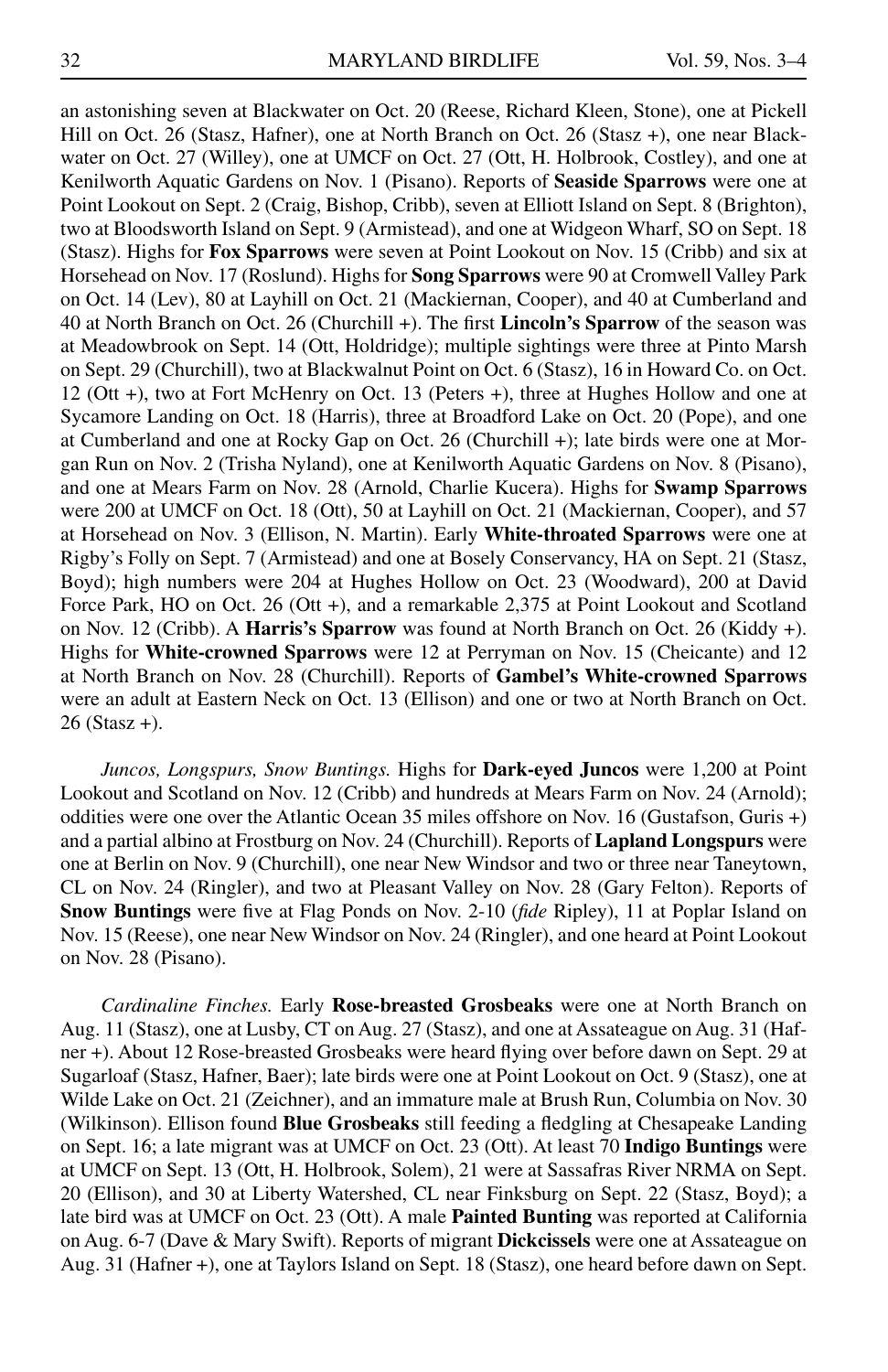29 at Sugarloaf (Stasz, Hafner, Baer), two at UMCF on Oct. 2 (Ott, Holdridge) with one there on the 18th (Ott), two flying over Assateague on Oct. 13 (Hafner +), and one heard singing at Easton on Oct. 27 (Reese, Roslund).

*Icterids.* Early migrant **Bobolinks** were three at Hart-Miller on Aug. 10 (Ricciardi, D. Bystrak), one at Rigby's Folly on Aug. 11 (Armistead), one at Rocky Gap at Aug. 11 (Stasz), four at Assateague and one at Fairmount WMA on Aug. 17 (Stasz), and 75 at Chesapeake Farms on Aug. 31 (Ringler); late birds were four at St. Jeromes Neck, SM on Oct. 9 (Stasz), two flying over Assateague on Oct. 13 (Hafner +), one at Easton on Oct. 18 (Hafner, Baer), one near Perryman and two at Swan Harbor Farm on Oct. 20 (Stasz, Boyd), and one at UMCF on Nov. 2 (Ott, Holdridge, Solem). A leucistic **Red-winged Blackbird** was seen at Point Lookout on Aug. 25 (T. Bell, Kostenko). The only reports of **Yellow-headed Blackbirds** were one female at Great Oak Pond on Aug. 29 (Ellison) and a sub-adult at West Ocean City on Sept. 28 (F. & N. Saunders). Early **Rusty Blackbirds** were one at West Ocean City on Sept. 28 (F. & N. Saunders) and 12 at Worton on Sept. 30 (Reese); highs were 250 at Hughes Hollow on Nov. 3 (Woodward) and 40 at Loch Raven on Nov. 5 (E. Kirschbaum, Paul Noell, Gail Frantz). An immature male **Brewer's Blackbird** was near Frederick, FR on Sept. 29 (Stasz, Hafner, Baer) and a female was at Glen Echo, MO on Oct. 23 (Czaplak). Flocks of **Common Grackles** included 600 at Tilghman Island on Sept. 1 (Reese, Willey, W. Bell), 3,000 at Chesapeake Farms on Sept. 2 (Stasz), 400 at Funkstown on Sept. 6 (Stasz, Hafner), 1,000 at Church Hill, QA on Oct. 29 (Reese), 6,500 at Great Oak Pond on Oct. 27 (Ellison), and 10,000 at Perry Point on Nov. 9 (Starling). Flocks of **Boat-tailed Grackles** were 30 at Smith Island on Aug. 13 (Cribb) and 105 at Bishops Head, DO on Sept. 9 (Armistead). Flocks of **Brown-headed Cowbirds** were 800 at Hurlock on Aug. 20 (Hafner), 200 near Preston, CN on Oct. 12 (Stasz), 500 at Blackwater on Oct. 20 (Reese, Stone), and 200 at St. Jeromes Neck, SM on Nov. 30 (Churchill). Late **Orchard Orioles** were eight at Point Lookout on Aug. 8 (Stasz, Hafner), two at Pickell Hill on Aug. 10 (Stasz), two at Tilghman Island on Aug. 24 (Allen, Ellison), and one at Eastern Neck on Sept. 7 (Ellison). A migrant **Baltimore Oriole** was at Rock Creek Park on Aug. 20 (Hubbell), eight were at Dameron on Sept. 1 (Craig), and single late birds were at Roosevelt Island on Oct. 2 (Marko), Turkey Point on Oct. 26 (Ellison, Watson-Whitmyre +), and Dameron on Nov. 25 (Craig).

*Cardueline Finches.* Flocks of migrant **House Finches** included 105 at Hooper Island on Nov. 3 (Armistead) and 700 at Tilghman Island on Nov. 9 (Reese). Two **Pine Siskins** were at Black Hill RP on Nov. 24 (Joe Alexander). Reese also estimated 500 **American Goldfinches** migrating at Tilghman Island on Nov. 9.

*Exotics.* A **Greylag Goose** was at Westminster Reservoir on Oct. 6 (Ringler). Two **Chukars** were at Sycamore Landing on Sept. 15 (Woodward). A **Ringed Turtle-Dove** at Bethesda on Aug. 29 had been present one or two weeks (Hilton).

*6272 Pinyon Pine Court, Eldersburg, MD 21784*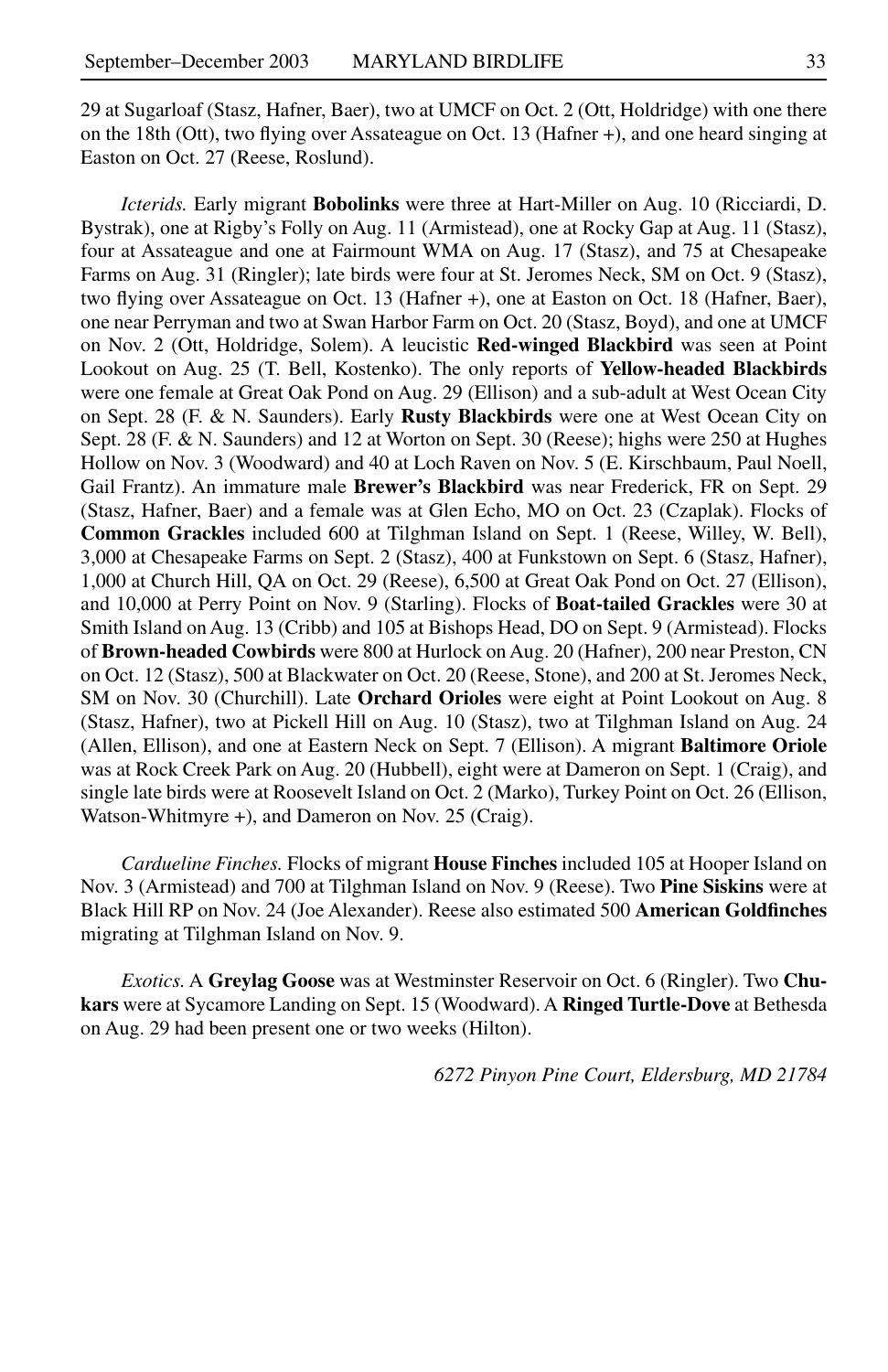## **Addenda & Corrigenda from Previous Issues**

*Volume 56:* In the May Count table on page 14 the numbers of American Black Ducks and Mallards in Frederick County have been reversed. They should read zero American Black Ducks and 159 Mallards. The totals for the state on page 15 should be corrected to read 66 American Black Ducks and 1,902 Mallards. Similarly, on page 16 the numbers of Semipalmated Plovers and Killdeer have been reversed for Garrett, Allegany, and Washington counties, and the totals for state on page 17 should read 296 Semipalmated Plovers and 514 Killdeer. In the hawk migration table on page 37 of Volume 56 the first date for Northern Goshawk should be 4/3, not 4/23. The Hairy Woodpecker nest reported in the Spring 1999 season (Volume 56, page 39) was actually at Stevensville, QA and not as listed.

*Volume 57:* On page 34, delete the report of one Great Black-backed Gull at Little Pool on May 21, 2000. The following hawk migration table was inadvertently omitted from the Spring 2000 season report:

### **Table 1:**

**Migrant Vultures & Diurnal Raptors, Spring 2000 Fort Smallwood Park, Anne Arundel County**

| <b>SPECIES</b>              | <b>FIRST</b> | LAST | TOTAL | <b>BIG DAYS</b>             |
|-----------------------------|--------------|------|-------|-----------------------------|
| <b>Black Vulture</b>        | 2/16         | 6/8  | 233   | 52 on 3/26, 27 on 3/4       |
| Turkey Vulture              | 2/16         | 6/9  | 3,246 | 499 on 3/26, 240 on 3/25    |
| Osprey                      | 3/4          | 6/9  | 371   | 44 on 4/12, 34 on 4/23      |
| Swallow-tailed Kite         | 5/18         |      | 1     |                             |
| Mississippi Kite            | 5/9          | 6/3  | 4     | also 1 on $5/18 \& 5/24$    |
| <b>Bald Eagle</b>           | 2/20         | 5/31 | 48    | 6 on $5/24$                 |
| Northern Harrier            | 2/16         | 5/13 | 137   | 30 on 4/12, 15 on 4/5       |
| Sharp-shinned Hawk          | 2/16         | 5/17 | 1,928 | 213 on 4/30, 199 on 5/2     |
| Cooper's Hawk               | 2/16         | 5/24 | 409   | 35 on 4/5 & 4/6             |
| Northern Goshawk            | 3/25         | 4/11 | 2     |                             |
| Red-shouldered Hawk         | 2/16         | 5/1  | 246   | 43 on 3/3, 31 on 4/6        |
| Broad-winged Hawk           | 4/2          | 6/8  | 958   | 432 on 5/9, 205 on 4/24     |
| Red-tailed Hawk             | 2/16         | 5/24 | 403   | 92 on 4/6, 63 on 4/8        |
| Golden Eagle                | 4/6          |      | 1     |                             |
| American Kestrel            | 2/25         | 5/2  | 866   | 248 on 4/12, 123 on 3/26    |
| Merlin                      | 3/26         | 5/6  | 43    | 6 on 4/12, 5 on 4/24 & 4/30 |
| Peregrine Falcon            | 4/19         | 4/29 | 3     | also 1 on $4/20$            |
| <b>Unidentified Raptors</b> |              |      | 27    |                             |
| TOTAL                       | 2/16         | 6/9  | 8,926 | 864 on 3/26, 554 on 5/9     |

Compiled by Sue Ricciardi

*402.2 hours of observation on 83 days.*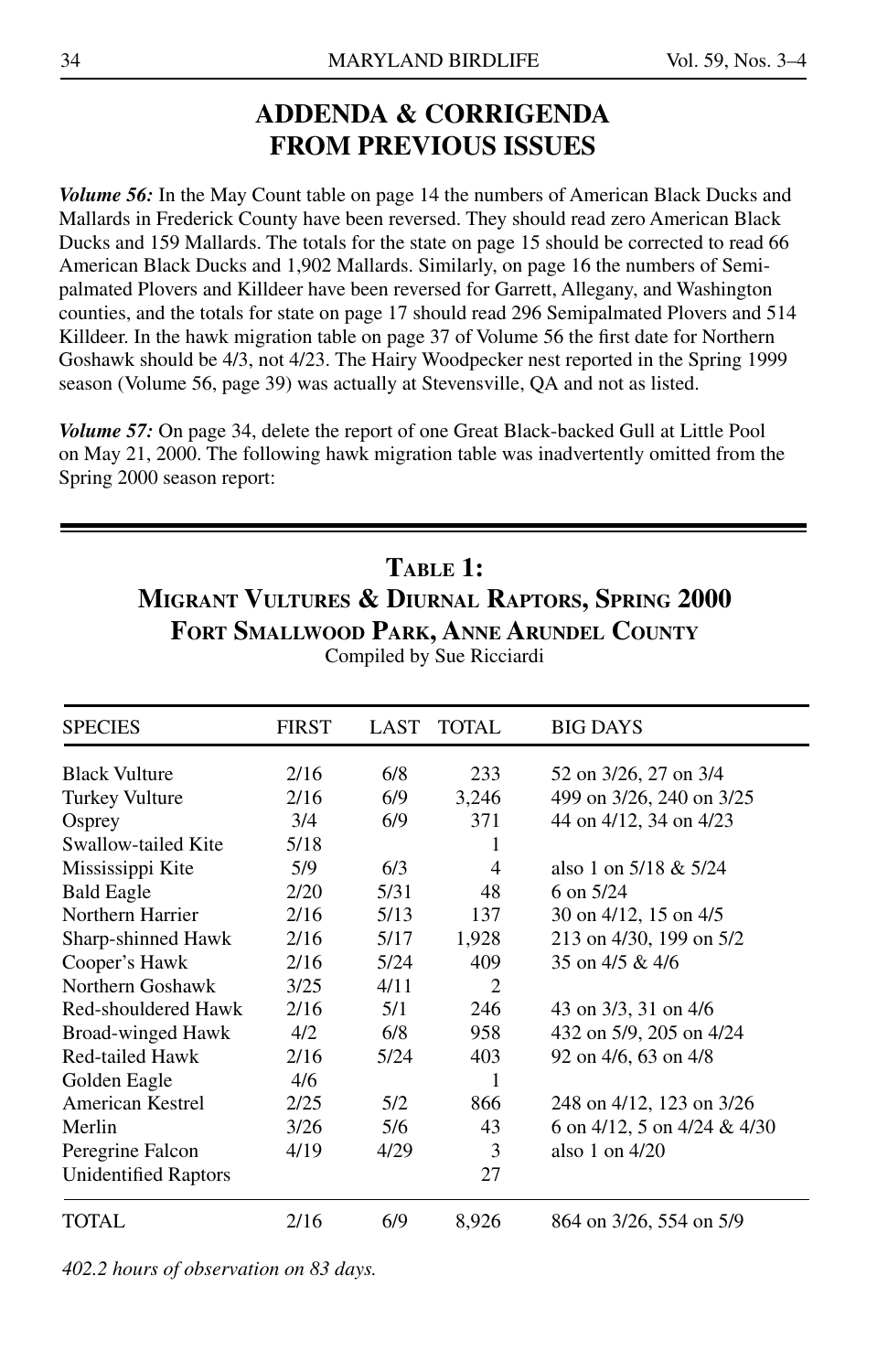#### *Volume 58:*

(Page 26) The Bald Eagle was observed carrying a stick at Daniels on Dec. 3 not Jan. 6.

(Page 35) The Greater Yellowlegs at UMCF on Mar. 11 was observed by Magnusson, not Ott.

(Page 36) Delete 40 Common Snipe at Centennial on Mar. 23.

(Page 64) Delete the Wilson's Warbler at Columbia on Nov. 28. The actual year was 2000 and the correct citation is on page 66 of Volume 57.

(Page 67) Under *Exotics* the Ruddy Shelduck on Aug. 21 should be Common Shelduck.

## **Woodcock "Dance"**

#### **Dennis Coskren**

On September 26, 2000, near noon, Jane and I were near the north end of Assateague Island National Seashore, birding the area near the Bayside Campground. We were driving on the road from the bay side when we noticed a brown "something" in the road. When I stopped the car, we saw that it was an American Woodcock (*Scolopax minor*), strutting in the center of the road. The bird would take a single step, then bob up and down three to five times, take another step, bob a few more times, then step again, and so forth. The head remained more or less fixed, while the body, and especially the tail, moved up and down. The motion was reminiscent of the teetering of a Spotted Sandpiper (*Actitis macularia*), but more pronounced. The amplitude of the bobbing seemed to be approximately two inches. After a few steps and bobs, it would flip its tail up. This continued for five minutes or so, until the bird had completed its crossing of the road and disappeared into the adjacent vegetation. Jane left the car to see better, but the bird ignored her (and the car). The weather was overcast; we watched from a distance of perhaps 25 feet with 10X binoculars.

This behavior was unfamiliar to us, and to other birders to whom we mentioned it. We did not find it in Bent's "Life Histories of North American Shore Birds" (1927), nor in Matthiessen's "The Shorebirds of North America" (1967). However, it is described briefly by Sibley (2000) in The Sibley Guide to Birds.

*6324 Sandchain Rd., Columbia, MD 21045*